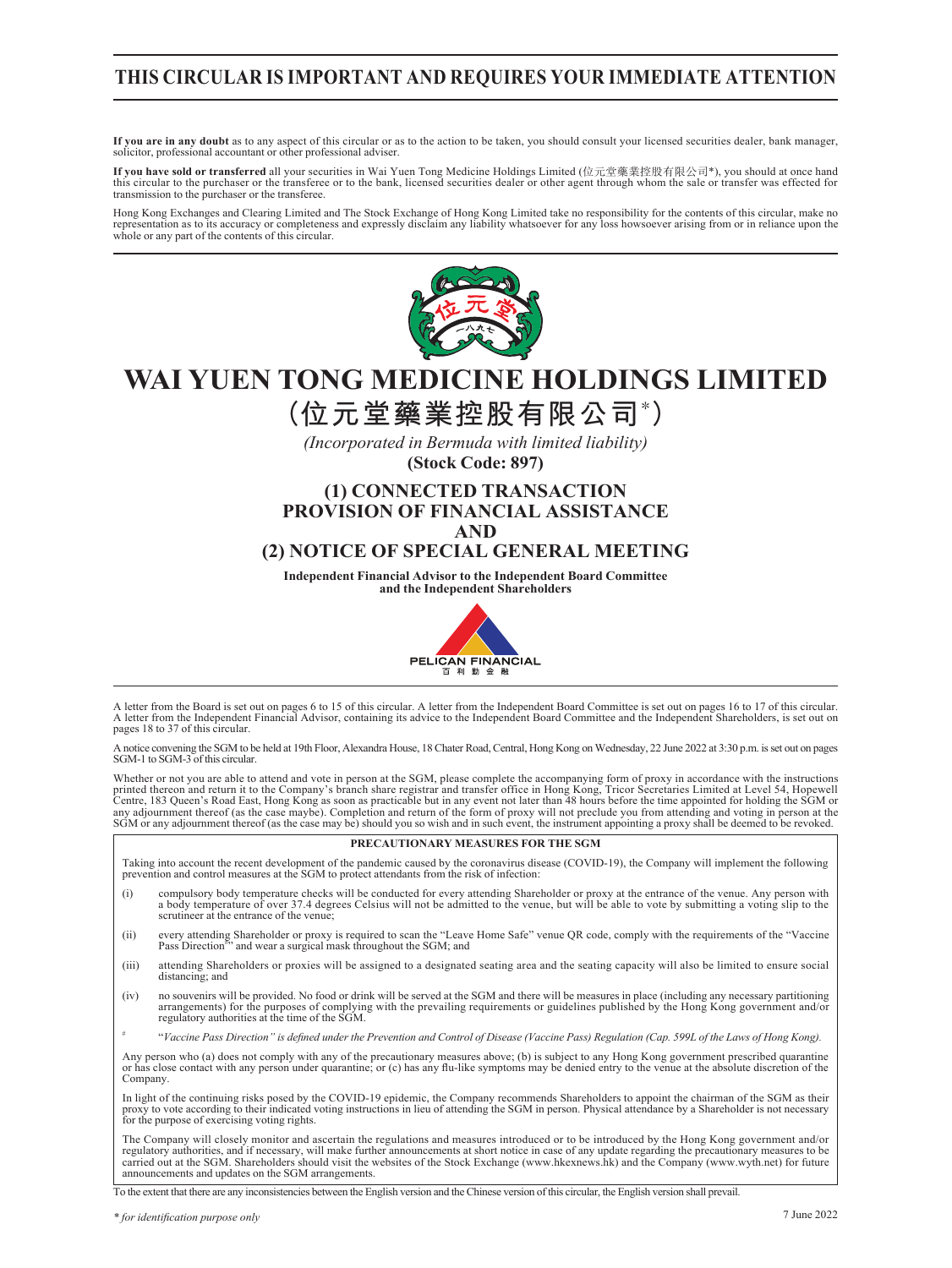## **CONTENTS**

## Page

| $\mathbf{1}$ |
|--------------|
| 6            |
| 16           |
| 18           |
| $A-1$        |
|              |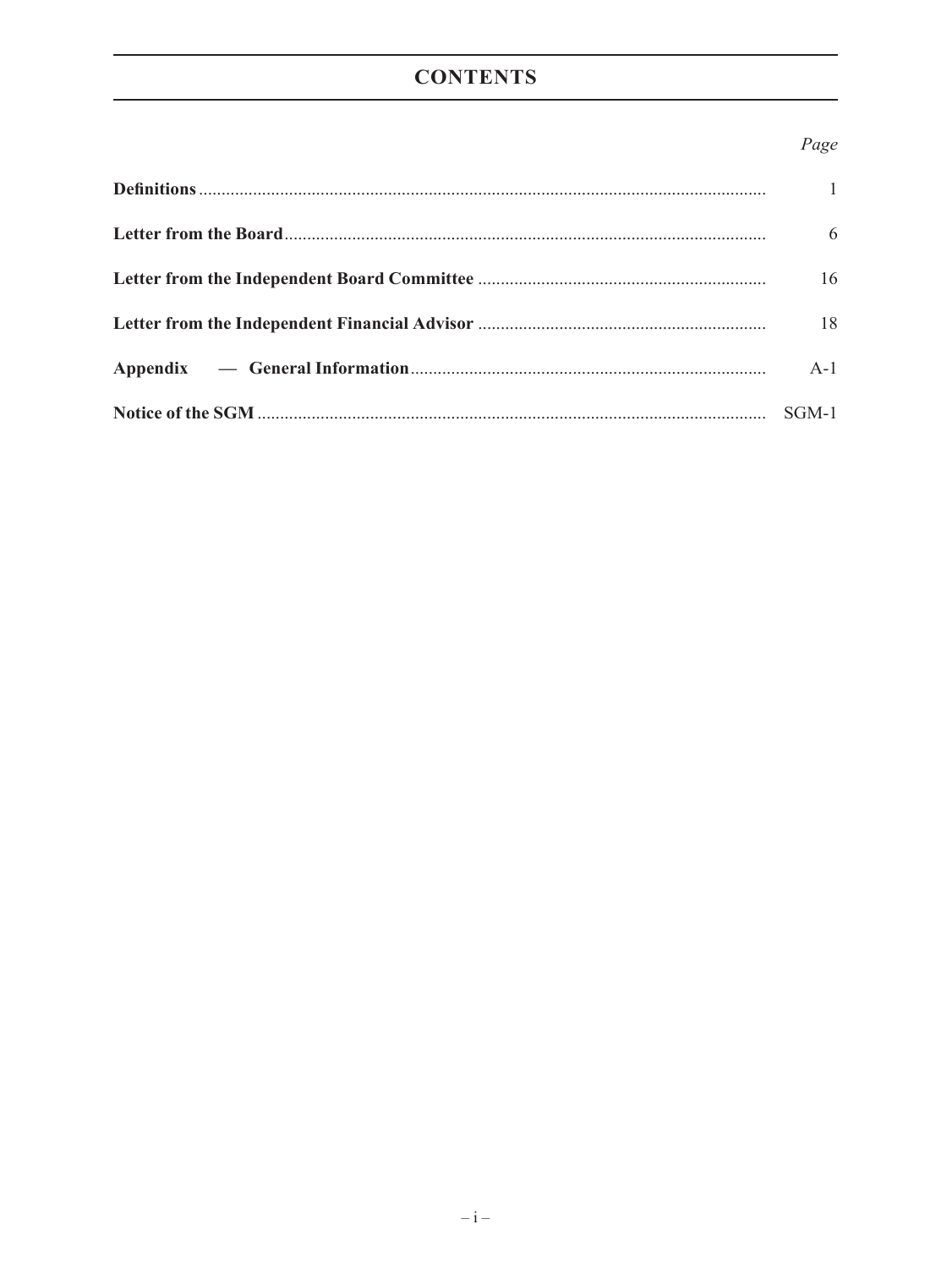*In this circular, unless the context otherwise specifies, the following expressions have the following meanings:*

| "2019 Bonds"                                                                                       | five-year 10.0% coupon bonds issued by CAP on 28 November<br>2014                                                                                                                                                                                                                |
|----------------------------------------------------------------------------------------------------|----------------------------------------------------------------------------------------------------------------------------------------------------------------------------------------------------------------------------------------------------------------------------------|
| "associate(s)",<br>"connected person(s)",<br>"controlling shareholder(s)"<br>and "subsidiary(ies)" | each has the meaning as ascribed to it under the Listing Rules                                                                                                                                                                                                                   |
| "Bank"                                                                                             | 平安銀行股份有限公司 (Ping An Bank Co., Ltd.), a bank<br>licensed as a financial institution by the China Banking<br>Regulatory Commission in the PRC                                                                                                                                      |
| "Board"                                                                                            | the board of the Directors                                                                                                                                                                                                                                                       |
| "Business Day"                                                                                     | any day (excluding any Saturday, Sunday and public holiday)<br>on which banks in Hong Kong and the PRC are generally open<br>for business throughout their normal business hours                                                                                                 |
| "CAP"                                                                                              | China Agri-Products Exchange Limited 中國農產品交易有<br>限公司, an exempted company incorporated in Bermuda with<br>limited liability and the shares of which are listed and traded on<br>the Main Board of the Stock Exchange (Stock Code: 149)                                           |
| "CAP Group"                                                                                        | CAP and its subsidiaries                                                                                                                                                                                                                                                         |
| "Company"                                                                                          | Wai Yuen Tong Medicine Holdings Limited (位元堂藥業控股<br>有限公司*), an exempted company incorporated in Bermuda<br>with limited liability, the shares of which are listed and traded<br>on the Main Board of the Stock Exchange (Stock Code: 897)                                        |
| "Director(s)"                                                                                      | the director(s) of the Company                                                                                                                                                                                                                                                   |
| "Double Leads"                                                                                     | Double Leads Investments Limited 倍利投資有限公司, an<br>indirect wholly-owned subsidiary of WOG and a company<br>incorporated in the British Virgin Islands with limited liability<br>which is principally engaged in the provision of loan as at the<br><b>Latest Practicable Date</b> |
| "Existing Loan"                                                                                    | the loan in the initial aggregate principal amount of HK\$710<br>million granted by Double Leads and Winning Rich to CAP<br>pursuant to the Existing Loan Agreement                                                                                                              |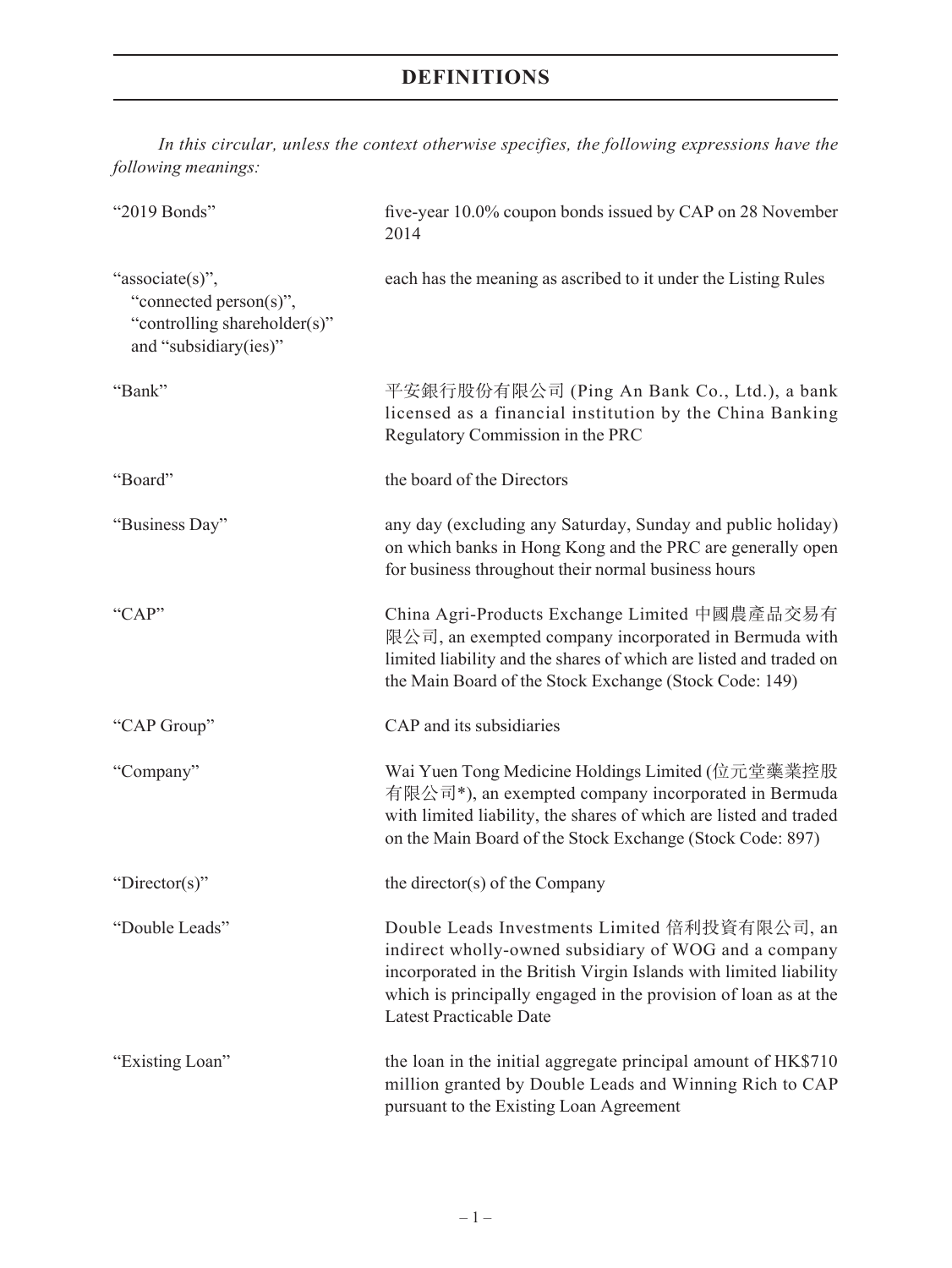| "Existing Loan Agreement"       | two sets of loan agreements, both dated 26 September 2019,<br>entered into between CAP as the borrower and (i) Double<br>Leads and (ii) Winning Rich as the lenders, pursuant to which<br>Double Leads and Winning Rich agreed to grant the Existing<br>Loan to CAP                                                                                                                                                      |
|---------------------------------|--------------------------------------------------------------------------------------------------------------------------------------------------------------------------------------------------------------------------------------------------------------------------------------------------------------------------------------------------------------------------------------------------------------------------|
| "Group"                         | the Company and its subsidiaries                                                                                                                                                                                                                                                                                                                                                                                         |
| "HK\$" or "HKD"                 | Hong Kong dollar(s), the lawful currency of Hong Kong                                                                                                                                                                                                                                                                                                                                                                    |
| "Hong Kong"                     | the Hong Kong Special Administrative Region of the PRC                                                                                                                                                                                                                                                                                                                                                                   |
| "Independent Board Committee"   | an independent committee of the Board comprising all<br>independent non-executive Directors, namely Mr. Siu Man Ho,<br>Simon, Mr. Leung Wai Ho, Mr. Cho Wing Mou and Mr. Li Ka<br>Fai, David                                                                                                                                                                                                                             |
| "Independent Financial Advisor" | Pelican Financial Limited, a corporation licensed to carry out<br>Type 6 (advising on corporate finance) regulated activity under<br>the SFO, being the independent financial advisor appointed by<br>the Company to advise the Independent Board Committee and<br>the Independent Shareholders in respect of the provision of<br>the Proposed Guarantee and the grant of the Revolving Loan<br>Facility by Winning Rich |
| "Independent Shareholders"      | the Shareholder(s) who is/are not required to abstain from<br>voting on the resolution(s) to be proposed at the SGM to<br>approve the Proposed Guarantee Agreement and the Revolving<br>Loan Facility Agreement of Winning Rich                                                                                                                                                                                          |
| "Latest Practicable Date"       | 1 June 2022, being the latest practicable date prior to the<br>printing of this circular for ascertaining certain information for<br>inclusion in this circular                                                                                                                                                                                                                                                          |
| "Listed Bonds"                  | the bonds issued by CAP and listed on the Stock Exchange<br>(Stock Code: 5755), with the carrying amounts of<br>approximately HK\$220 million as of the Latest Practicable<br>Date. The Listed Bonds bear interest at 1% per annum and are<br>repayable on maturity on 30 September 2024                                                                                                                                 |
| "Listing Rules"                 | the Rules Governing the Listing of Securities on the Stock<br>Exchange                                                                                                                                                                                                                                                                                                                                                   |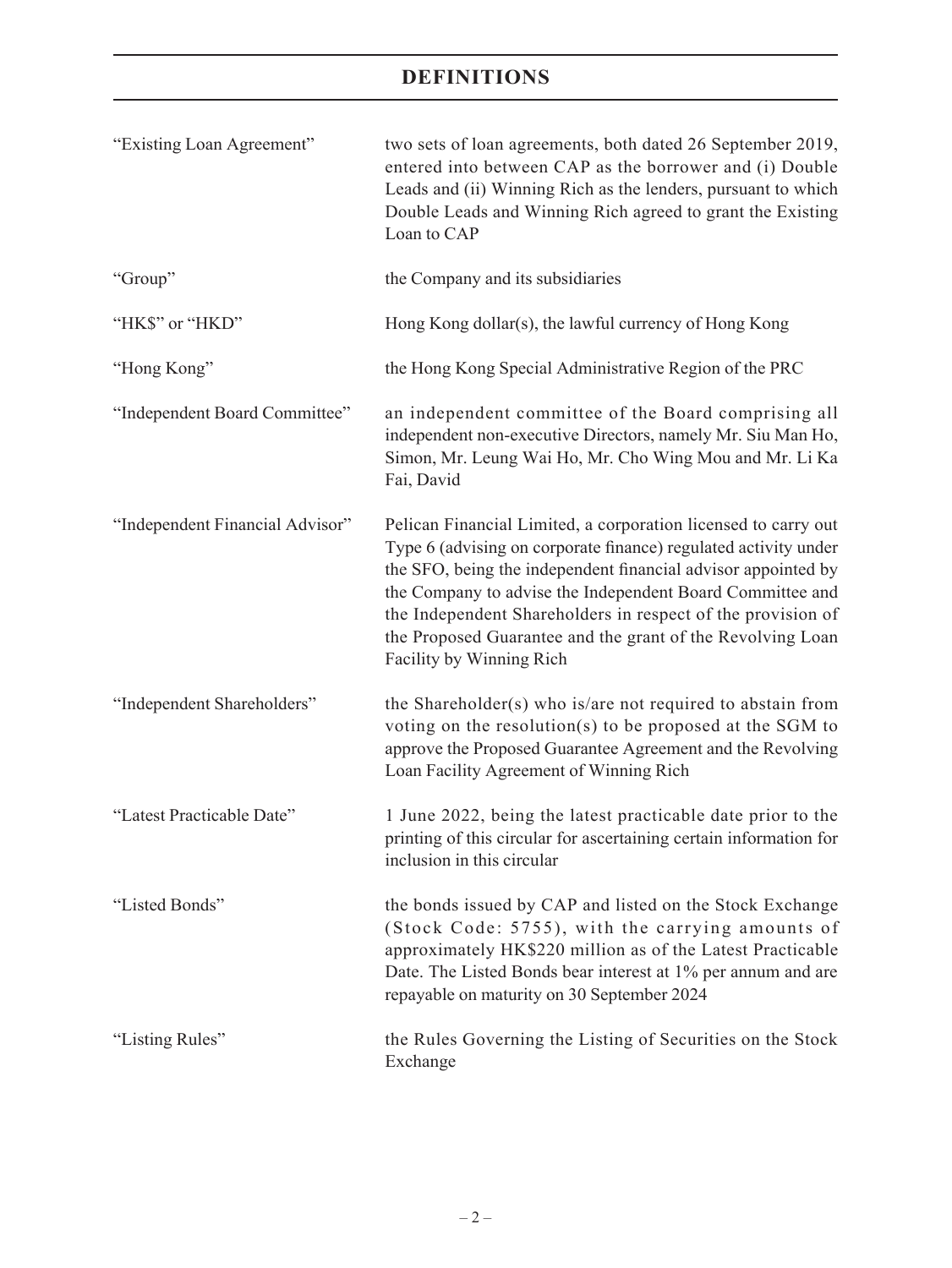| "Luoyang Hongjin"                       | Luoyang Hongjin Agricultural By-Products Wholesale Market<br>Limited* (洛陽宏進農副產品批發市場有限公司), an indirect<br>wholly-owned subsidiary of CAP established in the PRC                                                                                                                                                                                                                                                                                                   |
|-----------------------------------------|------------------------------------------------------------------------------------------------------------------------------------------------------------------------------------------------------------------------------------------------------------------------------------------------------------------------------------------------------------------------------------------------------------------------------------------------------------------|
| "Mr. Tang"                              | Mr. Tang Ching Ho, the chairman of the Company and an<br>executive Director and a controlling Shareholder                                                                                                                                                                                                                                                                                                                                                        |
| "Proposed Bank Loan"                    | a RMB300 million (in its HKD equivalent) loan facility<br>proposed to be provided to CAP by the Bank under the<br>Proposed Bank Loan Agreement                                                                                                                                                                                                                                                                                                                   |
| "Proposed Bank Loan Agreement"          | the loan facility agreement proposed to be entered into between<br>CAP and the Bank in relation to the Proposed Bank Loan                                                                                                                                                                                                                                                                                                                                        |
| "Proposed Guarantee"                    | the guarantee proposed to be provided by the Company in favor<br>of the Bank pursuant to the Proposed Guarantee Agreement                                                                                                                                                                                                                                                                                                                                        |
| "Proposed Guarantee Agreement"          | the guarantee agreement proposed to be entered into between<br>the Company and the Bank, pursuant to which the Company<br>would agree to guarantee all liabilities of CAP to be owed to<br>the Bank under the Proposed Bank Loan Agreement, including<br>the principal amount of RMB300 million (in its HKD<br>equivalent), any interest, penalty, compound interest, damages<br>and other expenses of the Bank in enforcing the Proposed Bank<br>Loan Agreement |
| "PRC"                                   | the People's Republic of China, for the purpose of this circular,<br>excludes Hong Kong, the Macau Special Administrative<br>Region and Taiwan                                                                                                                                                                                                                                                                                                                   |
| "Revolving Loan Facility"               | the unsecured revolving loan facility in the principal amount of<br>HK\$70 million and HK\$506 million to be granted by Double<br>Leads and Winning Rich, respectively, to CAP for a term of<br>five years pursuant to the Revolving Loan Facility Agreement                                                                                                                                                                                                     |
| "Revolving Loan Facility"<br>Agreement" | two sets of unsecured revolving loan facility agreements, both<br>dated 3 May 2022, entered into between CAP as the borrower<br>and (i) Double Leads and (ii) Winning Rich as the lenders,<br>pursuant to which Double Leads and Winning Rich agreed to<br>make the Revolving Loan Facility available to CAP                                                                                                                                                     |
| "RMB"                                   | Renminbi, the lawful currency of PRC                                                                                                                                                                                                                                                                                                                                                                                                                             |
| "SFO"                                   | the Securities and Futures Ordinance (Chapter 571 of the Laws<br>of Hong Kong)                                                                                                                                                                                                                                                                                                                                                                                   |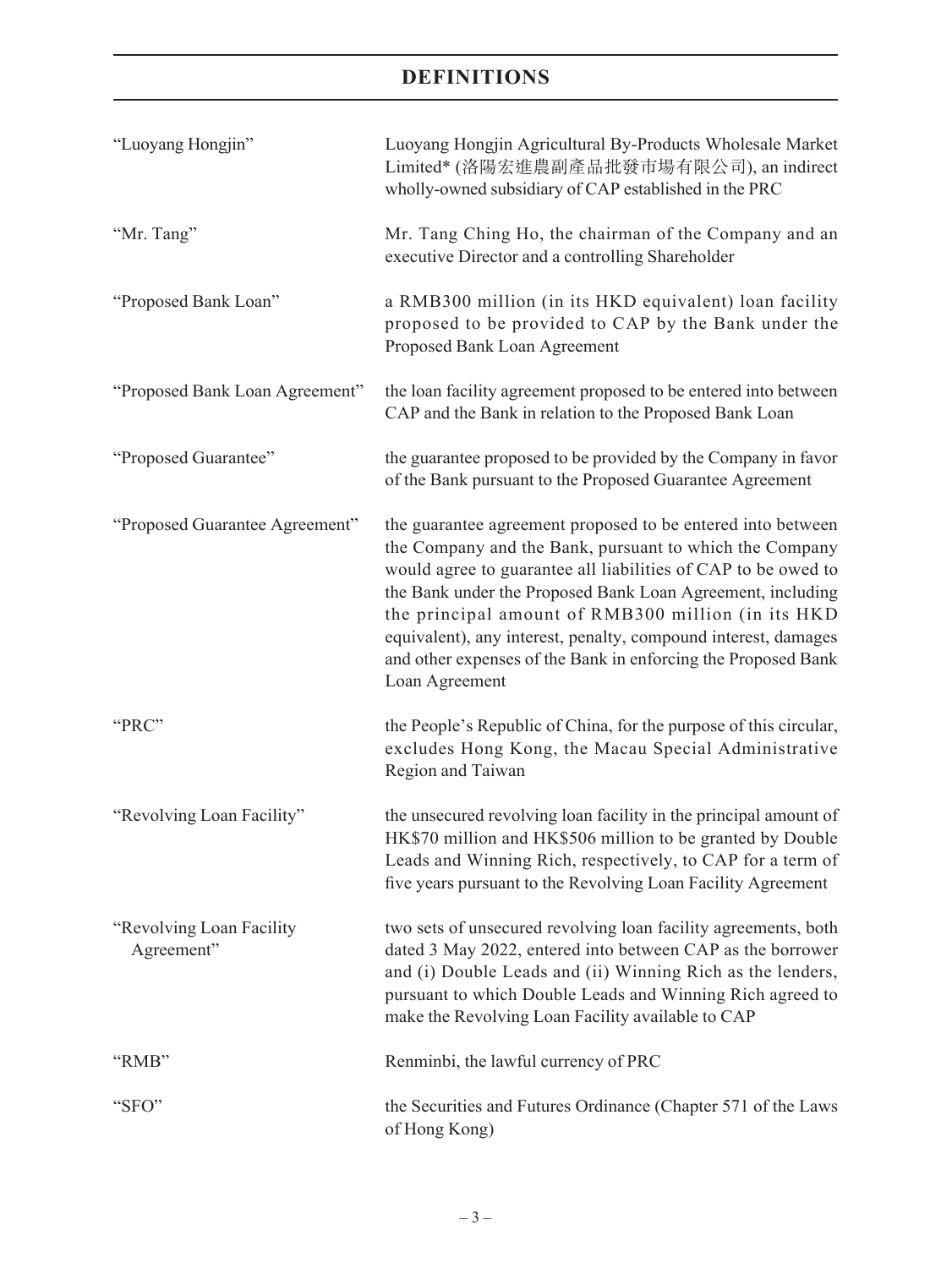| "SGM"                          | the special general meeting of the Company to be convened<br>and held for the purpose of, among others, approving the<br>provision of the Proposed Guarantee and the grant of the<br>Revolving Loan Facility by Winning Rich                                                      |
|--------------------------------|-----------------------------------------------------------------------------------------------------------------------------------------------------------------------------------------------------------------------------------------------------------------------------------|
| "Shenzhen Hongjin"             | Shenzhen Hongjin Huimin Agricultural By-Products Co.,<br>Ltd.* (深圳宏進惠民農副產品有限公司), an indirect wholly-<br>owned subsidiary of CAP established in the PRC                                                                                                                            |
| "Share $(s)$ "                 | the ordinary share(s) with a nominal value of $HK$0.01$ each in<br>the issued share capital of the Company                                                                                                                                                                        |
| "Shareholder(s)"               | the holder(s) of the Share(s)                                                                                                                                                                                                                                                     |
| "Stock Exchange"               | The Stock Exchange of Hong Kong Limited                                                                                                                                                                                                                                           |
| "Winning Rich"                 | Winning Rich Investments Limited 凱裕投資有限公司,<br>an indirect wholly-owned subsidiary of the Company and<br>a company incorporated in the British Virgin Islands with<br>limited liability which is principally engaged in the provision<br>of loan as at the Latest Practicable Date |
| "WOG"                          | Wang On Group Limited (宏安集團有限公司)*, an exempted<br>company incorporated in Bermuda with limited liability, the<br>shares of which are listed and traded on the Main Board of the<br>Stock Exchange (Stock Code: 1222)                                                              |
| "WOG Group"                    | WOG and its subsidiaries                                                                                                                                                                                                                                                          |
| "WOG Independent Shareholders" | the WOG Shareholder(s) who is/are not required to abstain<br>from voting on the resolution(s) to be proposed at the WOG<br>SGM to approve the Proposed Guarantee Agreement and the<br>Revolving Loan Facility Agreement                                                           |
| "WOG SGM"                      | the special general meeting of WOG to be convened and held<br>for the purpose of, among others, approving the Proposed<br>Guarantee and the Revolving Loan Facility                                                                                                               |
| "WOG Shareholder(s)"           | holder(s) of the WOG Shares                                                                                                                                                                                                                                                       |
| "WOG Shares"                   | the ordinary share(s) with a nominal value of $HK$0.01$ each in<br>the issued share capital of WOG                                                                                                                                                                                |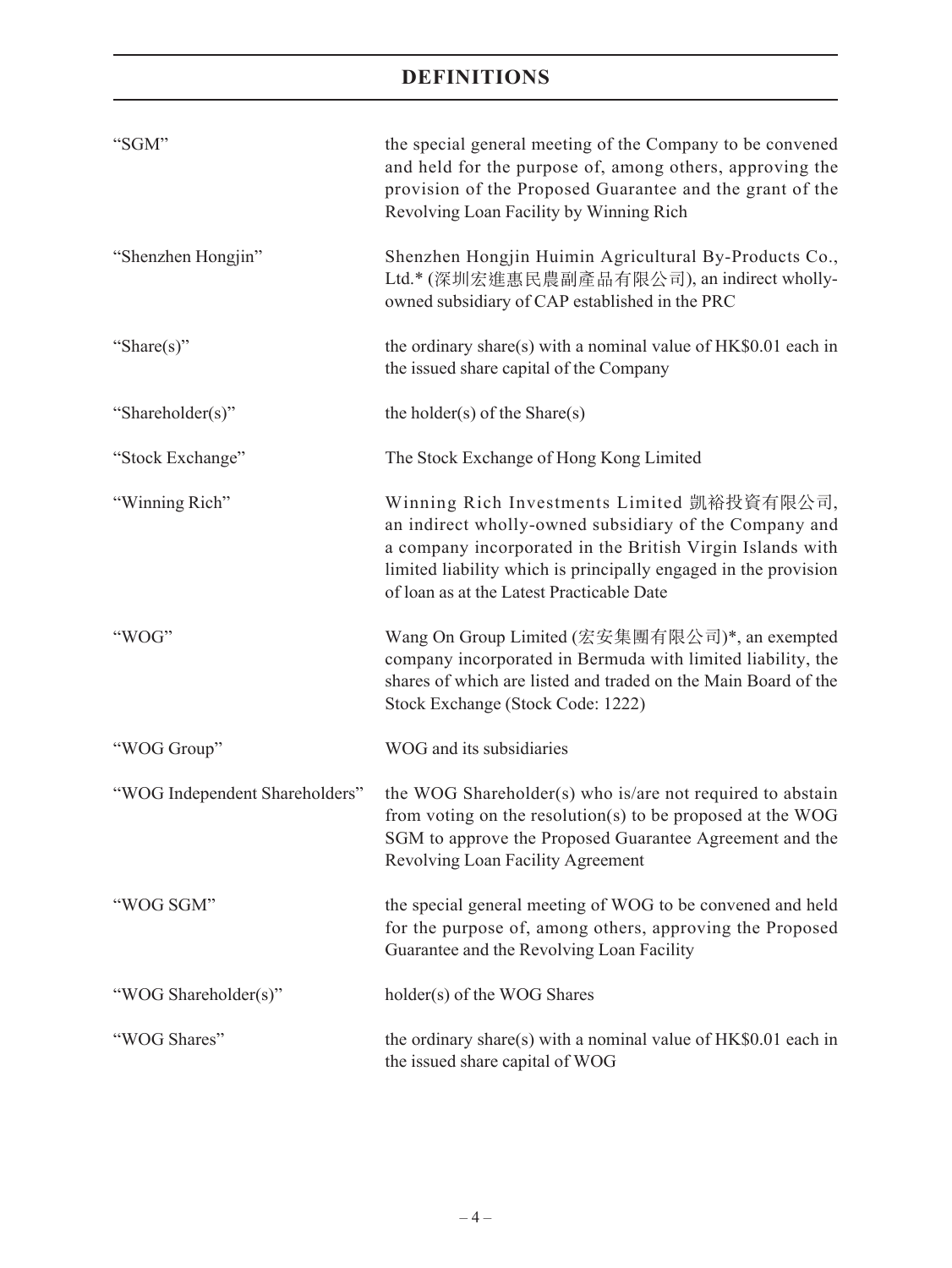| "WOP"                          | Wang On Properties Limited 宏安地產有限公司, an exempted<br>company incorporated in Bermuda with limited liability whose<br>shares are listed and traded on the Main Board of the Stock<br>Exchange (Stock Code: 1243), a 75%-owned listed subsidiary<br>of the WOG |
|--------------------------------|-------------------------------------------------------------------------------------------------------------------------------------------------------------------------------------------------------------------------------------------------------------|
| "Wuhan Baisazhou Agricultural" | Wuhan Baisazhou Agricultural By-Product Grand Market<br>Company Limited* (武漢白沙洲農副產品大市場有限公司),<br>an indirect wholly-owned subsidiary of CAP established in the<br><b>PRC</b>                                                                                 |
| $\frac{100}{2}$                | per cent.                                                                                                                                                                                                                                                   |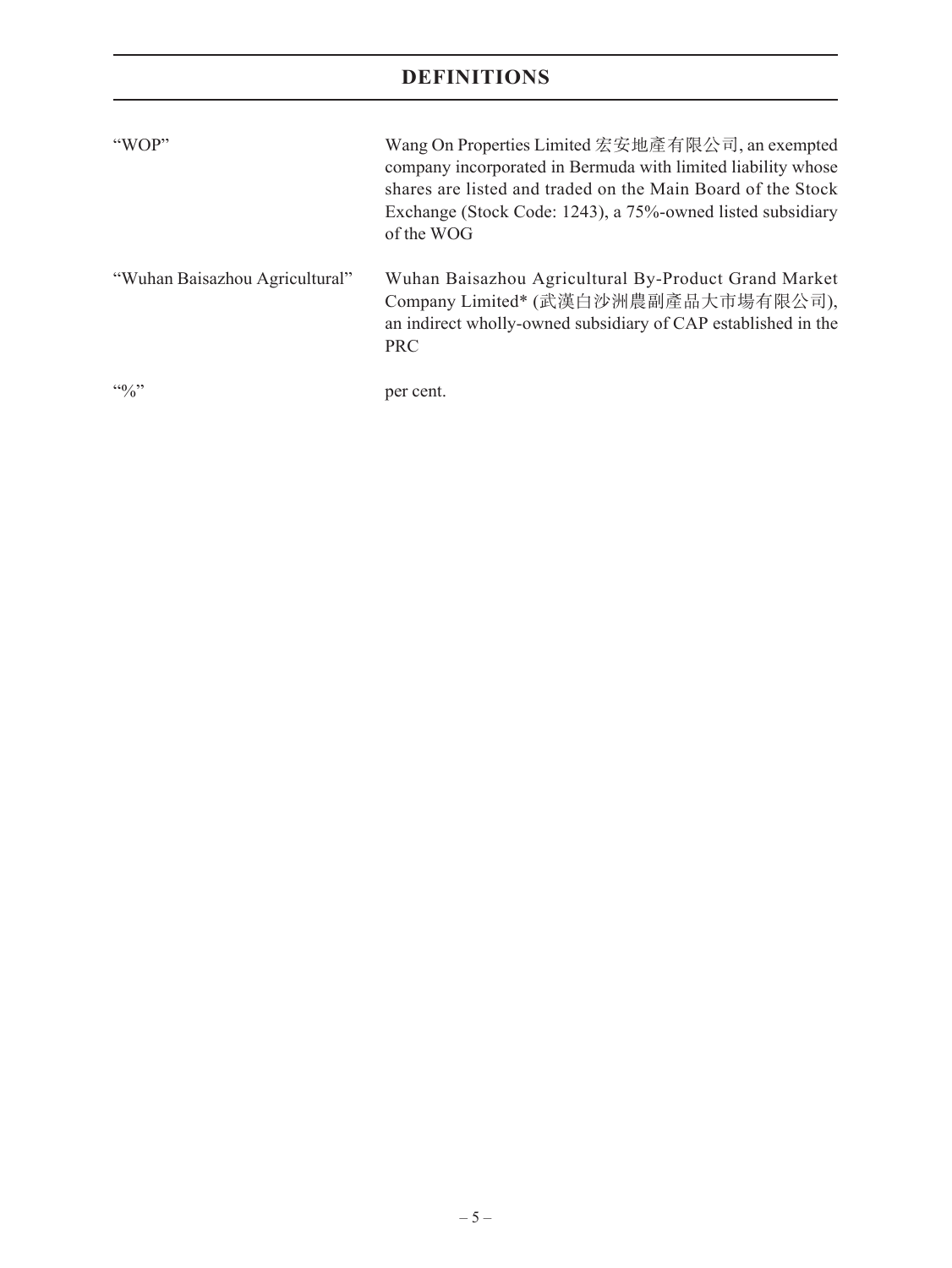

# **WAI YUEN TONG MEDICINE HOLDINGS LIMITED**

**(位元堂藥業控股有限公司\* )**

*(Incorporated in Bermuda with limited liability)* **(Stock Code: 897)**

*Executive Directors: Registered office:* Mr. Tang Ching Ho, *GBS, JP* Clarendon House *(Chairman and Managing Director)* 2 Church Street Ms. Tang Wai Man **Hamilton HM** 11 Ms. Law Man Yee, Anita Bermuda

*Independent non-executive Directors: Head office and principal* Mr. Leung Wai Ho, *MH place of business in Hong Kong:* Mr. Siu Man Ho, Simon Suite 3101, 31/F., Skyline Tower Mr. Cho Wing Mou 39 Wang Kwong Road Mr. Li Ka Fai, David Kowloon Bay

Kowloon Hong Kong

7 June 2022

*To the Shareholders*

Dear Sir or Madam,

## **(1) CONNECTED TRANSACTION PROVISION OF FINANCIAL ASSISTANCE AND (2) NOTICE OF SPECIAL GENERAL MEETING**

#### **INTRODUCTION**

Reference is made to the announcement dated 3 May 2022 jointly issued by the Company and WOG in relation to, among others, the provision of the Proposed Guarantee and the grant of the Revolving Loan Facility.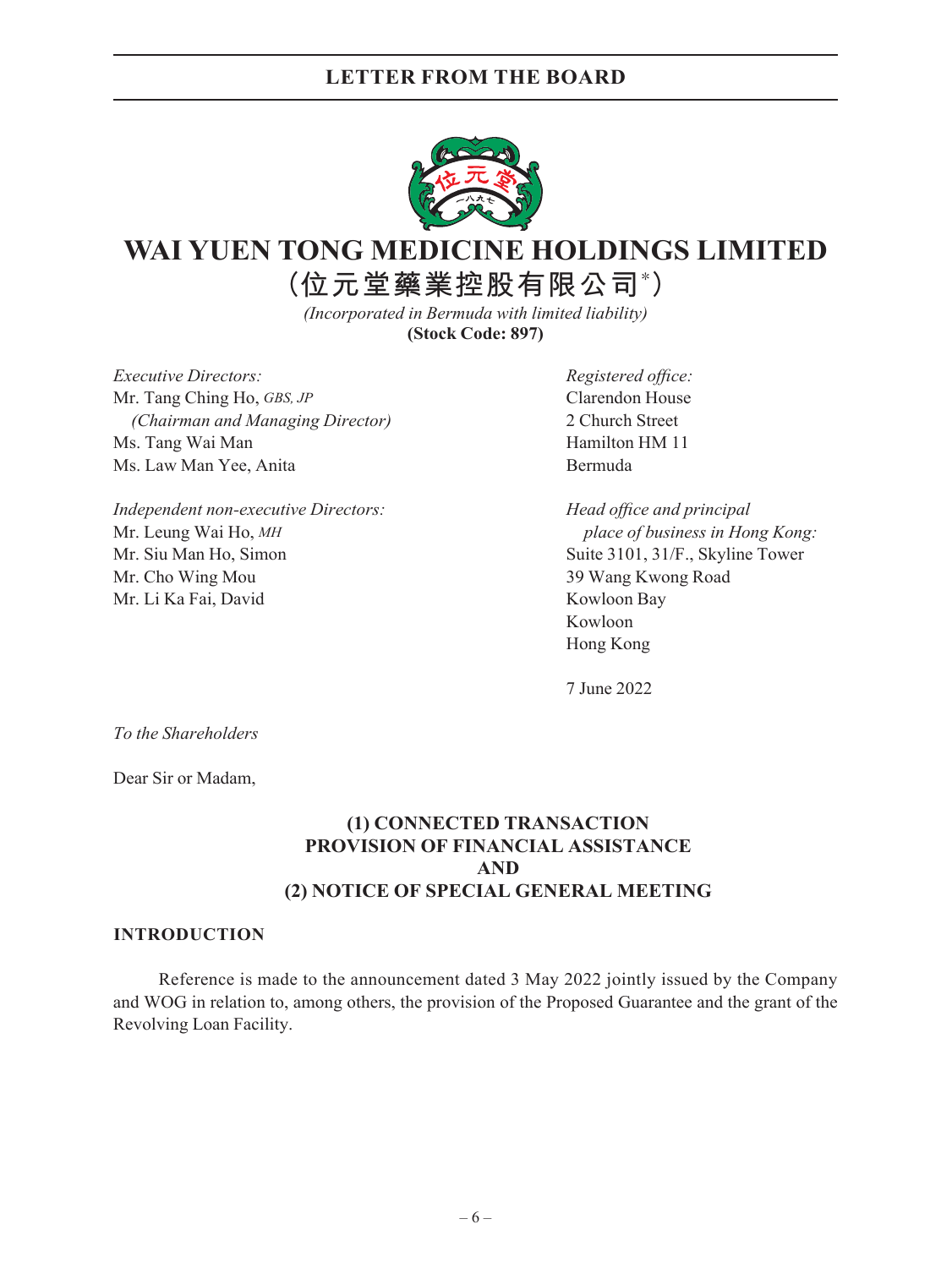The provision of the Proposed Guarantee and the grant of the Revolving Loan Facility by Winning Rich constitute connected transactions of the Company which are subject to the reporting, announcement and independent shareholders' approval requirements under Chapter 14A of the Listing Rules. The SGM will be held for the purpose of considering and, if thought fit, approving, among other things, the provision of the Proposed Guarantee and the grant of the Revolving Loan Facility by Winning Rich by the Independent Shareholders by way of a poll.

The purpose of this circular is to provide you with, among other things, (a) further particulars of the Proposed Guarantee and the Revolving Loan Facility; (b) the recommendation of the Independent Board Committee to the Independent Shareholders in relation to the provision of the Proposed Guarantee and the grant of the Revolving Loan Facility by Winning Rich; (c) a letter of advice of the Independent Financial Advisor to the Independent Board Committee and the Independent Shareholders; (d) a notice convening the SGM; and (e) other information as required by the Listing Rules.

## **PROVISION OF PROPOSED GUARANTEE**

CAP and the Bank proposed to enter into the Proposed Bank Loan Agreement. Pursuant to the terms of the Proposed Bank Loan Agreement, the Company is required to enter into the Proposed Guarantee Agreement in favor of the Bank, according to which the Company would agree to guarantee all liabilities of CAP to be owed to the Bank under the Proposed Bank Loan Agreement, including the principal amount of RMB300 million (in its HKD equivalent), any interest, penalty, compound interest, damages and other expenses of the Bank in enforcing the Proposed Bank Loan Agreement. No security over CAP's assets will be provided for the Proposed Guarantee.

The Company is seeking a prior mandate from the Independent Shareholders before it enters into the Proposed Guarantee Agreement.

The principal terms of the Proposed Guarantee Agreement are agreed as follows:

| <b>Parties:</b>                | (1)                                                                                                                                                                                                                                                           | the Company as guarantor; and                                                                                                                                                                                                                 |  |
|--------------------------------|---------------------------------------------------------------------------------------------------------------------------------------------------------------------------------------------------------------------------------------------------------------|-----------------------------------------------------------------------------------------------------------------------------------------------------------------------------------------------------------------------------------------------|--|
|                                | (2)                                                                                                                                                                                                                                                           | the Bank as the beneficiary                                                                                                                                                                                                                   |  |
| <b>Guaranteed obligations:</b> | All liabilities of CAP to be owed to the Bank under the Proposed<br>Bank Loan Agreement, including the principal amount, any interest,<br>penalty, compound interest, damages and other expenses of the Bank<br>in enforcing the Proposed Bank Loan Agreement |                                                                                                                                                                                                                                               |  |
| Term:                          |                                                                                                                                                                                                                                                               | The term of the Proposed Guarantee will commence on the date of the<br>Proposed Guarantee Agreement and terminate upon expiry of three<br>years after the full settlement of all obligations under the Proposed<br><b>Bank Loan Agreement</b> |  |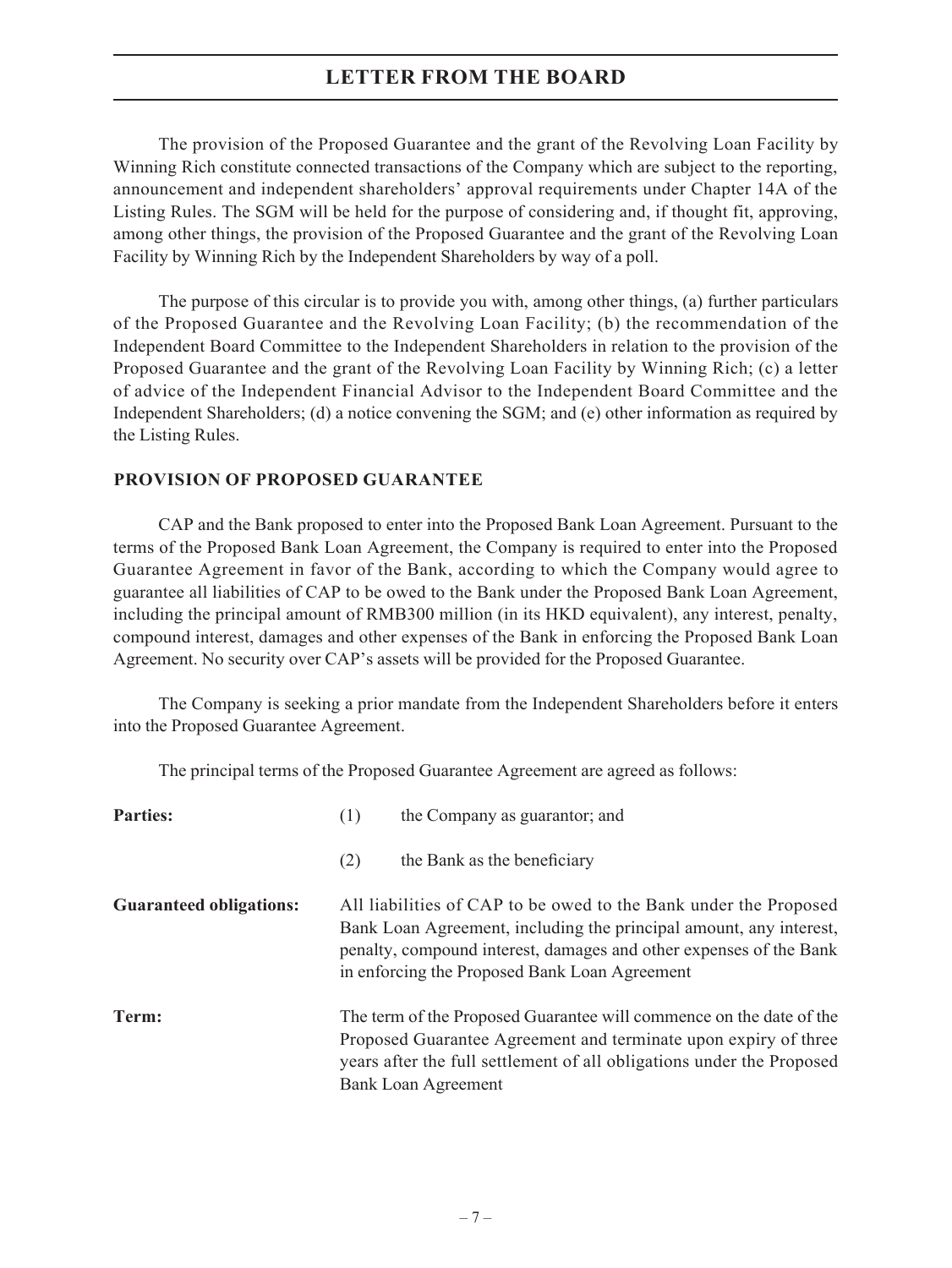We also set out below the principal terms of the Proposed Bank Loan Agreement as agreed by CAP and the Bank:

| <b>Parties:</b>              | (1) CAP as borrower; and                                                                                                                                                                                                                                                                                                                                                                                                                                                                                                                                                                                                                                                                                                                        |  |  |  |
|------------------------------|-------------------------------------------------------------------------------------------------------------------------------------------------------------------------------------------------------------------------------------------------------------------------------------------------------------------------------------------------------------------------------------------------------------------------------------------------------------------------------------------------------------------------------------------------------------------------------------------------------------------------------------------------------------------------------------------------------------------------------------------------|--|--|--|
|                              | the Bank as the lender<br>(2)                                                                                                                                                                                                                                                                                                                                                                                                                                                                                                                                                                                                                                                                                                                   |  |  |  |
| <b>Principal amount:</b>     | RMB300 million (in its HKD equivalent)                                                                                                                                                                                                                                                                                                                                                                                                                                                                                                                                                                                                                                                                                                          |  |  |  |
| <b>Purposes:</b>             | Repayment of the outstanding indebtedness of CAP owed to<br>(i)<br>Double Leads and Winning Rich; and/or                                                                                                                                                                                                                                                                                                                                                                                                                                                                                                                                                                                                                                        |  |  |  |
|                              | Early redemption of the Listed Bonds<br>(ii)                                                                                                                                                                                                                                                                                                                                                                                                                                                                                                                                                                                                                                                                                                    |  |  |  |
| Drawdown period:             | From the date of the Proposed Bank Loan Agreement to 30 June 2023                                                                                                                                                                                                                                                                                                                                                                                                                                                                                                                                                                                                                                                                               |  |  |  |
| Term of each drawdown:       | No more than 36 months from the date of each drawdown provided<br>that all amounts are due no later than the final maturity date (being 30<br>June 2026). The Proposed Bank Loan Agreement does not provide<br>for the extension of the final maturity date                                                                                                                                                                                                                                                                                                                                                                                                                                                                                     |  |  |  |
| <b>Interest rates:</b>       | Applicable LIBOR/HIBOR/SOFR or term SOFR/other RFR<br>overnight or term rates/other IBOR, plus certain percentage points, to<br>be determined at the time of each drawdown, provided that the actual<br>interest rate and the rate of any financing fees payable by CAP under<br>the Proposed Bank Loan Agreement shall not exceed 2% per annum<br>in total, which is payable on a quarterly basis                                                                                                                                                                                                                                                                                                                                              |  |  |  |
| <b>Conditions precedent:</b> | The Proposed Bank Loan Agreement and each drawdown are<br>subject to certain customary conditions precedent, including without<br>limitation the entering into the Proposed Guarantee Agreement by<br>and between the Company as the guarantor and the Bank as the<br>beneficiary                                                                                                                                                                                                                                                                                                                                                                                                                                                               |  |  |  |
|                              | The Proposed Bank Loan will also be guaranteed by a letter of credit<br>to be issued by an onshore affiliate of the Bank upon application by<br>Wuhan Baisazhou Agricultural in favor of the Bank. Such a letter of<br>credit would in turn be secured by (i) a joint guarantee by Shenzhen<br>Hongjin, Luoyang Hongjin and CAP, and (ii) a mortgage over Wuhan<br>Baisazhou Agricultural's certain properties in the PRC with a total<br>gross floor area of approximately 135,000 square meters and a market<br>value of approximately RMB1,408 million per latest valuation report<br>as at 30 September 2021. Wuhan Baisazhou Agricultural would<br>pay an annual handling fee of 4% of the outstanding amount of the<br>Proposed Bank Loan |  |  |  |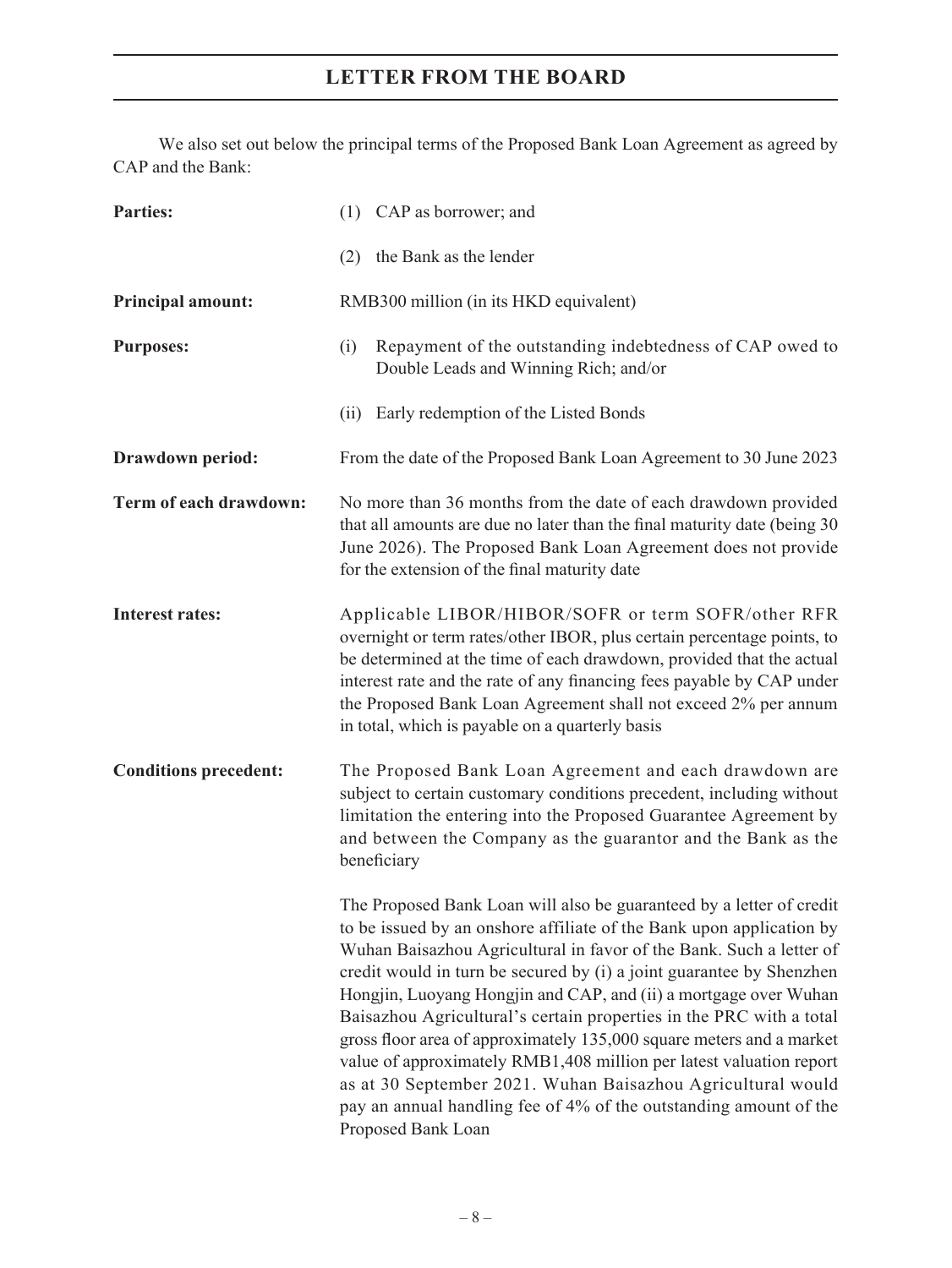**Repayment:** The principal amount of the Proposed Bank Loan is repayable by installments semi-annually and twice a year, with the first repayment amount being 20% of the principal due for the year, and the second repayment amount being 80% of the principal due for the year. The total principal amount due in the first, second and third year shall be 20%, 37% and 43% of the initial principal amount, respectively

Following the repayments of the principal amount of the Proposed Bank Loan as disclosed above, the guaranteed obligation of the Company under the Proposed Guarantee Agreement will decrease over the term of the Proposed Bank Loan accordingly. Therefore the maximum amount of the Company's guaranteed obligation is expected to be at the end of the first six months after the drawdown, where CAP defaults in the repayment of both the quarterly interest of RMB1.5 million and the principal amount of RMB12 million (collectively, the "**Default Amount**"). Assuming that (i) CAP drawdowns the principal amount of RMB300 million (in its HKD equivalent) on the first day of the drawdown period; and (ii) it takes as long as 90 days after date of CAP's default for the Company to fully discharge its guaranteed obligation (the "**Default Period**") (which has taken into account a prudent estimate of the time that may be required for the Company to obtain the external financing (where required)), the maximum amount of the Company's guaranteed obligation under the Proposed Guarantee Agreement would be approximately RMB303,020,000 (in its HKD equivalent), which comprises (i) RMB300 million, being the principal amount of the Bank Loan; (ii) RMB1.5 million, being the three-month interest and finance fees payable on the RMB300 million principal amount, which is calculated at 2% per annum; (iii) approximately RMB100,000, being the default penalty, which is calculated at a default interest of 3% per annum on the Default Amount and for the Default Period; and (iv) approximately RMB1,420,000, being the interest and finance fees payable on the remaining principal amount of RMB288 million for the Default Period, which is calculated at 2% per annum.

#### **GRANT OF REVOLVING LOAN FACILITY**

Reference is made to the joint announcement dated 26 September 2019 of, among others, the Company, WOG and CAP in relation to, among others, the Existing Loan Agreement between CAP, Double Leads and Winning Rich, pursuant to which Double Leads and Winning Rich agreed to grant the Existing Loan to CAP in the aggregate principal amount of HK\$710 million for the purpose of refinancing the then outstanding indebtedness of CAP owed to Double Leads and Winning Rich under the 2019 Bonds.

The Existing Loan will be due on 25 September 2022. As of the Latest Practicable Date, the outstanding principal amount of the Existing Loan is HK\$576 million, out of which HK\$70 million and HK\$506 million are owed to Double Leads and Winning Rich, respectively.

On 3 May 2022, CAP, Double Leads and Winning Rich entered into the Revolving Loan Facility Agreement, pursuant to which each of Double Leads and Winning Rich agreed to grant the Revolving Loan Facility in an aggregate amount of HK\$576 million to CAP for a term of five years ending 2 May 2027 for the purpose of refinancing the Existing Loan.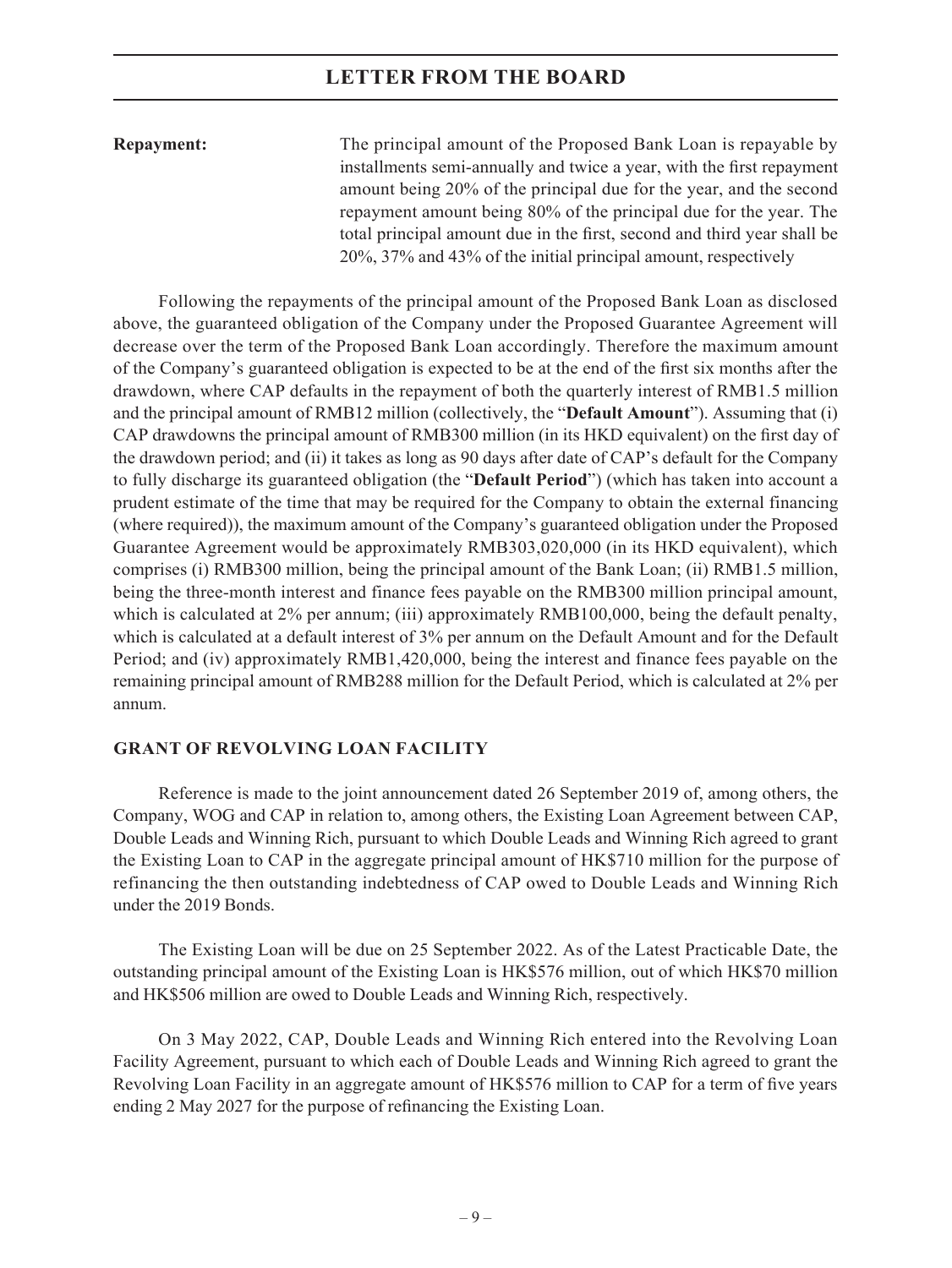The principal terms of the Revolving Loan Facility Agreement are summarized as follows:

| Date:                                                     | 3 May 2022                                                                                                                                                                                                                                                                                                                                                                                                                                                                                             |  |  |
|-----------------------------------------------------------|--------------------------------------------------------------------------------------------------------------------------------------------------------------------------------------------------------------------------------------------------------------------------------------------------------------------------------------------------------------------------------------------------------------------------------------------------------------------------------------------------------|--|--|
| <b>Parties:</b>                                           | (1)<br>CAP as the borrower;                                                                                                                                                                                                                                                                                                                                                                                                                                                                            |  |  |
|                                                           | (2)<br>Double Leads as the lender; and                                                                                                                                                                                                                                                                                                                                                                                                                                                                 |  |  |
|                                                           | Winning Rich as the lender<br>(3)                                                                                                                                                                                                                                                                                                                                                                                                                                                                      |  |  |
| <b>Available amount and</b><br>commitment<br>composition: | HK\$576 million, of which HK\$70 million and HK\$506 million will<br>be provided by Double Leads and Winning Rich, respectively                                                                                                                                                                                                                                                                                                                                                                        |  |  |
| Term:                                                     | Five $(5)$ years                                                                                                                                                                                                                                                                                                                                                                                                                                                                                       |  |  |
| <b>Purpose:</b>                                           | Refinancing the outstanding indebtedness of CAP owed to Double<br>Leads and Winning Rich under the Existing Loan Agreement                                                                                                                                                                                                                                                                                                                                                                             |  |  |
| Interest:                                                 | 10% per annum on the outstanding indebtedness and payable on a<br>semi-annual basis commencing from the date of the Revolving Loan<br>Facility Agreement or on such other date as agreed by CAP, Double<br>Leads and Winning Rich                                                                                                                                                                                                                                                                      |  |  |
| <b>Repayment:</b>                                         | The full principal amount and all outstanding interest thereon (if<br>any) shall be repaid not later than the repayment date (being 2 May<br>2027). CAP may repay any part of the loan which is a multiple<br>of HK\$500,000 at any time on any Business Day without penalty<br>either in one lump sum or by instalments (each being not less than<br>HK\$500,000) with a three-day prior notice                                                                                                       |  |  |
| <b>Conditions precedent:</b>                              | The grant of the Revolving Loan Facility is conditional upon (i) the<br>Independent Shareholders having passed the ordinary resolution(s)<br>at a general meeting of the Company to approve the grant of the<br>Revolving Loan Facility by Winning Rich; and (ii) the WOG<br>Independent Shareholders having passed the ordinary resolution(s)<br>at a general meeting of WOG to approve the grant of the Revolving<br>Loan Facility                                                                   |  |  |
| <b>Re-borrowing:</b>                                      | CAP may during the term re-borrow in whole or in part of the amount<br>that has been repaid in accordance with the terms and conditions<br>of the Revolving Loan Facility Agreement provided that, among<br>others, the amount re-borrowed does not exceed the available<br>amount of HK\$576 million and in compliance with the commitment<br>composition. For avoidance of doubt, the maximum outstanding<br>amount of the Revolving Loan Facility will be capped at HK\$576<br>million at all times |  |  |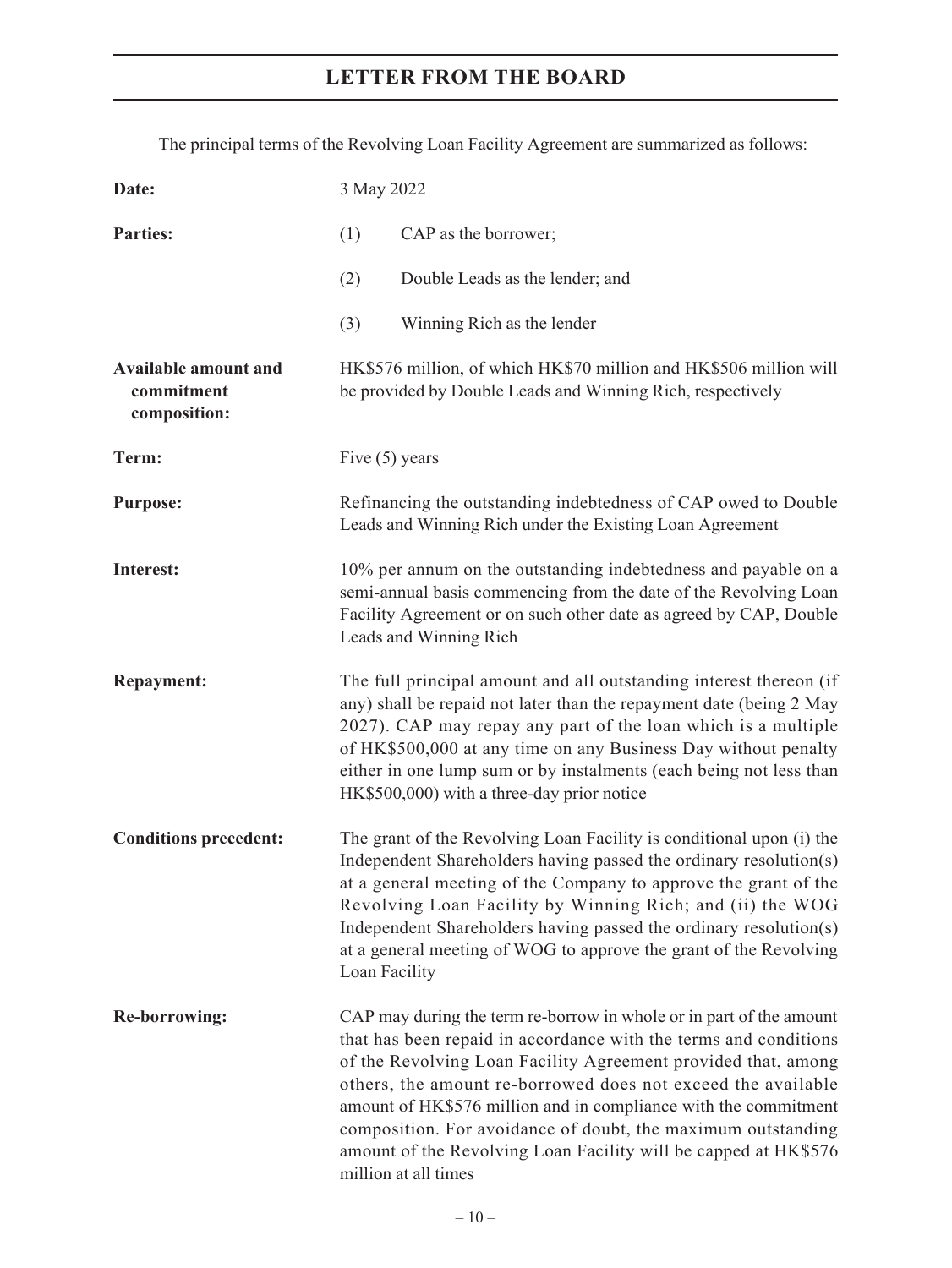| <b>Assignment and transfer:</b> | Double Leads and Winning Rich may respectively assign any or all       |
|---------------------------------|------------------------------------------------------------------------|
|                                 | of their rights or transfer by novation any or all of their rights and |
|                                 | obligations (whether in full or a part thereof, and whether in one     |
|                                 | time or through several times) under the Revolving Loan Facility       |
|                                 | Agreement to another subsidiary or subsidiaries of WOG or the          |
|                                 | Company (where applicable). The consent of CAP is not required for     |
|                                 | such assignment or transfer                                            |

## **TRANSACTION STRUCTURE**

We set out below a simplified chart of the Company, WOG and CAP illustrating their shareholding structure and the arrangements of the transactions contemplated under the Proposed Bank Loan Agreement, the Proposed Guarantee Agreement and the Revolving Loan Facility Agreement.

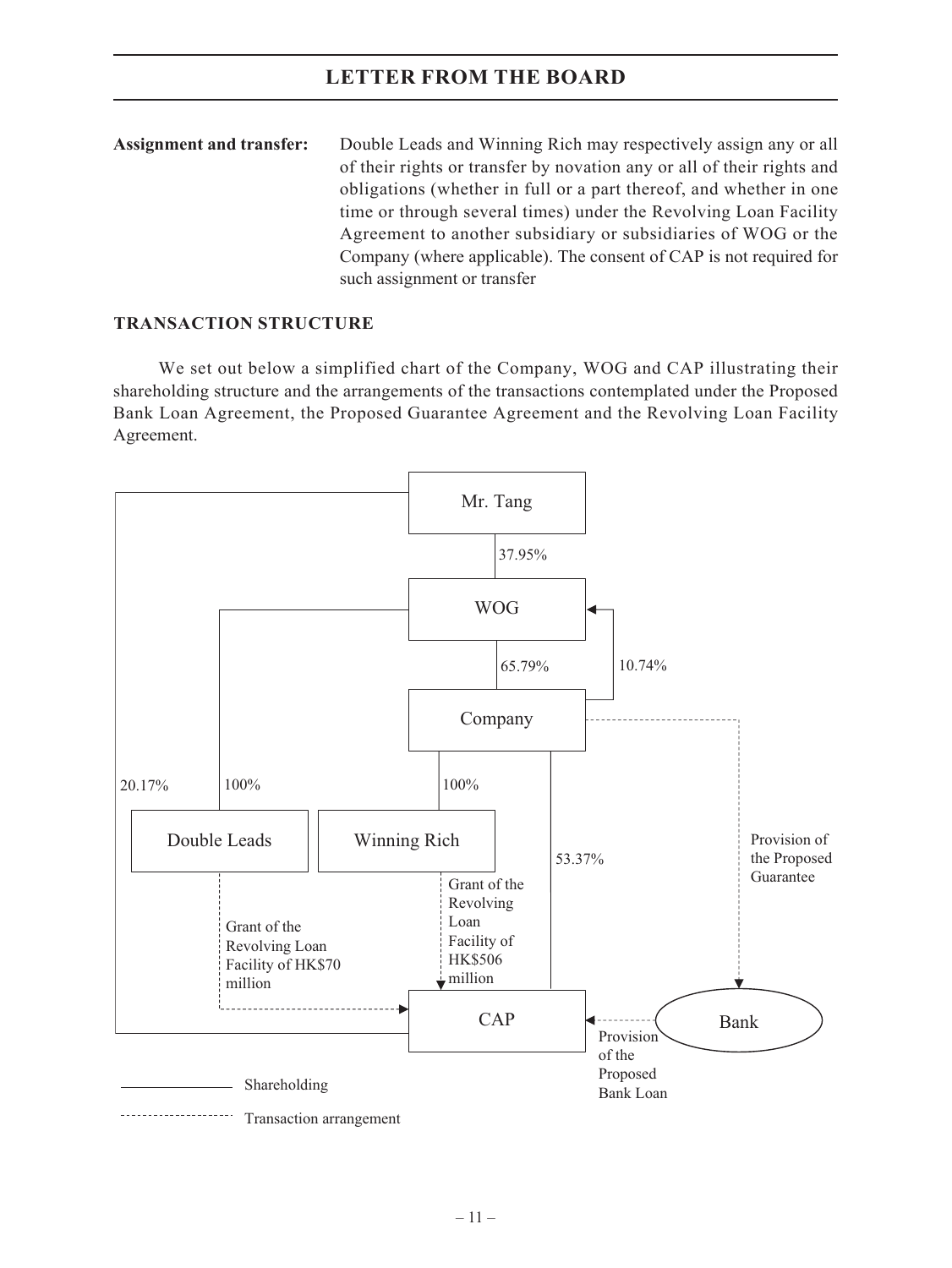## **REASONS FOR AND BENEFITS OF PROVISION OF THE PROPOSED GUARANTEE AND THE GRANT OF THE REVOLVING LOAN FACILITY BY WINNING RICH**

CAP is a 53.37%-owned subsidiary of the Company. In view of the funding need of CAP (particularly taking into account the funding needs for the repayment of the Existing Loan and the early redemption of the Listed Bonds), the Directors consider that it is in the interests of the Shareholders to continue to provide financial support to CAP with an aim to generate return to the Shareholders in the long run.

In particular, the Company is requested by the Bank to provide the Proposed Guarantee for the Proposed Bank Loan to CAP. Part of the Proposed Bank Loan is expected to be utilized as repayment of part of the Existing Loan owed to Double Leads and/or Winning Rich. As such, the Directors consider that the provision of the Proposed Guarantee will benefit the Company in terms of loan recovery as well as cash flow position enhancement.

The grant of the Revolving Loan Facility by Winning Rich is expected to continue to generate a high return to the Shareholders. In addition, given that Winning Rich is not required to provide any additional funding to CAP pursuant to the grant of the Revolving Loan Facility by Winning Rich, the grant of the Revolving Loan Facility by Winning Rich would not have any impact on the cash flow or cash position of Winning Rich.

The Board (including the independent non-executive Directors) is of the view that the terms of (i) the Proposed Guarantee and the Proposed Guarantee Agreement and (ii) the grant of the Revolving Loan Facility by Winning Rich and the Revolving Loan Facility Agreement of Winning Rich, though not in the ordinary and usual course of business of the Group, are on normal commercial terms and fair and reasonable so far as the Company and the Shareholders are concerned, and thus the provision of the Proposed Guarantee and the grant of the Revolving Loan Facility by Winning Rich pursuant to the Proposed Guarantee Agreement and the Revolving Loan Facility Agreement of Winning Rich are in the interests of the Company and the Shareholders as a whole.

## **INFORMATION ON THE GROUP, THE WOG GROUP, THE CAP GROUP AND THE BANK**

The Group is principally engaged in (i) the manufacturing and retailing of traditional Chinese pharmaceutical and health food products, including Chinese medicinal products sold under the brand name of "Wai Yuen Tong", mainly in the PRC and Hong Kong; (ii) the manufacturing and sale of Western pharmaceutical and health food and personal care products under the brand names of "Madame Pearl's" and "Pearl's"; (iii) property investment; and (iv) management and sale of properties in agricultural produce exchange markets in the PRC through CAP, a 53.37%-owned listed subsidiary of the Company. The Company is held by the WOG Group as to approximately 65.79%.

The WOG Group is principally engaged in (i) management and sub-licensing of fresh markets and treasury management in Hong Kong and the PRC; (ii) property investment and property development in Hong Kong through WOP, its 75%-owned listed subsidiary; (iii) manufacturing and/ or retailing of pharmaceutical and health food products through the Company, its 65.79%-owned listed subsidiary; and (iv) management and sale of properties in agricultural produce exchange markets in the PRC through CAP, a 53.37%-owned listed subsidiary of the Company. WOG is ultimately owned by Mr. Tang as to approximately 48.69% based on the disclosure of interest notice filed by Mr. Tang pursuant to the SFO.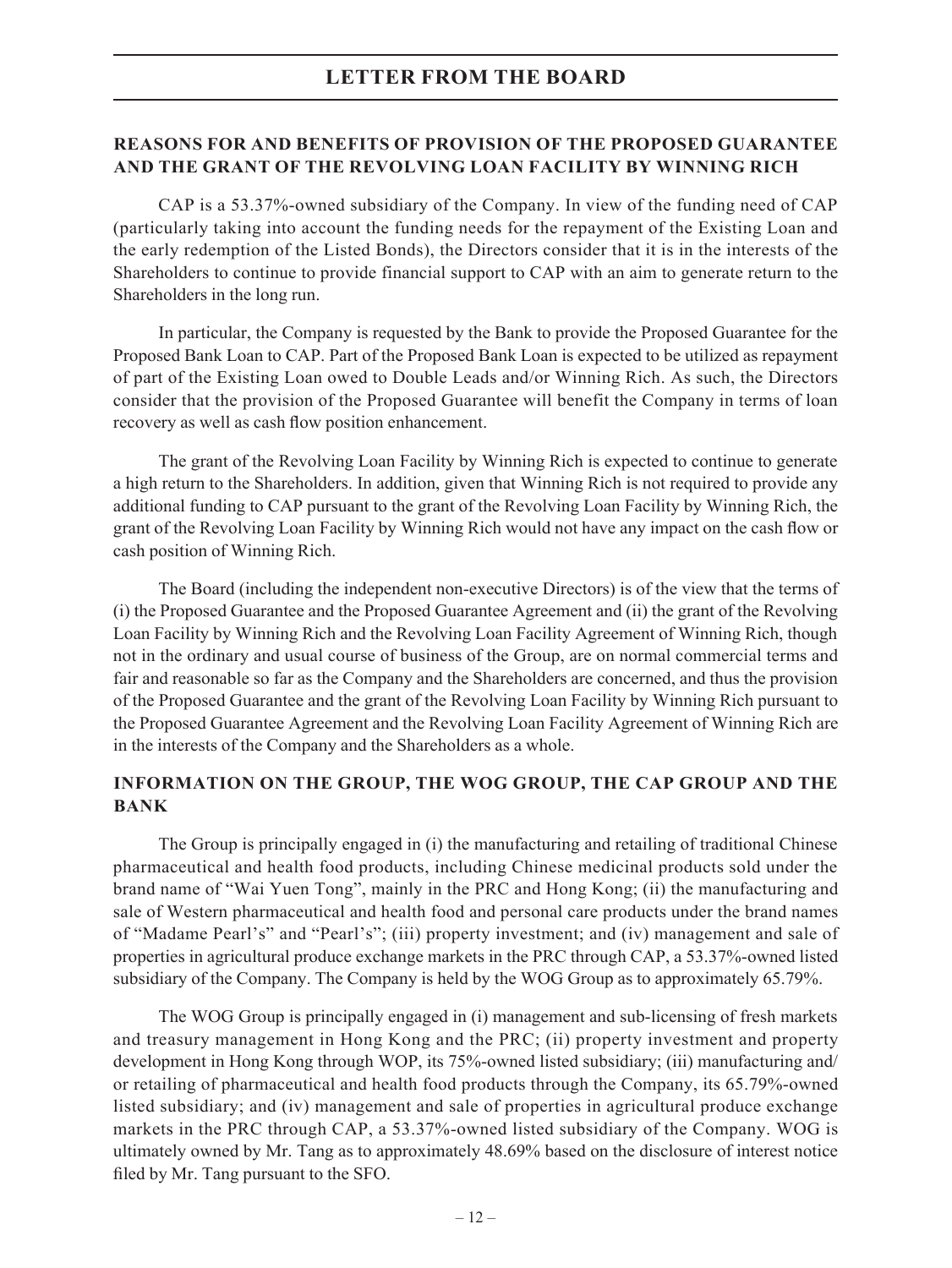The CAP Group is principally engaged in the business of management and sale of properties in agricultural produce exchange markets in the PRC. CAP is held by the Group as to approximately 53.37% and is separately held by a company indirectly wholly-owned by Mr. Tang as to approximately 20.17%.

To the best of the knowledge, information and belief of the Directors having made all reasonable enquiries, (i) the Bank is primarily engaged in the provision of banking services in the PRC; and (ii) the Bank and its ultimate beneficial owner(s) are third parties independent of the Company and its connected persons as defined under the Listing Rules.

### **LISTING RULES IMPLICATIONS**

CAP is a non wholly-owned subsidiary of the Company. Therefore the provision of the Proposed Guarantee and the grant of the Revolving Loan Facility by Winning Rich do not constitute notifiable transactions for the Company under Chapter 14 of the Listing Rules. As Mr. Tang, an executive Director and a controlling Shareholder, holds approximately 20.17% interest in CAP, CAP is a connected subsidiary of the Company. Therefore the provision of the Proposed Guarantee and the grant of the Revolving Loan Facility by Winning Rich constitute connected transactions of the Company and are subject to the reporting, announcement and independent shareholders' approval requirements under Chapter 14A of the Listing Rules.

In view of Mr. Tang's interest in CAP, Mr. Tang is considered to have a material interest in the provision of the Proposed Guarantee and the grant of the Revolving Loan Facility by Winning Rich. Accordingly, (i) Mr. Tang and (ii) Ms. Tang Wai Man, an executive Director and daughter of Mr. Tang and hence an associate of Mr. Tang, have abstained from voting on the Board resolution(s) approving the provision of the Proposed Guarantee and the grant of the Revolving Loan Facility by Winning Rich.

As of the Latest Practicable Date, CAP, the Company and the Bank have not entered into the Proposed Bank Loan Agreement or the Proposed Guarantee Agreement (where applicable). The Company is seeking a prior mandate from the Independent Shareholders before the relevant parties enter into the Proposed Bank Loan Agreement and the Proposed Guarantee Agreement.

The Shareholders who have a material interest in the provision of the Proposed Guarantee and the grant of the Revolving Loan Facility by Winning Rich and their respective close associates (as defined in the Listing Rules) are required to abstain from voting on the relevant resolution(s) at the SGM. In view of Mr. Tang's interest in CAP, Mr. Tang is considered to have a material interest in the provision of the Proposed Guarantee and the grant of the Revolving Loan Facility by Winning Rich which is different from other Shareholders. Accordingly, Mr. Tang and his associates (including without limitation WOG) will abstain from voting on the relevant resolution(s) in relation to the provision of the Proposed Guarantee and the grant of the Revolving Loan Facility by Winning Rich.

As at the Latest Practicable Date, Rich Time Strategy Limited, being an associate of Mr. Tang, held 810,322,940 Shares. Accordingly, Rich Time Strategy Limited will abstain from voting at the SGM in respect of 810,322,940 Shares, representing approximately 65.79% of the total issued Shares.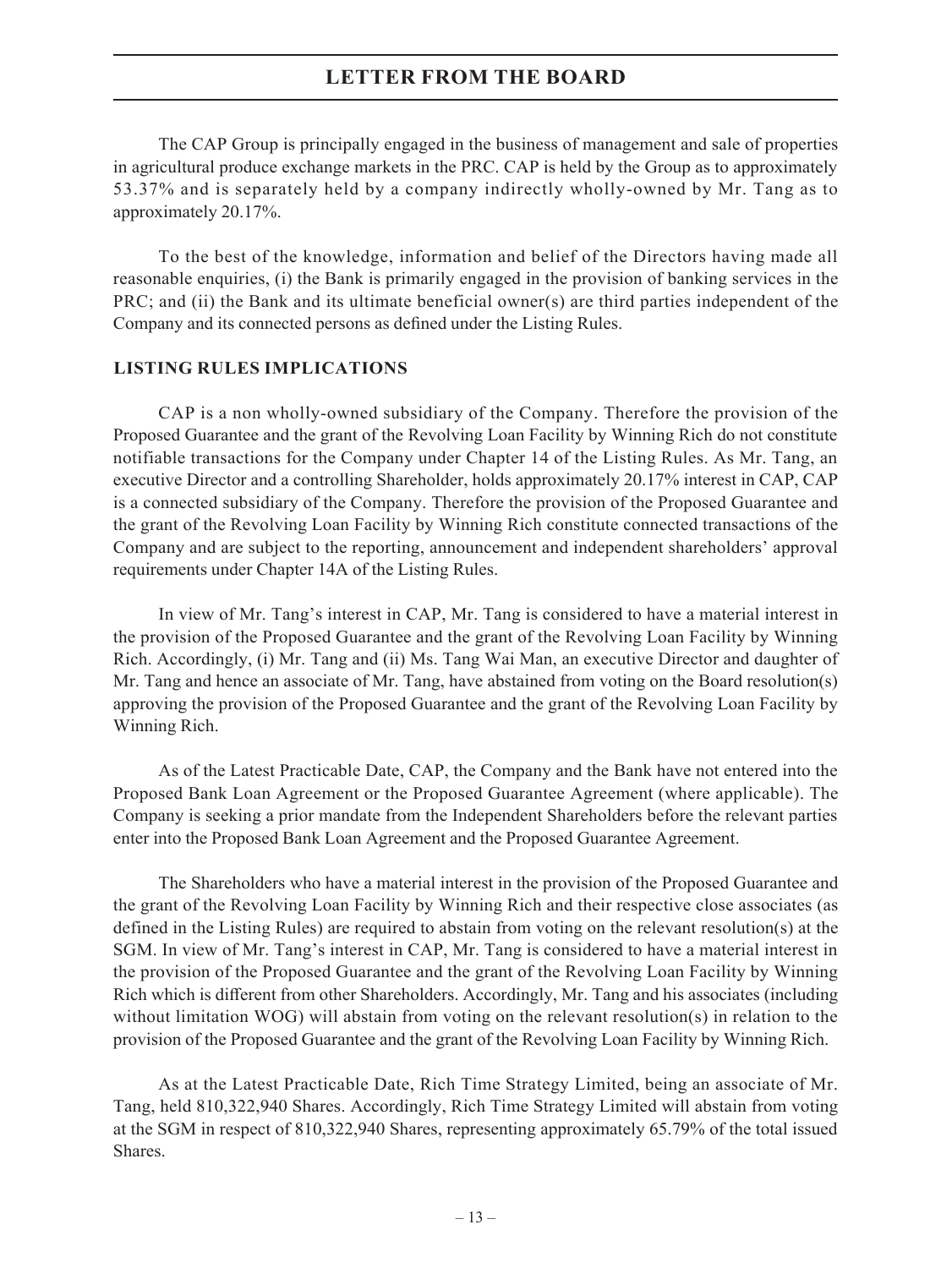To the best of the knowledge, information and belief of the Directors after having made all reasonable enquiries, save as disclosed above, no other Shareholder has a material interest in the provision of the Proposed Guarantee and the grant of the Revolving Loan Facility by Winning Rich and is required to abstain from voting at the SGM.

## **SPECIAL GENERAL MEETING**

The SGM will be held for the purpose of considering and, if thought fit, approving, among other things, the provision of the Proposed Guarantee and the grant of the Revolving Loan Facility by Winning Rich by the Independent Shareholders by way of a poll.

The register of members of the Company will be closed from Friday, 17 June 2022 to Wednesday, 22 June 2022 (both dates inclusive) for determining the identity of the Shareholders entitled to attend and vote at the SGM. No transfer of Shares will be registered during the book closure periods.

A notice convening the SGM at which ordinary resolution(s) will be proposed to the Independent Shareholders to consider and, if thought fit, approve, among other things, the provision of the Proposed Guarantee and the grant of the Revolving Loan Facility by Winning Rich, is contained on pages SGM-1 to SGM-3 of this circular.

A form of proxy for the use at the SGM is enclosed with this circular. Whether or not you intend to attend the SGM, you are requested to complete and return the form of proxy in accordance with the instructions printed thereon to the Registrar, Tricor Secretaries Limited at Level 54, Hopewell Centre, 183 Queen's Road East, Hong Kong as soon as possible and in any event not less than 48 hours before the time of the SGM (i.e. at or before 3:30 p.m. on Monday, 20 June 2022) or any adjournment thereof. Completion and return of the form of proxy will not preclude you from attending and voting in person at the SGM or any adjournment thereof should you so wish.

In accordance with Rule 13.39(4) of the Listing Rules and the bye-laws of the Company, the voting of the Shareholders at the SGM will be taken by poll. The results of the poll will be published on the websites of the Company and the Stock Exchange.

#### **RECOMMENDATION**

Your attention is drawn to:

- (a) the letter from the Independent Board Committee, the text of which is set out on pages 16 to 17 of this circular; and
- (b) the letter from the Independent Financial Advisor to advise the Independent Shareholders and the Independent Board Committee with respect to the provision of the Proposed Guarantee and the grant of the Revolving Loan Facility by Winning Rich, the text of which is set out on pages 18 to 37 of this circular.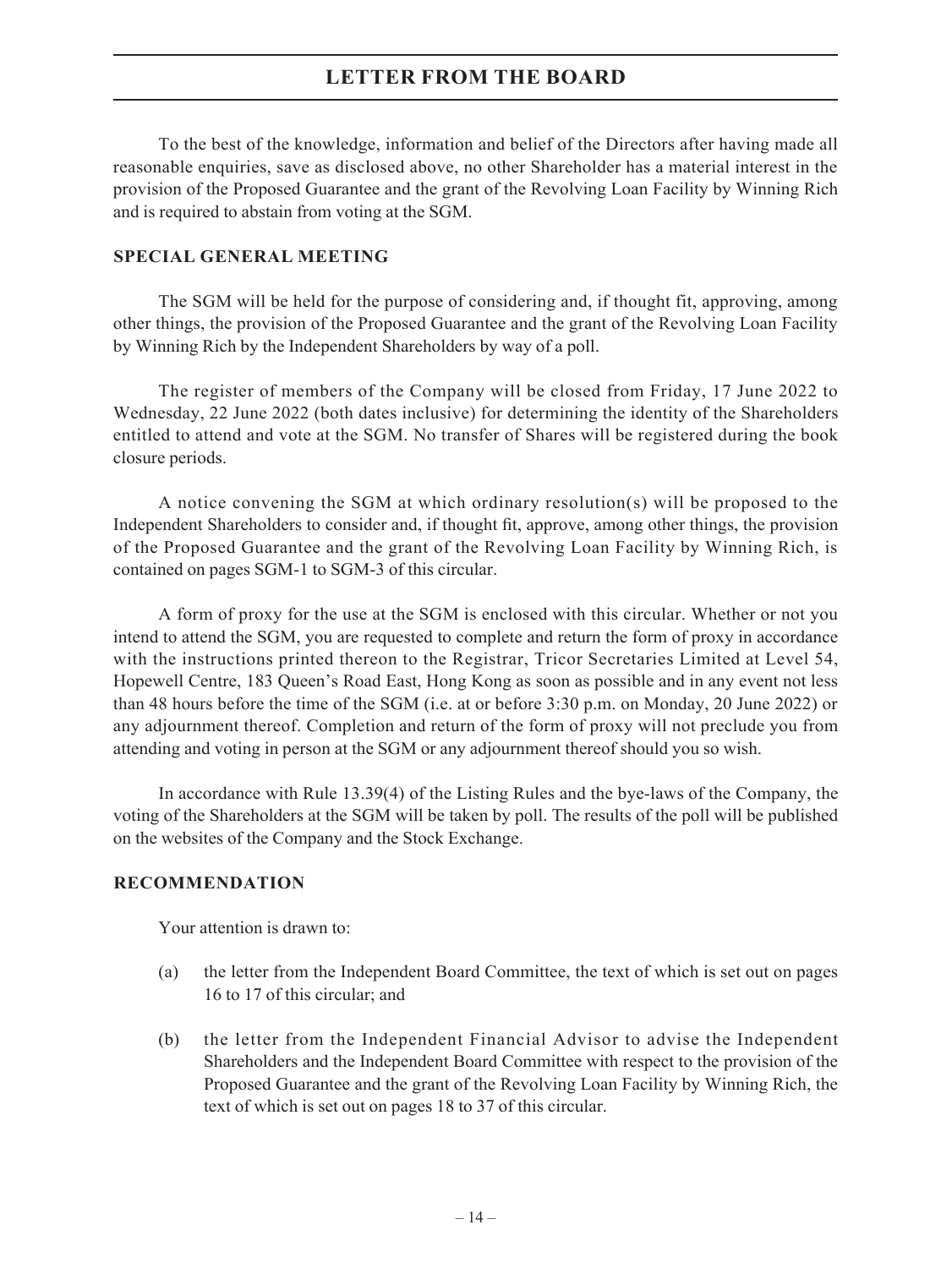The Independent Shareholders are advised to read the aforesaid letters before deciding how to vote at the SGM.

The Independent Board Committee, having taken into account the advice of the Independent Financial Advisor, considers that the provision of the Proposed Guarantee and the grant of the Revolving Loan Facility by Winning Rich, though not in the ordinary and usual course of business of the Group, are on normal commercial terms and fair and reasonable so far as the Company and the Shareholders are concerned, and thus the provision of the Proposed Guarantee and the grant of the Revolving Loan Facility by Winning Rich pursuant to the Proposed Guarantee Agreement and the Revolving Loan Facility Agreement of Winning Rich are in the interests of the Company and the Shareholders as a whole. Accordingly, the Independent Board Committee recommends the Independent Shareholders to vote in favour of the ordinary resolution(s) to be proposed at the SGM to approve the provision of the Proposed Guarantee and the grant of the Revolving Loan Facility by Winning Rich and the transactions contemplated thereunder.

For the reasons set out above, the Directors (including the independent non-executive Directors) consider that the terms of (i) the Proposed Guarantee and the Proposed Guarantee Agreement and (ii) the grant of the Revolving Loan Facility by Winning Rich and the Revolving Loan Facility Agreement of Winning Rich, though not in the ordinary and usual course of business of the Group, are on normal commercial terms and fair and reasonable so far as each of the Company and the Shareholders are concerned and thus the provision of the Proposed Guarantee and the grant of the Revolving Loan Facility by Winning Rich pursuant to the Proposed Guarantee Agreement and the Revolving Loan Facility Agreement of Winning Rich are in the interests of the Company and the Shareholders as a whole. Accordingly, the Directors would recommend the Independent Shareholders to vote in favour of the resolution(s) at the SGM for the approval of the provision of the Proposed Guarantee and the grant of the Revolving Loan Facility by Winning Rich and the transactions contemplated thereunder.

#### **ADDITIONAL INFORMATION**

Your attention is also drawn to the additional information set out in the appendix to this circular.

> Yours faithfully, For and on behalf of the Board **WAI YUEN TONG MEDICINE HOLDINGS LIMITED (位元堂藥業控股有限公司**\***) Tang Wai Man** *Executive Director*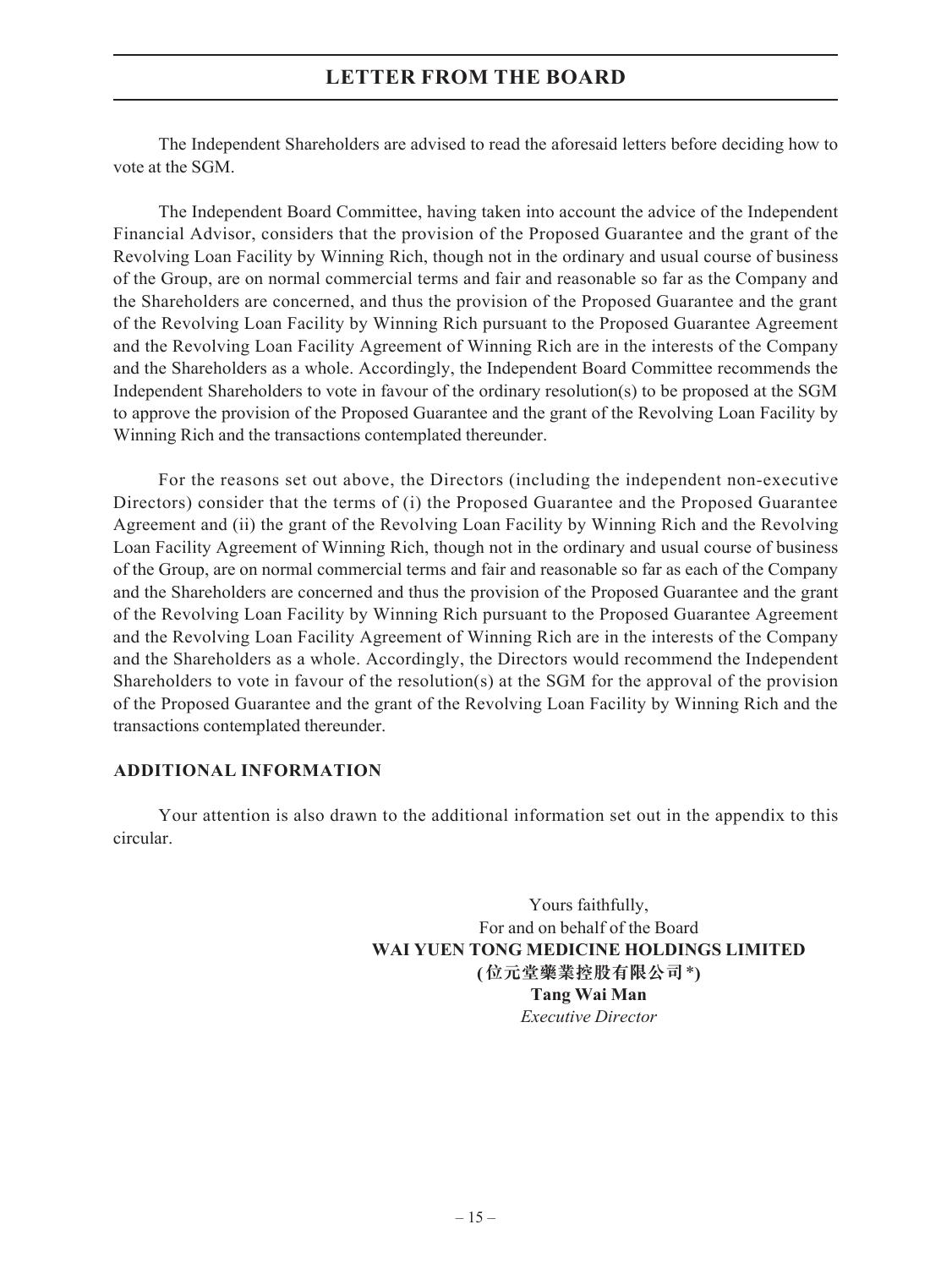## **LETTER FROM THE INDEPENDENT BOARD COMMITTEE**



# **WAI YUEN TONG MEDICINE HOLDINGS LIMITED**

**(位元堂藥業控股有限公司\* )**

*(Incorporated in Bermuda with limited liability)* **(Stock Code: 897)**

7 June 2022

*To the Independent Shareholders*

Dear Sir or Madam,

## **CONNECTED TRANSACTION**

## **PROVISION OF FINANCIAL ASSISTANCE**

We refer to the circular of the Company dated 7 June 2022 (the "**Circular**") of which this letter forms part. Unless specified otherwise, capitalized terms used herein shall have the same meanings as those defined in the Circular.

We have been appointed by the Board to form the Independent Board Committee to consider, and advise you on, the terms of (i) the Proposed Guarantee and the Proposed Guarantee Agreement and (ii) the grant of the Revolving Loan Facility by Winning Rich and the Revolving Loan Facility Agreement of Winning Rich. Pelican Financial Limited has been appointed as the Independent Financial Advisor to advise you and us in this regard. Details of their advice, together with the principal factors and reasons they have taken into consideration in giving their advice, are set out on pages 18 to 37 of the Circular. Your attention is also drawn to the letter from the Board in the Circular and the additional information set out in the appendix thereto.

Having considered the terms of (i) the Proposed Guarantee and the Proposed Guarantee Agreement and (ii) the grant of the Revolving Loan Facility by Winning Rich and the Revolving Loan Facility Agreement of Winning Rich and taking into account the independent advice of the Independent Financial Advisor set out in its letter on pages 18 to 37 of the Circular and the relevant information contained in the letter from the Board, we consider that the terms of (i) the Proposed Guarantee and the Proposed Guarantee Agreement and (ii) the grant of the Revolving Loan Facility by Winning Rich and the Revolving Loan Facility Agreement of Winning Rich, though not in the ordinary and usual course of business of the Group, are on normal commercial terms and fair and reasonable so far as the Company and the Shareholders are concerned, and thus the provision of the Proposed Guarantee and the grant of the Revolving Loan Facility by Winning Rich pursuant to the Proposed Guarantee Agreement and the Revolving Loan Facility Agreement of Winning Rich are in the interests of the Company and the Shareholders as a whole.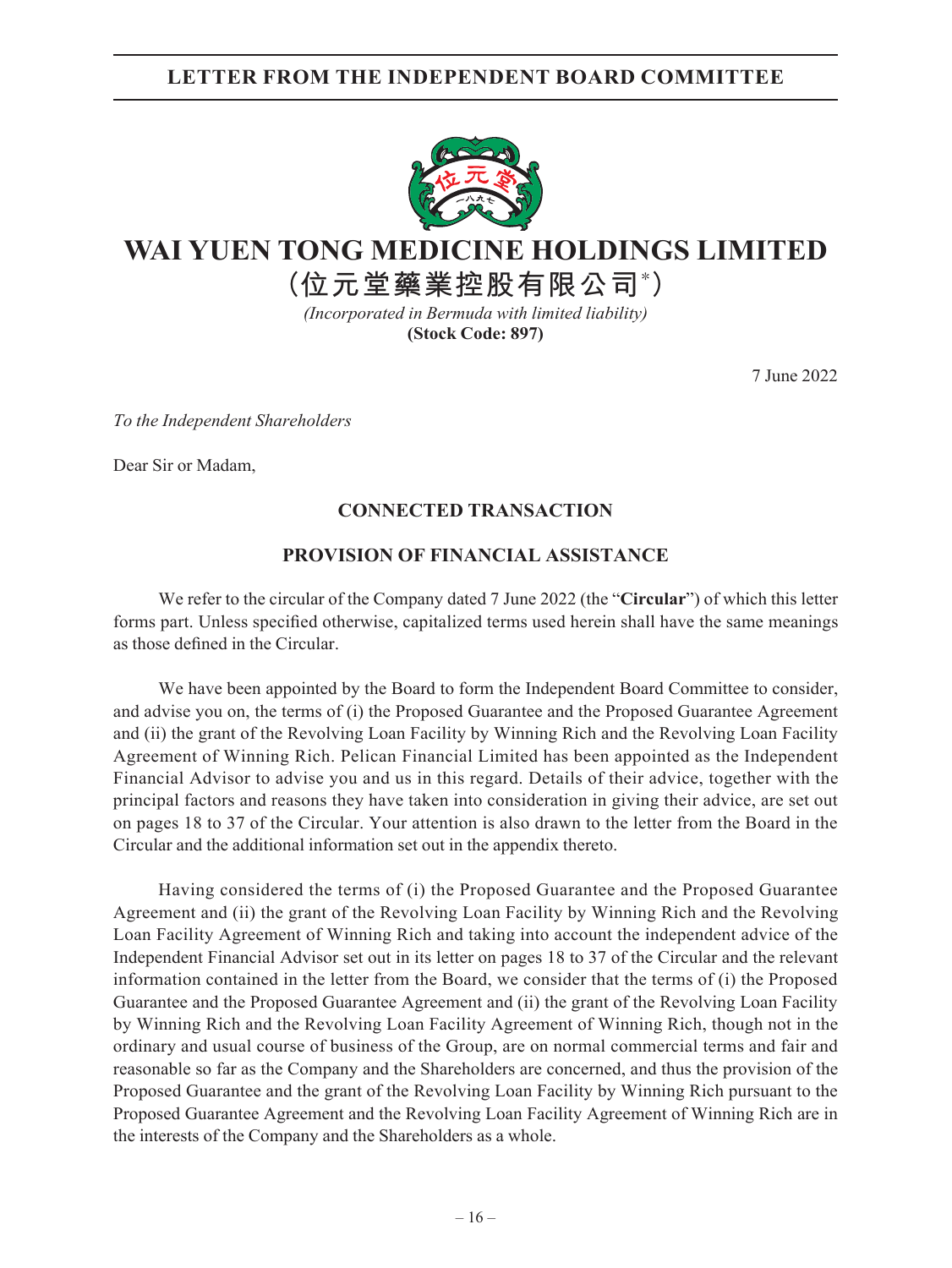## **LETTER FROM THE INDEPENDENT BOARD COMMITTEE**

Accordingly, we, representing the Independent Board Committee, recommend that you vote in favour of the ordinary resolution(s) to be proposed at the SGM in relation to the provision of the Proposed Guarantee and the grant of the Revolving Loan Facility by Winning Rich and the transactions contemplated thereunder.

> Yours faithfully, For and on behalf of the Independent Board Committee **Siu Man Ho, Simon Leung Wai Ho Cho Wing Mou Li Ka Fai, David** *Independent non-executive Directors*

*\* for identification purpose only*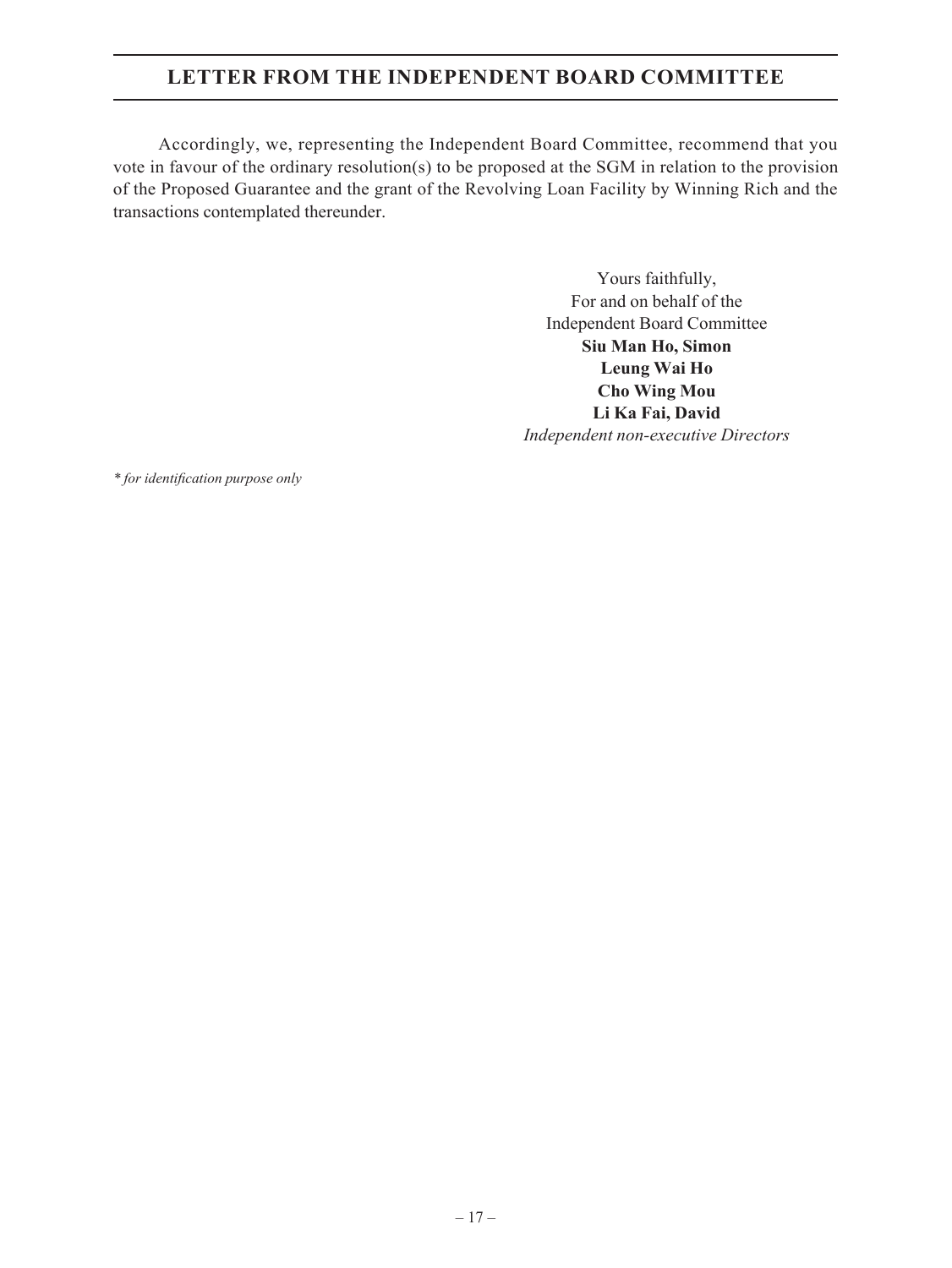

#### **PELICAN FINANCIAL LIMITED**

21/F, Lee Garden Three, 1 Sunning Road, Causeway Bay, Hong Kong

7 June 2022

*To the Independent Board Committee and the Independent Shareholders and Wai Yuen Tong Medicine Holdings Limited*

Dear Sirs,

## **CONNECTED TRANSACTION PROVISION OF FINANCIAL ASSISTANCE**

#### **INTRODUCTION**

We refer to our appointment as the independent financial adviser to the Independent Board Committee and the Independent Shareholders in relation to (i) the terms of the Proposed Guarantee Agreement and the provision of the Proposed Guarantee pursuant thereto; and (ii) the terms of the Revolving Loan Facility Agreement and the grant of the Revolving Loan Facility by Winning Rich (an indirect wholly-owned subsidiary of the Company) pursuant thereto, details of which are set out in the letter from the Board (the "**Board Letter**") in the circular issued by the Company to the Shareholders dated 7 June 2022 (the "**Circular**"), of which this letter forms part. Terms used in this letter shall have the same meanings as those defined in the Circular unless the context requires otherwise.

As stated in the joint announcement of the Company and WOG dated 3 May 2022 (the "**Joint Announcement**"), CAP (a non-wholly-owned subsidiary of the Company and WOG) and the Bank proposed to enter into the Proposed Bank Loan Agreement. Pursuant to the Proposed Bank Loan Agreement, the Company is required to enter into the Proposed Guarantee Agreement in favor of the Bank, according to which the Company would agree to guarantee all liabilities of CAP to be owed to the Bank under the Proposed Bank Loan Agreement, including the principal amount of RMB300 million (in its HKD equivalent), any interest, penalty, compound interest, damages and other expenses of the Bank in enforcing the Proposed Bank Loan Agreement. No security over CAP's assets will be provided for the Proposed Guarantee.

As of the Latest Practicable Date, CAP, the Company and the Bank have not entered into the Proposed Bank Loan Agreement or the Proposed Guarantee Agreement (where applicable). The Company is seeking a prior mandate from the Independent Shareholders before the relevant parties enter into the Proposed Bank Loan Agreement and the Proposed Guarantee Agreement.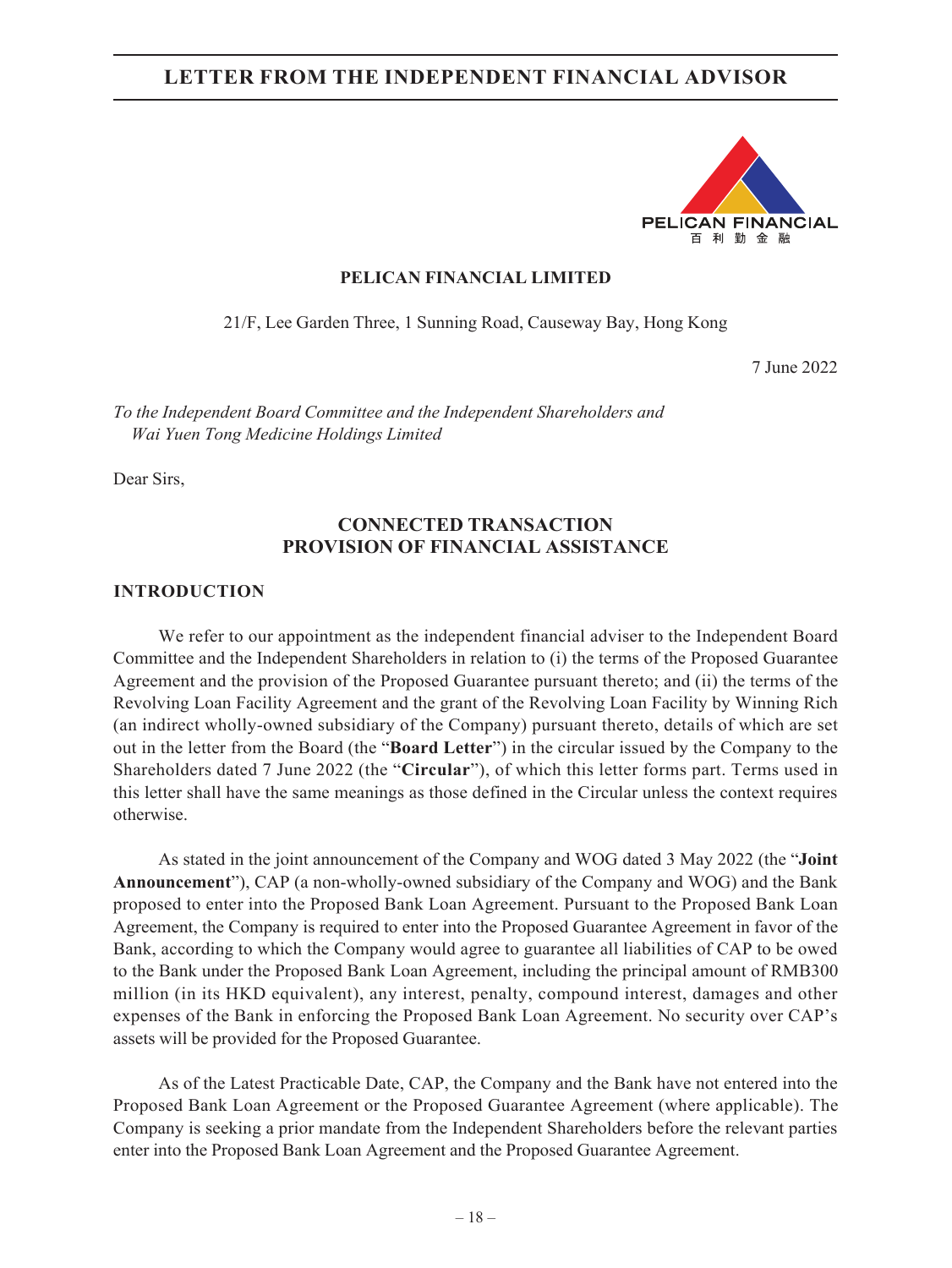Further, on 3 May 2022, CAP, Double Leads (an indirect wholly-owned subsidiary of WOG) and Winning Rich entered into the Revolving Loan Facility Agreement, pursuant to which each of Double Leads and Winning Rich agreed to grant the Revolving Loan Facility in an aggregate principal amount of HK\$576 million to CAP for a term of five years ending 2 May 2027 for the purpose of refinancing the Existing Loan, which will be due on 25 September 2022. As of the Latest Practicable Date, the outstanding principal amount of the Existing Loan was approximately HK\$576 million, out of which approximately HK\$70 million and approximately HK\$506 million were owed to Double Leads and Winning Rich, respectively.

As at the Latest Practicable Date, CAP is a non-wholly-owned subsidiary of the Company which is in turn a non-wholly-owned subsidiary of WOG. Therefore, the provision of the Proposed Guarantee and the grant of the Revolving Loan Facility by Winning Rich do not constitute notifiable transactions for the Company under Chapter 14 of the Listing Rules. As Mr. Tang, an executive Director and a controlling shareholder of the Company, holds approximately 20.17% interest in CAP, CAP is a connected subsidiary of the Company. Therefore, the provision of the Proposed Guarantee and the grant of the Revolving Loan Facility by Winning Rich constitute connected transactions of the Company and are subject to the reporting, announcement and independent shareholders' approval requirements under Chapter 14A of the Listing Rules.

The Board currently comprises three executive Directors and four independent non-executive Directors. The Independent Board Committee, which currently comprises all independent nonexecutive Directors, namely Mr. Siu Man Ho, Simon, Mr. Leung Wai Ho, Mr. Cho Wing Mou and Mr. Li Ka Fai, David, has been established to advise the Independent Shareholders in respect of the provision of the Proposed Guarantee and the grant of the Revolving Loan Facility by Winning Rich. We have been appointed by the Company as the independent financial adviser to advise the Independent Board Committee and the Independent Shareholders in this respect and such appointment has been approved by the Independent Board Committee.

Pelican Financial Limited ("**Pelican**") is not connected with the Directors, chief executive or substantial Shareholders of the Company or any of their respective associates and therefore is considered suitable to give independent advice to the Independent Board Committee and the Independent Shareholders. As at the Latest Practicable Date, we were not aware of any relationships or interest between Pelican and the Company nor any other parties that could be reasonably be regarded as a hindrance to Pelican's independence to act as the independent financial adviser to the Independent Board Committee and the Independent Shareholders. In the last two years, we had not been engaged by the Company for the provision of other services that would affect our independence. Apart from normal professional fees payable to us in connection with this appointment of us as the independent financial adviser, no arrangement exists whereby Pelican will receive any fees or benefits from the Company or the Directors, chief executive or substantial Shareholders of the Company or any of their respective associates, and we are not aware of the existence of or change in any circumstances that would affect our independence. Accordingly, we consider that we are eligible to give independent advice on the provision of the Proposed Guarantee and the grant of the Revolving Loan Facility by Winning Rich.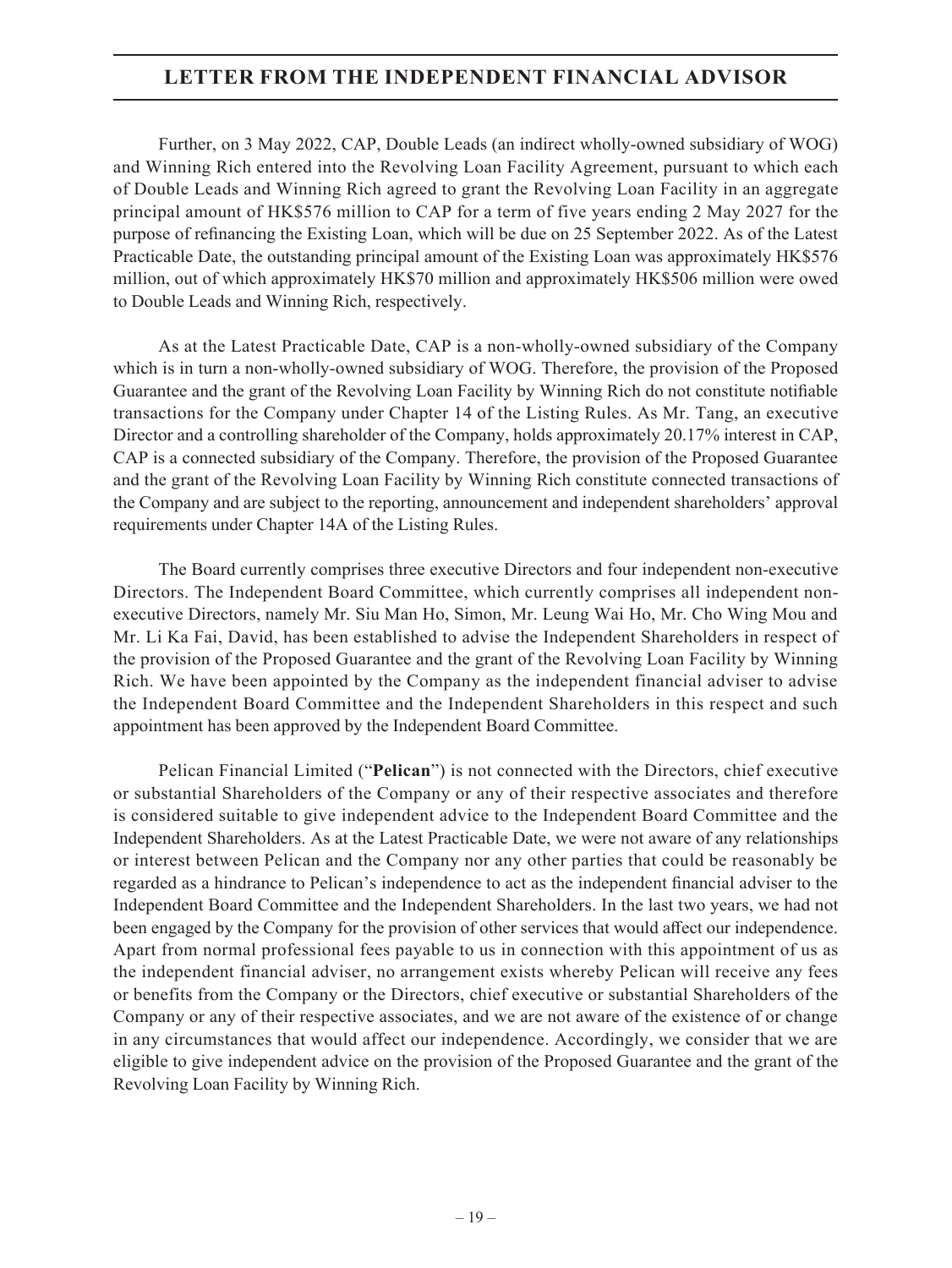Our role is to provide you with our independent opinion and recommendation as to (i) whether the provision of the Proposed Guarantee and the grant of the Revolving Loan Facility by Winning Rich are in the ordinary and usual course of business of the Group, on normal commercial terms and fair and reasonable so far as the Independent Shareholders are concerned, and in the interests of the Company and the Shareholders as a whole; and (ii) how the Independent Shareholders should vote in respect of the resolution(s) to be proposed at the SGM regarding the provision of the Proposed Guarantee and the grant of the Revolving Loan Facility by Winning Rich.

## **BASIS OF OUR OPINION**

In formulating our opinion to the Independent Board Committee and the Independent Shareholders, we have performed relevant procedures and those steps which we deemed necessary. These procedures and steps include, among other things, review of relevant agreements, documents as well as information provided by the Company and verified them, to an extent, with the relevant public information, statistics and market data, industry guidelines and rules and regulations as well as information, facts and representations provided, and the opinions expressed, by the Company and/or the Directors and/or the management of the Group. The documents reviewed include, but are not limited to, the Proposed Guarantee Agreement, the Revolving Loan Facility Agreement, the unaudited interim report of the Company for the six months ended 30 September 2021 (the "**2021 Interim Report**"), the annual report of the Company for the financial year ended 31 March 2021 (the "**2021 Annual Report**"), the Joint Announcement, the joint announcement dated 26 September 2019 issued by, among others, the Company, WOG and CAP in relation to, among others, the Existing Loan Agreement between CAP, Double Leads and Winning Rich. We have assumed that all statements of belief, opinion, expectation and intention made by the Directors in the Circular were reasonably made after due enquiry and careful consideration. We have no reason to suspect that any material facts or information have been withheld or to doubt the truth, accuracy and completeness of the information and facts contained in the Circular, or the reasonableness of the opinions expressed by the Company, its management and/or the Directors, which have been provided to us.

The Directors jointly and severally accept full responsibility for the accuracy of the information contained in the Circular and confirm, having made all reasonable enquiries, that to the best of their knowledge, opinions expressed in the Circular have been arrived at after due and careful consideration and there are no other facts not contained in the Circular, the omission of which would make any statement in the Circular misleading.

We consider that we have been provided with sufficient information to reach an informed view and to provide a reasonable basis for our opinion. We have not, however, conducted any independent verification of the information included in the Circular and provided to us by the Directors and the management of the Group nor have we conducted any form of an in-depth investigation into the business and affairs or the future prospects of the Group.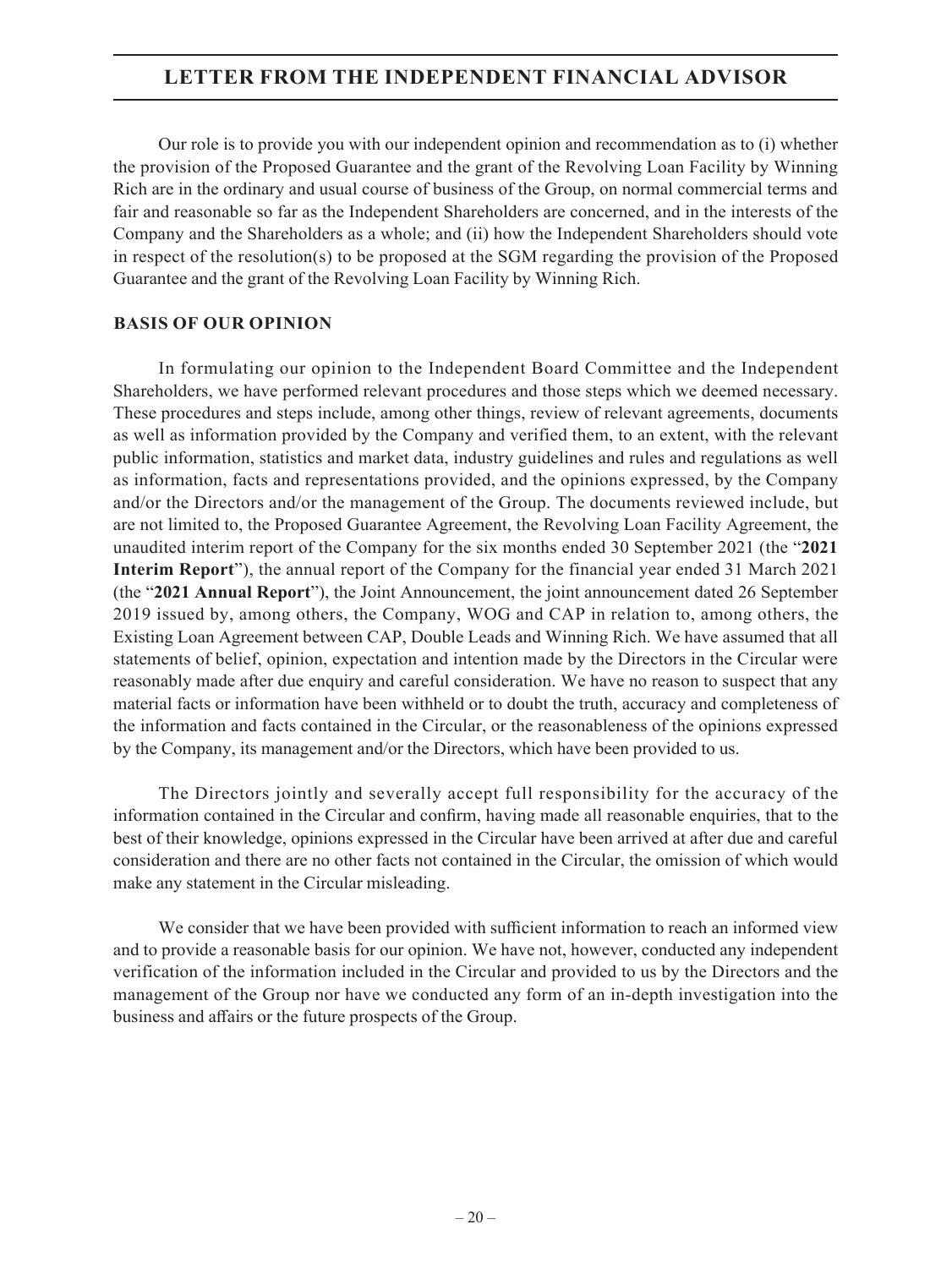## **PRINCIPAL FACTORS TAKEN INTO CONSIDERATION**

In arriving at our opinion and recommendation with regard to the provision of the Proposed Guarantee and the grant of the Revolving Loan Facility by Winning Rich, we have taken into account the principal factors and reasons set out below:

#### **1. Background information of the Group**

The Group is principally engaged in (i) the manufacturing and retailing of traditional Chinese pharmaceutical and health food products, including Chinese medicinal products sold under the brand name of "Wai Yuen Tong", mainly in the PRC and Hong Kong; (ii) the manufacturing and sale of Western pharmaceutical and health food and personal care products under the brand names of "Madame Pearl's" and "Pearl's"; (iii) property investment; and (iv) management and sale of properties in agricultural produce exchange markets in the PRC through CAP, a 53.37%-owned listed subsidiary of the Company. The Company is held by the WOG Group as to approximately 65.79%.

## *Financial performance*

Set out below is a summary of the financial information of the Group for the two years ended 31 March 2020 and 31 March 2021 and for the six months ended 30 September 2020 and 30 September 2021 as extracted from the 2021 Annual Report and the 2021 Interim Report, respectively.

|                              | For the six months<br>ended 30 September |              | For the financial year<br>ended 31 March |              |
|------------------------------|------------------------------------------|--------------|------------------------------------------|--------------|
|                              | 2021                                     | 2020         | 2021                                     | 2020         |
|                              | HK\$ million                             | HK\$ million | HK\$ million                             | HK\$ million |
|                              | (Unaudited)                              | (Unaudited)  | (Audited)                                | (Audited)    |
| Revenue by segment           |                                          |              |                                          |              |
| (i) Production and sale of   |                                          |              |                                          |              |
| Chinese pharmaceutical       |                                          |              |                                          |              |
| and health food products     | 239.9                                    | 211.3        | 453.4                                    | 467.0        |
| (ii) Production and sale of  |                                          |              |                                          |              |
| Western pharmaceutical       |                                          |              |                                          |              |
| and health food products     | 18.3                                     | 17.1         | 25.7                                     | 100.3        |
| (iii) Property investment    | 4.3                                      | 3.9          | 8.7                                      | 9.2          |
| (iv) Management and sale of  |                                          |              |                                          |              |
| properties in agricultural   |                                          |              |                                          |              |
| produce exchange markets     | 393.6                                    | 277.2        | 620.8                                    | 44.2         |
| <b>Total revenue</b>         | 656.1                                    | 509.5        | 1,108.6                                  | 620.7        |
| <b>Gross profit</b>          | 275.2                                    | 172.6        | 445.3                                    | 281.6        |
| Profit/(loss) for the period | 35.3                                     | (235.3)      | (451.3)                                  | 438.0        |

#### **Table 1: Financial performance of the Group**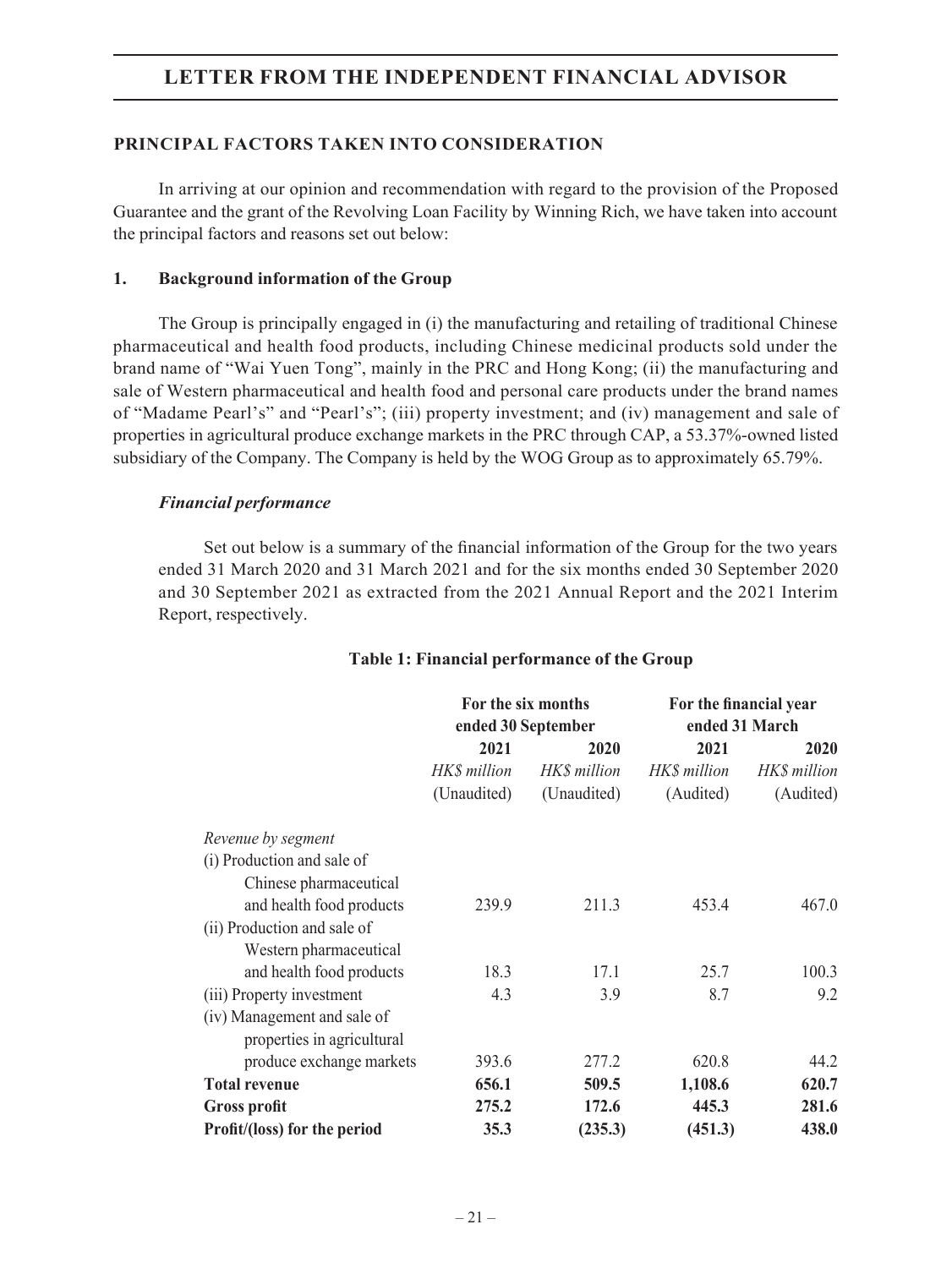According to the 2021 Annual Report, for the financial year ended 31 March 2021, the Group recorded a revenue of approximately HK\$1,108.6 million, reflecting an increase of approximately 78.6% from approximately HK\$620.7 million for the previous year. The increase was mainly attributable to, among other things, the increase in revenue from the management and sale of properties in agricultural produce exchange markets from the CAP Group, whose full-financial-year results was consolidated into the Group's accounts for the first time after the Group acquired approximately 53.37% equity interest of CAP in February 2020. Given that for the year ended 31 March 2020, only two months of CAP's results were consolidated into the Group's accounts, a lower revenue was accounted for from the management and sale of properties in agricultural produce exchange markets.

Despite the increase in revenue and gross profit, the Group recorded a loss of approximately HK\$451.3 million for the year ended 31 March 2021, compared with a profit of approximately HK\$438.0 million in the previous year, mainly as a result of, among other things, (i) the loss of approximately HK\$237.7 million from the Group's disposal of its investment in Easy One Financial Group Limited ("**Easy One**"), a former associate of the Company; (ii) the absence of approximately HK\$63.8 million gain on disposal of items of property, plant and equipment and an investment property as recorded in 2020; and (iii) the absence of approximately HK\$571.5 million gain on the bargain purchase arising from the acquisition of CAP on 12 February 2020 as recorded in 2020.

According to the 2021 Interim Report, the Group's revenue was approximately HK\$656.1 million for the six months ended 30 September 2021, representing an increase of approximately 28.8% from approximately HK\$509.5 million for the corresponding period of the previous year, as economic activities had slightly recovered and the labour market improved as a result of more relaxed anti-pandemic measures in the PRC, Hong Kong and Macau during the six-month period. As a result of its increase in revenue during the period, the Group recorded an increase in gross profit of approximately 59.4% compared with the corresponding period of the previous year. In light of the above and the absence of impairment losses on the Group's investment in Easy One for the six months ended 30 September 2020 as a result of the shortfall between the fair value of the cancellation consideration for the privatization of Easy One and the carry value of Easy One, for the six months ended 30 September 2021, the Group was able to turn loss for the corresponding period of 2020 of approximately HK\$235.3 million into profit for the period of approximately HK\$35.3 million.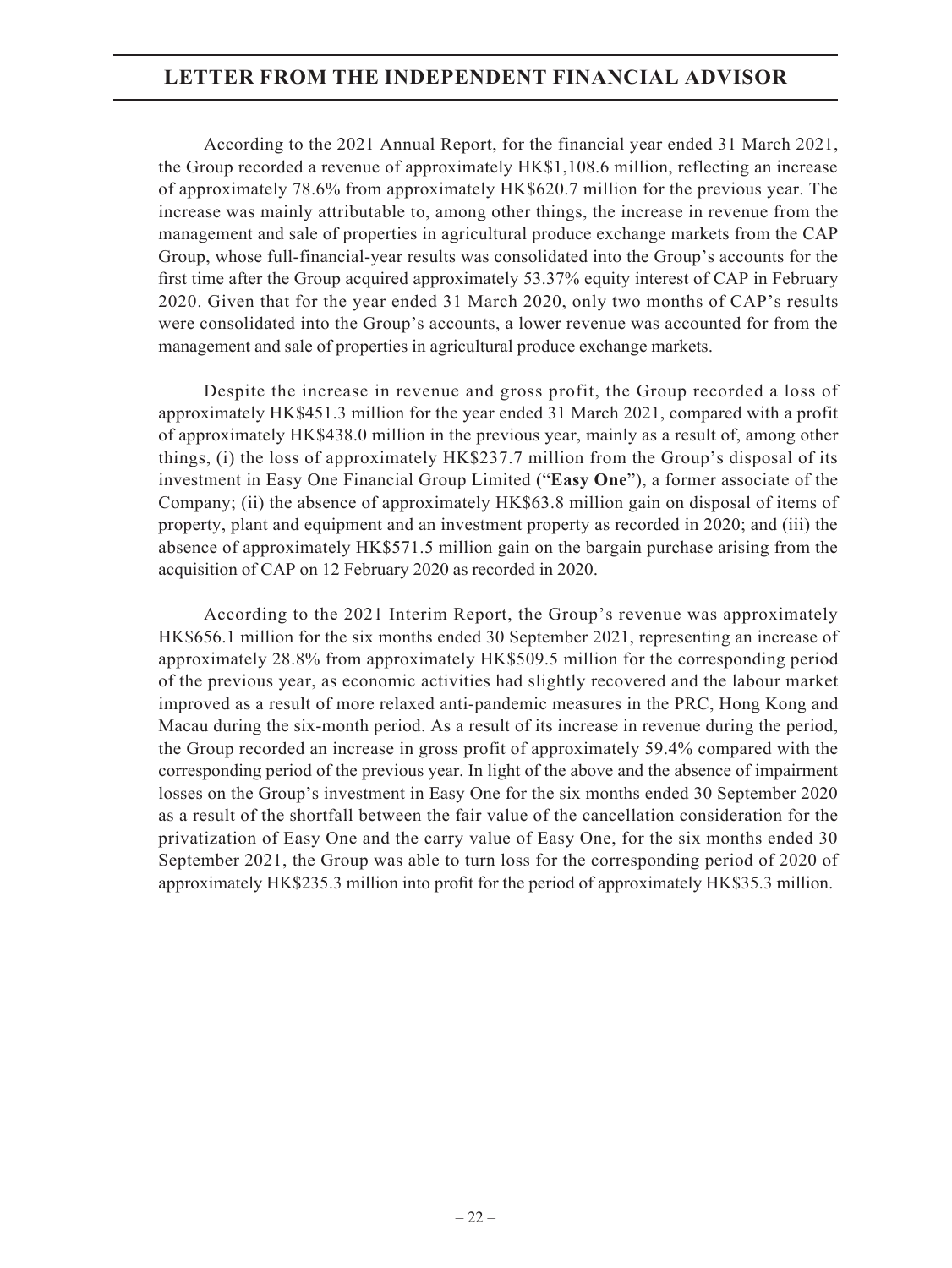#### *Financial position*

The audited and unaudited consolidated assets and liabilities of the Group as at 31 March 2021 and 30 September 2021 as extracted from the 2021 Annual Report and 2021 Interim Report, respectively, are summarized as follows:

## **Table 2: Financial position of the Group**

|                                             | As at        | As at        |
|---------------------------------------------|--------------|--------------|
|                                             | 30 September | 31 March     |
|                                             | 2021         | 2021         |
|                                             | HKS million  | HK\$ million |
|                                             | (Unaudited)  | (Audited)    |
| Total assets                                |              |              |
| Non-current assets                          | 4,752.3      | 4,730.8      |
| Current assets                              | 3,280.5      | 3,233.7      |
| Total liabilities                           |              |              |
| Non-current liabilities                     | 1,628.1      | 1,642.8      |
| <b>Current liabilities</b>                  | 2,365.6      | 2,371.4      |
| <b>Net current assets</b>                   | 914.9        | 862.4        |
| <b>Net assets</b>                           | 4,039.1      | 3,950.3      |
| Equity attributable to owners of the parent | 2,628.4      | 2,565.3      |

As at 30 September 2021, the unaudited net current assets of the Group were approximately HK\$914.9 million, representing an increase of approximately 6.1%, as compared to approximately HK\$862.4 million as at 31 March 2021. The net asset of the Group was approximately HK\$4,039.1 million as at 30 September 2021, representing an increase of approximately 2.2%, as compared to approximately HK\$3,950.3 million as at 31 March 2021. In addition, the Group had cash and cash equivalents of approximately HK\$516.1 million as at 30 September 2021.

As at 30 September 2021, the Group's current ratio, being a ratio of total current assets to total current liabilities, was approximately 1.4, which was the same as that as at 31 March 2021. As at the same date, the Group's gearing ratio, being the ratio of total interest-bearing debts net of cash and cash equivalents to equity attributable to owners of the parent, was approximately 50.1%, which was about 5.1 percentage points higher than that as at 31 March 2021.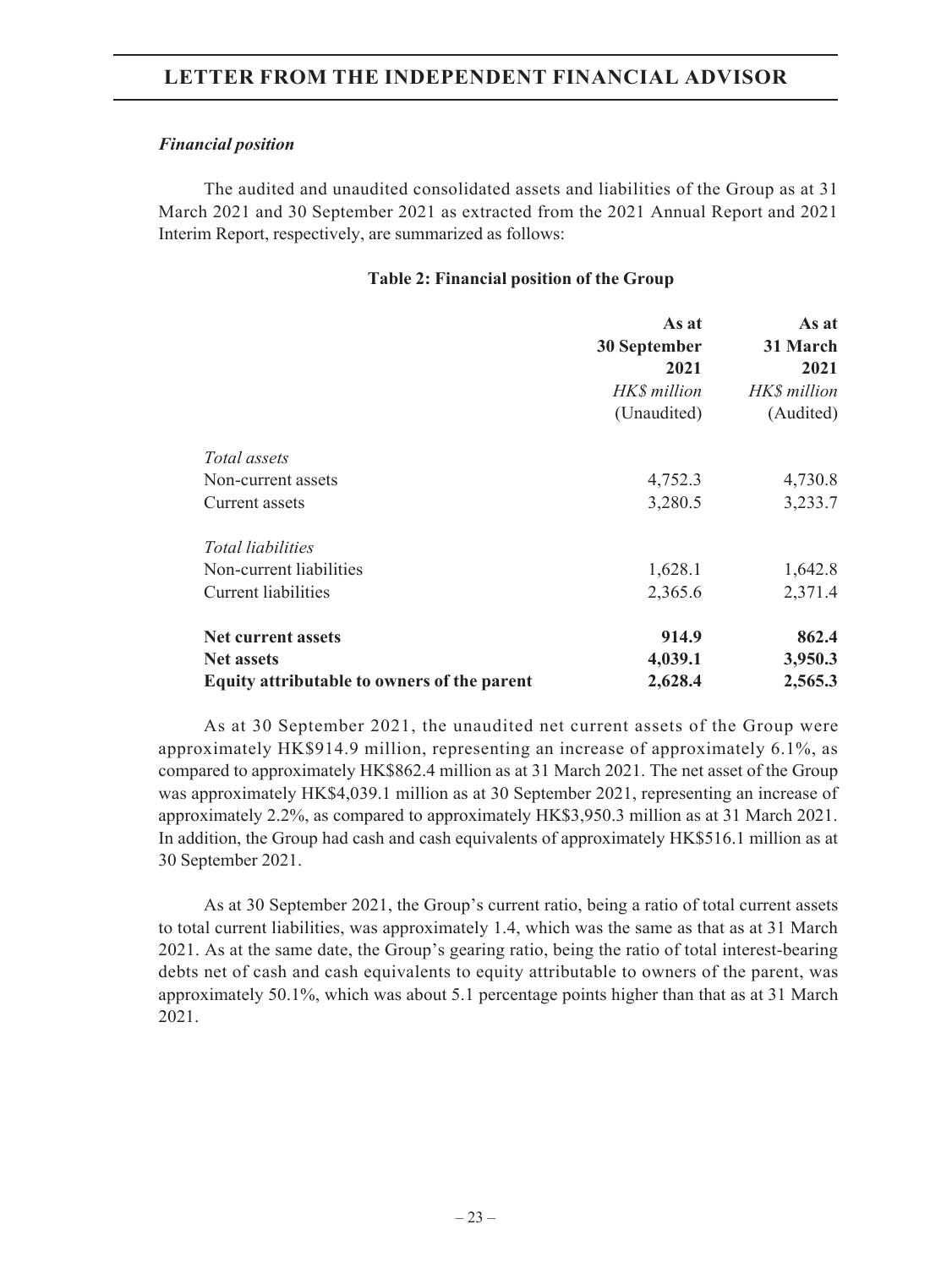## **2. Information on the WOG Group, the CAP Group and the Bank**

## *The WOG Group*

The WOG Group is principally engaged in (i) management and sub-licensing of fresh markets and treasury management in Hong Kong and the PRC; (ii) property investment and property development in Hong Kong through WOP, its 75%-owned listed subsidiary; (iii) manufacturing and/or retailing of pharmaceutical and health food products through the Company, its 65.79%-owned listed subsidiary; and (iv) management and sale of properties in agricultural produce exchange markets in the PRC through CAP, a 53.37%-owned listed subsidiary of the Company. WOG is ultimately owned by Mr. Tang as to approximately 48.69% based on the disclosure of interest notice filed by Mr. Tang pursuant to the SFO.

## *The CAP Group*

The CAP Group is principally engaged in the business of management and sale of properties in agricultural produce exchange markets in the PRC. CAP is held by the Group as to approximately 53.37% and is separately held by a company indirectly wholly-owned by Mr. Tang as to approximately 20.17%.

## *The Bank*

To the best of the knowledge, information and belief of the Directors having made all reasonable enquiries, (i) the Bank is primarily engaged in the provision of banking services in the PRC; and (ii) the Bank and its ultimate beneficial owner(s) are third parties independent of the Company and its connected persons as defined under the Listing Rules.

## **3. Reasons for and benefits of the provision of the Proposed Guarantee and the grant of the Revolving Loan Facility by Winning Rich**

As stated in the Board Letter, the purpose of the provision of the Proposed Guarantee and the grant of the Revolving Loan Facility by Winning Rich is to financially support CAP's repayment of its outstanding indebtedness owed to Double Leads and Winning Rich; and/or CAP's early redemption of the Listed Bonds, thereby generating greater returns to the Shareholders in the long run.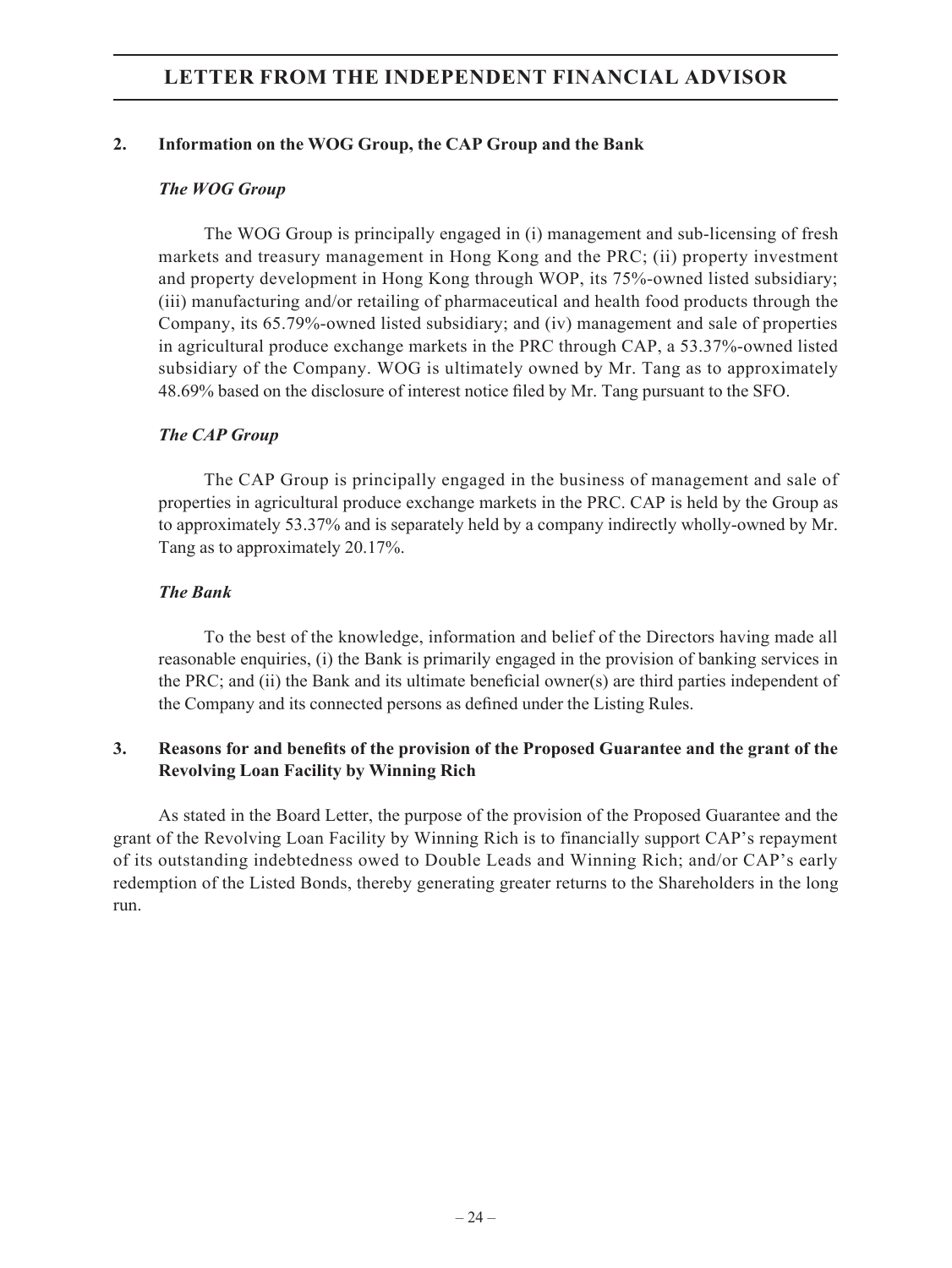#### *Funding needs of the CAP Group*

Given that as a 53.37%-owned listed subsidiary of the Company, the CAP Group's financial results are consolidated in the Group's accounts, we consider a review of the CAP Group's recent financial position as relevant and meaningful when assessing the reasons for and benefits of the subject transactions. In this regard, we have reviewed CAP's recent financial reports published on the website of the Stock Exchange, of which the audited and unaudited consolidated assets and liabilities of the CAP Group as at 31 March 2021 and 30 September 2021, respectively, are extracted from its relevant financial reports and summarized as follows:

#### **Table 3: Financial position of the CAP Group**

|                                                     | As at<br>30 September<br>2021<br>HK\$ million<br>(Unaudited) | As at<br>31 March<br>2021<br>HK\$ million<br>(Audited) |
|-----------------------------------------------------|--------------------------------------------------------------|--------------------------------------------------------|
| <i>Total assets</i>                                 |                                                              |                                                        |
| Non-current assets                                  | 3,207.3                                                      | 3,146.2                                                |
| Current assets                                      | 2,444.7                                                      | 2,438.1                                                |
| <i>Total liabilities</i>                            |                                                              |                                                        |
| Non-current liabilities                             | 1,078.7                                                      | 1,596.3                                                |
| Current liabilities                                 | 2,277.9                                                      | 1,782.1                                                |
| <b>Net current assets</b>                           | 166.8                                                        | 656.0                                                  |
| <b>Net assets</b>                                   | 2,295.4                                                      | 2,205.9                                                |
| <b>Equity attributable to owners of the Company</b> | 1,896.9                                                      | 1,808.1                                                |

Based on the table above, we noted that the CAP Group recorded current liabilities of approximately HK\$2,277.9 million as at 30 September 2021, which represented an increase of approximately 27.8% compared with that at 31 March 2021. As a result of that, the CAP Group's net current assets decreased from approximately HK\$656.0 million as at 31 March 2021 to approximately HK\$166.8 million as at 30 September 2021, representing a significant drop of approximately 74.6%.

In view of this, we consider that despite the bank and cash balances of the CAP Group slightly increased from approximately HK\$424.7 million as at 31 March 2021 to approximately HK\$442.3 million as at 30 September 2021 (i.e., an increase of approximately 4.1%), it is reasonable that the CAP Group still faces funding needs for, including but are not limited to, the repayment of the Existing Loan and the early redemption of the Listed Bonds.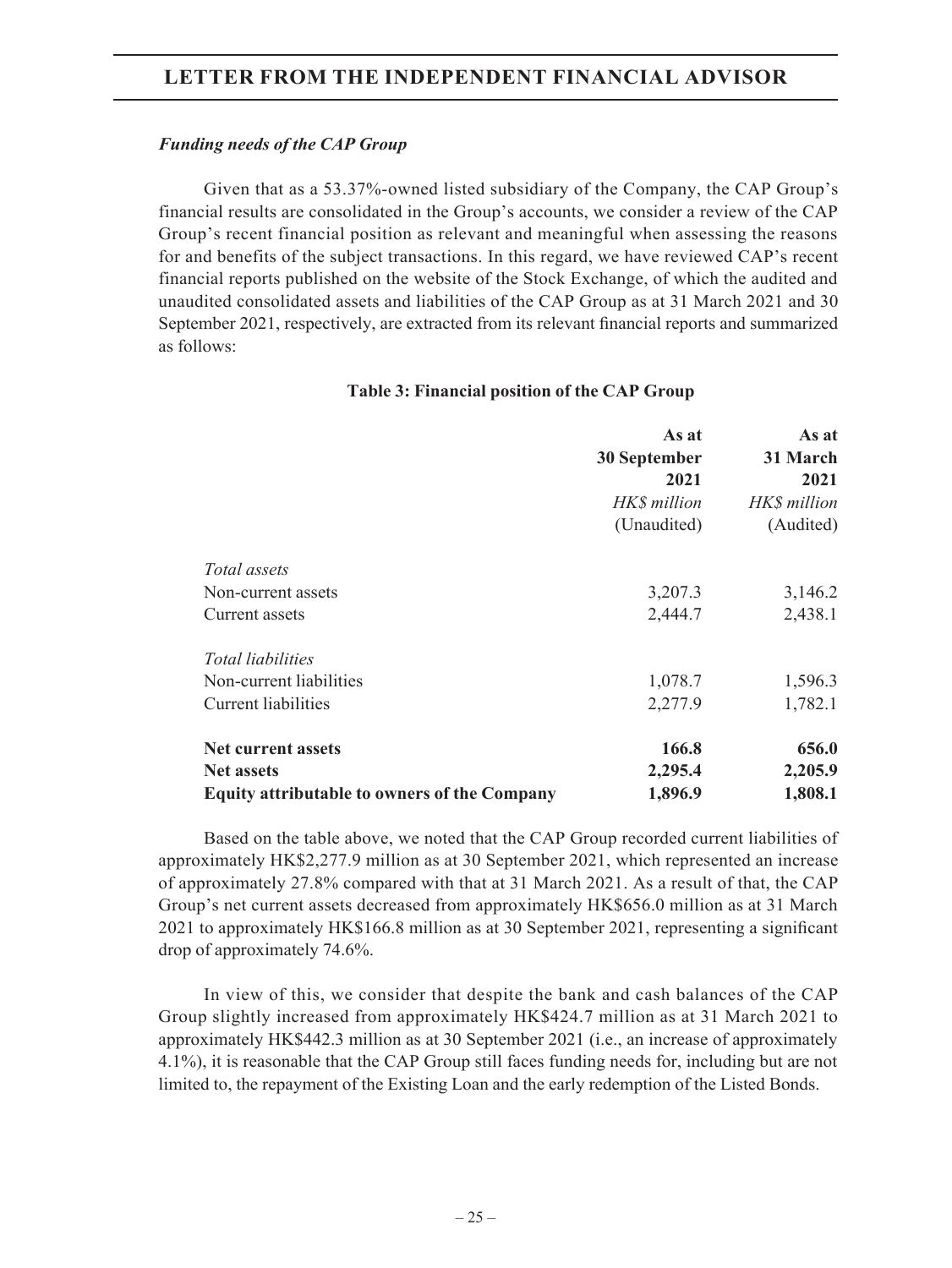#### *The provision of the Proposed Guarantee*

As stated in the Board Letter, part of the Proposed Bank Loan is expected to be utilized as repayment of part of the Existing Loan owed to Double Leads and/or Winning Rich, and/or early redemption of the Listed Bonds. Given CAP's funding needs as discussed above, in order for the Group to secure CAP's repayment of the Existing Loan, it is fair and reasonable for the Group to support CAP's entering into of the Proposed Bank Loan Agreement with the Bank and provide the required Proposed Guarantee in favour of the Bank pursuant to the Proposed Guarantee Agreement.

As discussed with the Company, we noted that the Bank assessed CAP's creditworthiness and repayment ability when assessing CAP's loan application and was satisfied with its findings. According to CAP's unaudited interim report for the six months ended 30 September 2021, the range of average rates of bank borrowings of CAP ranged from approximately 4.6% to approximately 6.8% as at 30 September 2021, excluding the rates of their handling fees. In this regard, we noted that in order to provide CAP with a lending rate of at most 2.0% per annum (including the actual interest rate and the rate of any financing fees payable by CAP under the Proposed Bank Loan Agreement), plus an annual handling fee of 4.0% of the outstanding amount of the Proposed Bank Loan, which is within the current range of average rates of bank borrowings of CAP, the Bank has required the Company to provide the Proposed Guarantee in favour of the Bank, as well as (i) a joint guarantee by Shenzhen Hongjin, Luoyang Hongjin and CAP, and (ii) a mortgage over Wuhan Baisazhou Agricultural's certain properties in the PRC with a total gross floor area of approximately 135,000 square meters, to secure a letter of credit to be issued by an onshore affiliate of the Bank upon application by Wuhan Baisazhou Agricultural in favor of the Bank.

We also noted from the published audited annual financial report of CAP for the year ended 31 December 2014 that, although on the surface the Listed Bonds bear interest at 1.0% per annum and are repayable on maturity on 30 September 2024, if one were to consider the initial value of the Listed Bonds, the effective interest rate would reach approximately 11.6% per annum.

Accordingly, the entering into of the Proposed Bank Loan Agreement would allow CAP to save its interest payments should it choose to redeem the Listed Bonds early, given that the actual interest rate and the rate of any financing fees payable by CAP under the Proposed Bank Loan Agreement shall not exceed 2.0% per annum in total. This savings on interest payments by CAP would in turn benefit the Group as a whole given that the CAP Group's financial results are consolidated into the Group's accounts.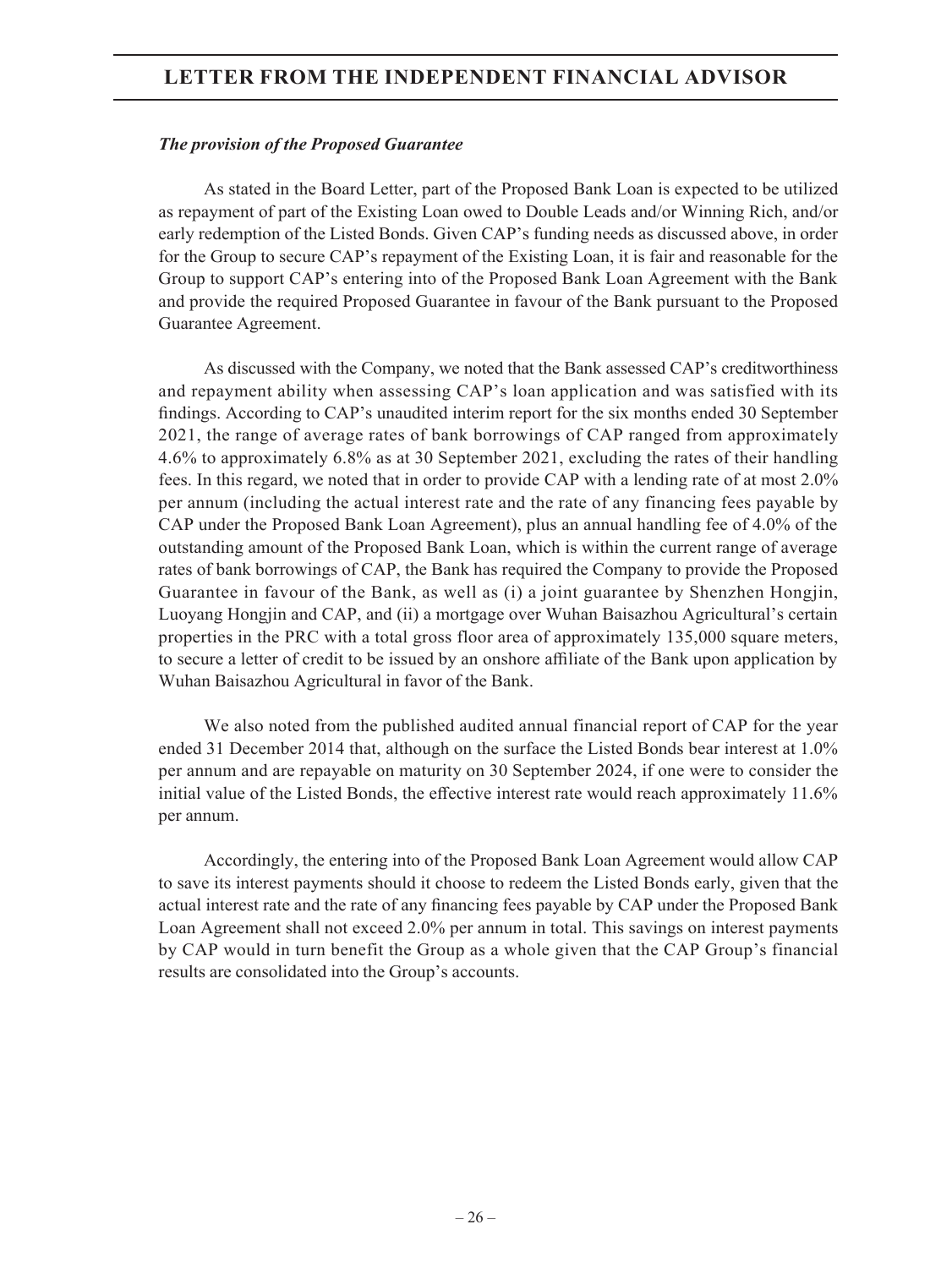#### *The grant of the Revolving Loan Facility*

As stated in the Board Letter, the Existing Loan, which was granted by Double Leads and Winning Rich to CAP in 2019 for the purpose of refinancing the then outstanding indebtedness of CAP owed to Double Leads and Winning Rich under the 2019 Bonds, will be due on 25 September 2022. The aggregate principal amount of HK\$710 million under the Existing Loan had been partially repaid and reduced to HK\$576 million as of the Latest Practicable Date, of which HK\$70 million and HK\$506 million were owed to Double Leads and Winning Rich, respectively.

In view of CAP's fulfilment of its repayment obligations under the Existing Loan, Winning Rich is willing to support CAP's refinancing and hence repayment of the Existing Loan through the grant of the Revolving Loan Facility, in an aggregate amount equivalent to the outstanding principal amount of the Existing Loan, i.e., HK\$576 million, for a term of five years ending 2 May 2027.

Pursuant to the Revolving Loan Facility Agreement, neither Double Leads nor Winning Rich is required to provide additional funding to CAP as the entire Revolving Loan would be used by CAP to refinance the outstanding principal amount of the Existing Loan it owes to the two parties. As such, there would be no cash outflow pressure on Winning Rich.

According to the joint announcement dated 26 September 2019 in relation to, among others, the Existing Loan, the interest rate of the Existing Loan is 10.0% per annum and the accrued interest is payable on a half-year basis. Such term on interest is the same as that of the Revolving Loan Facility, meaning that the Revolving Loan Facility is simply an extension (or renewal) of the Existing Loan which would allow Winning Rich to enjoy a longer period of interest payments by CAP.

On the other hand, given that CAP is a subsidiary of each of the Company and WOG, the grant of the Revolving Loan Facility, which is an intra-group loan itself, is in the interests of all three parties to the Revolving Loan Facility Agreement, in that not only Double Leads and Winning Rich would be able to secure the recovery of the Existing Loan and benefit from the interest payments therefrom, CAP would also be able to enjoy financial flexibility when it comes managing its business and capturing business opportunities, and in turn benefit both the Company and WOG.

#### *Our view*

In light of the above and given that it is not uncommon for a holding company to provide financial assistance to its subsidiaries, we concur with the Board that the provision of the Proposed Guarantee and the grant of the Revolving Loan Facility by Winning Rich, though not in the ordinary and usual course of the business of the Group, are on normal commercial terms and fair and reasonable so far as the Company and the Shareholders are concerned, and that they are in the interests of the Company and the Shareholders as a whole.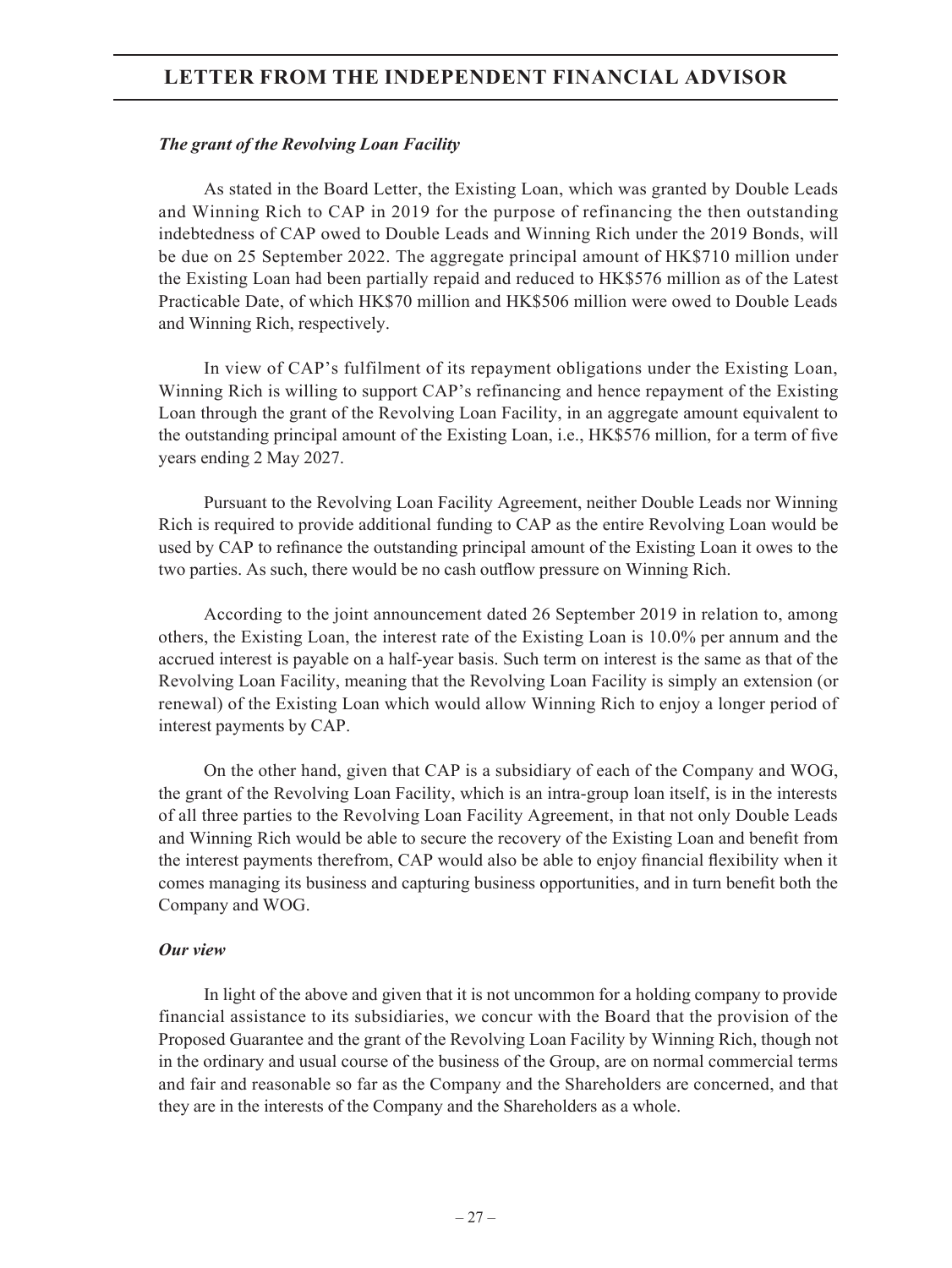## **4. Background and principal terms of the agreements**

As stated in the Joint Announcement, CAP and the Bank proposed to enter into the Proposed Bank Loan Agreement. Pursuant to the Proposed Bank Loan Agreement, the Company is required to enter into the Proposed Guarantee Agreement in favor of the Bank.

As of the Latest Practicable Date, CAP, the Company and the Bank have not entered into the Proposed Bank Loan Agreement or the Proposed Guarantee Agreement (where applicable). The Company is seeking a prior mandate from the Independent Shareholders before the relevant parties enter into the Proposed Bank Loan Agreement and the Proposed Guarantee Agreement.

## *The Proposed Guarantee Agreement*

The principal terms of the Proposed Guarantee Agreement are summarised as follows:

| <b>Parties:</b>                | (1)<br>The Company as guarantor; and                                                                                                                                                                                                                                                                                                                                                                                                                                                                                                                                                                                                                                                                                                                                                                                                                                                                                                                                                                                                                                                                           |
|--------------------------------|----------------------------------------------------------------------------------------------------------------------------------------------------------------------------------------------------------------------------------------------------------------------------------------------------------------------------------------------------------------------------------------------------------------------------------------------------------------------------------------------------------------------------------------------------------------------------------------------------------------------------------------------------------------------------------------------------------------------------------------------------------------------------------------------------------------------------------------------------------------------------------------------------------------------------------------------------------------------------------------------------------------------------------------------------------------------------------------------------------------|
|                                | (2)<br>the Bank as the beneficiary                                                                                                                                                                                                                                                                                                                                                                                                                                                                                                                                                                                                                                                                                                                                                                                                                                                                                                                                                                                                                                                                             |
| <b>Guaranteed obligations:</b> | All liabilities of CAP to be owed to the Bank under<br>the Proposed Bank Loan Agreement, including<br>the principal amount of RMB300 million (in its<br>HKD equivalent), any interest, penalty, compound<br>interest, damages and other expenses of the Bank<br>in enforcing the Proposed Bank Loan Agreement.                                                                                                                                                                                                                                                                                                                                                                                                                                                                                                                                                                                                                                                                                                                                                                                                 |
|                                | No security over CAP's assets will be provided<br>for the Proposed Guarantee.                                                                                                                                                                                                                                                                                                                                                                                                                                                                                                                                                                                                                                                                                                                                                                                                                                                                                                                                                                                                                                  |
|                                | Note: The guaranteed obligation of the Company<br>under the Proposed Guarantee Agreement shall<br>decrease over time as the principal amount of the<br>Proposed Bank Loan gets repaid by installments<br>semi-annually. The maximum amount of the<br>Company's guaranteed obligation is expected<br>to be at the end of the first six months after the<br>drawdown, if CAP defaults in the repayment of<br>both the quarterly interest of RMB1.5 million<br>and the principal amount of RMB12 million<br>(collectively, the "Default Amount"). Assuming<br>that (i) CAP drawdowns the principal amount of<br>RMB300 million (in its HKD equivalent) on the<br>first day of the drawdown period and (ii) it takes<br>as long as 90 days after date of CAP's default for<br>the Company to fully discharge its guaranteed<br>obligation (the "Default Period") (which has<br>taken into account a prudent estimate of the<br>time that may be required for the Company to<br>obtain the external financing (where required)),<br>the maximum amount of the Company's<br>guaranteed obligation under the Proposed |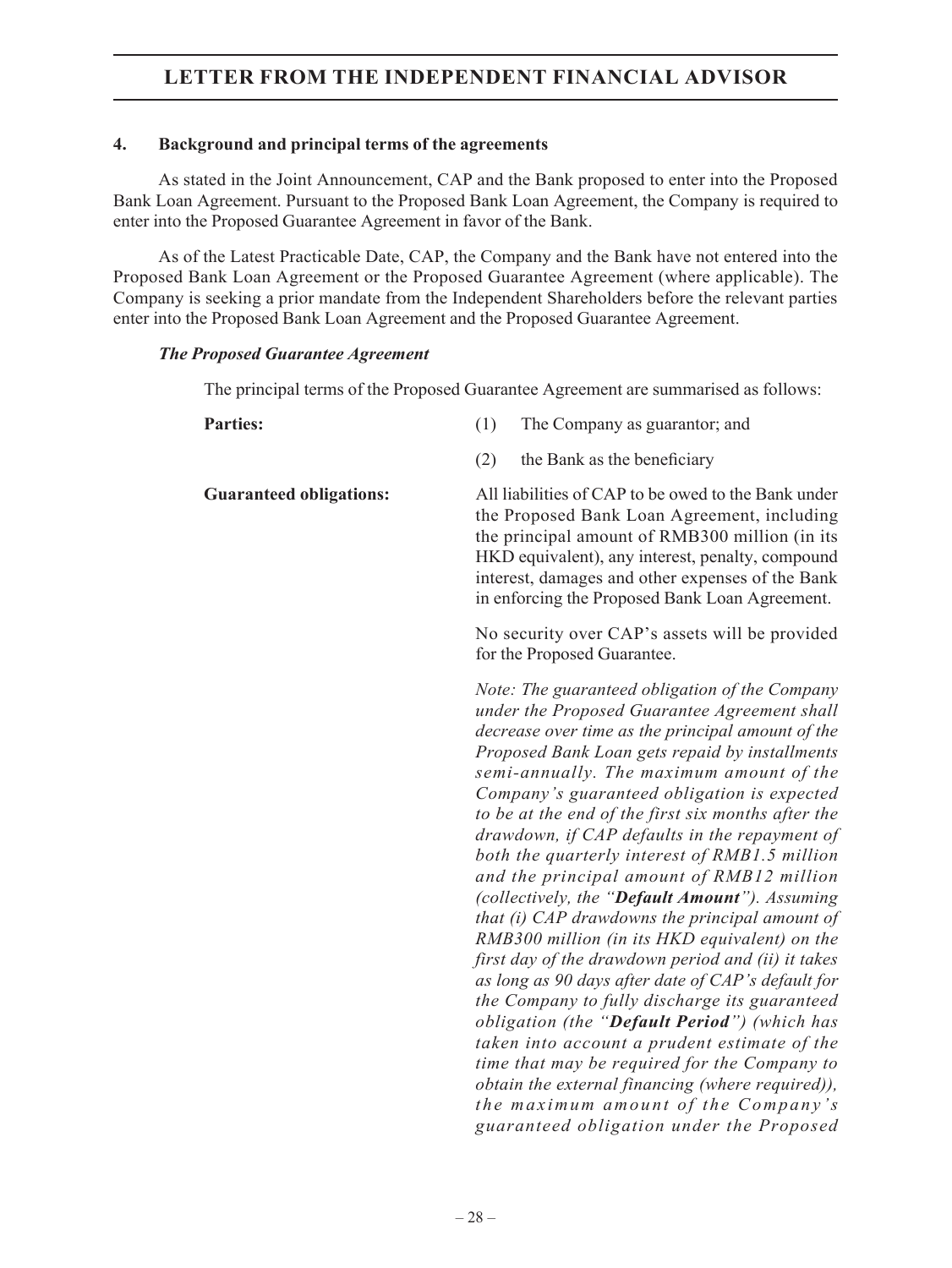*Guarantee Agreement would be approximately RMB303,020,000 (in its HKD equivalent), which comprises (i) RMB300 million, being the principal amount of the Bank Loan; (ii) RMB1.5 million, being the three-month interest and finance fees payable on the RMB300 million principal amount, which is calculated at 2% per annum; (iii) approximately RMB100,000, being the default penalty, which is calculated at a default interest of 3% per annum on the Default Amount and for the Default Period; and (iv) approximately RMB1,420,000, being the interest and finance fees payable on the remaining principal amount of RMB288 million for the Default Period, which is calculated at 2% per annum.*

**Term:** The term of the Proposed Guarantee will commence on the date of the Proposed Guarantee Agreement and terminate upon expiry of three years after the full settlement of all obligations under the Proposed Bank Loan Agreement.

#### *The Proposed Bank Loan Agreement*

The principal terms of the Proposed Bank Loan Agreement are summarised as follows:

| <b>Parties:</b>          | (1)                                                                                                                                                                                                                                                                | CAP as borrower; and                                                                                 |
|--------------------------|--------------------------------------------------------------------------------------------------------------------------------------------------------------------------------------------------------------------------------------------------------------------|------------------------------------------------------------------------------------------------------|
|                          | (2)                                                                                                                                                                                                                                                                | the Bank as the lender                                                                               |
| <b>Principal amount:</b> |                                                                                                                                                                                                                                                                    | RMB300 million (in its HKD equivalent)                                                               |
| <b>Purposes:</b>         | (i)                                                                                                                                                                                                                                                                | Repayment of the outstanding indebtedness<br>of CAP owed to Double Leads and Winning<br>Rich; and/or |
|                          | (ii)                                                                                                                                                                                                                                                               | Early redemption of the Listed Bonds                                                                 |
| Drawdown period:         |                                                                                                                                                                                                                                                                    | From the date of the Proposed Bank Loan<br>Agreement to 30 June 2023                                 |
| Term of each drawdown:   | No more than 36 months from the date of each<br>drawdown provided that all amounts are due no<br>later than the final maturity date (being 30 June<br>2026). The Proposed Bank Loan Agreement does<br>not provide for the extension of the final maturity<br>date. |                                                                                                      |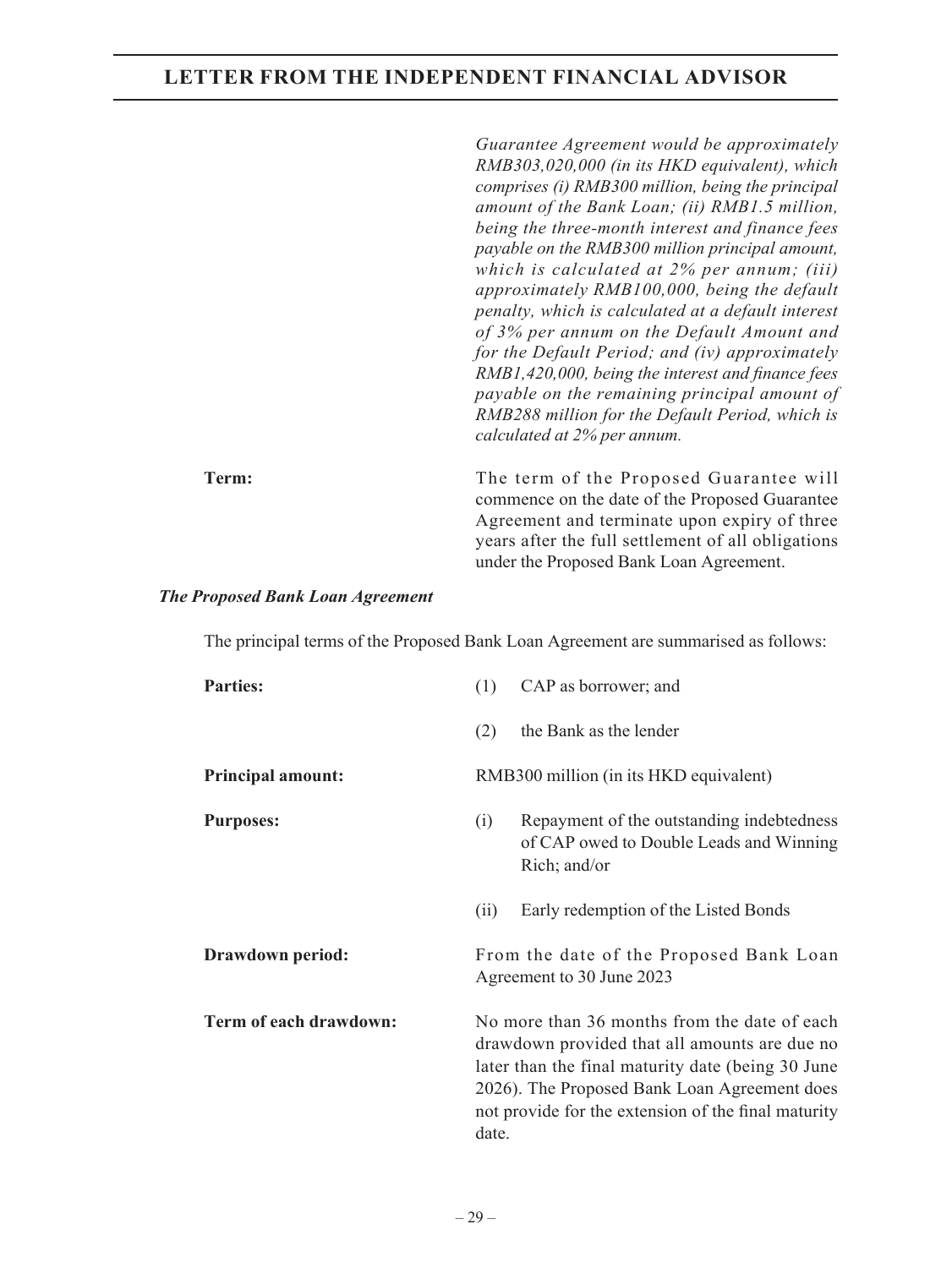| <b>Interest rates:</b>       | Applicable LIBOR/HIBOR/SOFR or term SOFR/<br>other RFR overnight or term rates/other IBOR,<br>plus certain percentage points, to be determined<br>at the time of each drawdown, provided that the<br>actual interest rate and the rate of any financing<br>fees payable by CAP under the Proposed Bank<br>Loan Agreement shall not exceed 2% per annum<br>in total, which is payable on a quarterly basis.                                                                                                                                                                                                                                                                                                                                                  |
|------------------------------|-------------------------------------------------------------------------------------------------------------------------------------------------------------------------------------------------------------------------------------------------------------------------------------------------------------------------------------------------------------------------------------------------------------------------------------------------------------------------------------------------------------------------------------------------------------------------------------------------------------------------------------------------------------------------------------------------------------------------------------------------------------|
| <b>Conditions precedent:</b> | The Proposed Bank Loan Agreement and each<br>drawdown are subject to certain customary<br>conditions precedent, including without limitation<br>the entering into the Proposed Guarantee<br>Agreement by and between the Company as the<br>guarantor and the Bank as the beneficiary.                                                                                                                                                                                                                                                                                                                                                                                                                                                                       |
|                              | The Proposed Bank Loan will also be guaranteed<br>by a letter of credit to be issued by an onshore<br>affiliate of the Bank upon application by Wuhan<br>Baisazhou Agricultural in favor of the Bank.<br>Such a letter of credit would in turn be secured<br>by (i) a joint guarantee by Shenzhen Hongjin,<br>Luoyang Hongjin and CAP, and (ii) a mortgage<br>over Wuhan Baisazhou Agricultural's certain<br>properties in the PRC with a total gross floor<br>area of approximately 135,000 square meters at a<br>market value of approximately RMB1,408 million<br>per latest valuation report as at 30 September<br>2021. Wuhan Baisazhou Agricultural would pay<br>an annual handling fee of 4% of the outstanding<br>amount of the Proposed Bank Loan. |
| <b>Repayment:</b>            | The principal amount of the Proposed Bank Loan<br>is repayable by installments semi-annually and<br>twice a year, with the first repayment amount<br>being 20% of the principal due for the year, and<br>the second repayment amount being 80% of the<br>principal due for the year. The total principal<br>amount due in the first, second and third year<br>shall be 20%, 37% and 43% of the initial principal<br>amount, respectively.                                                                                                                                                                                                                                                                                                                   |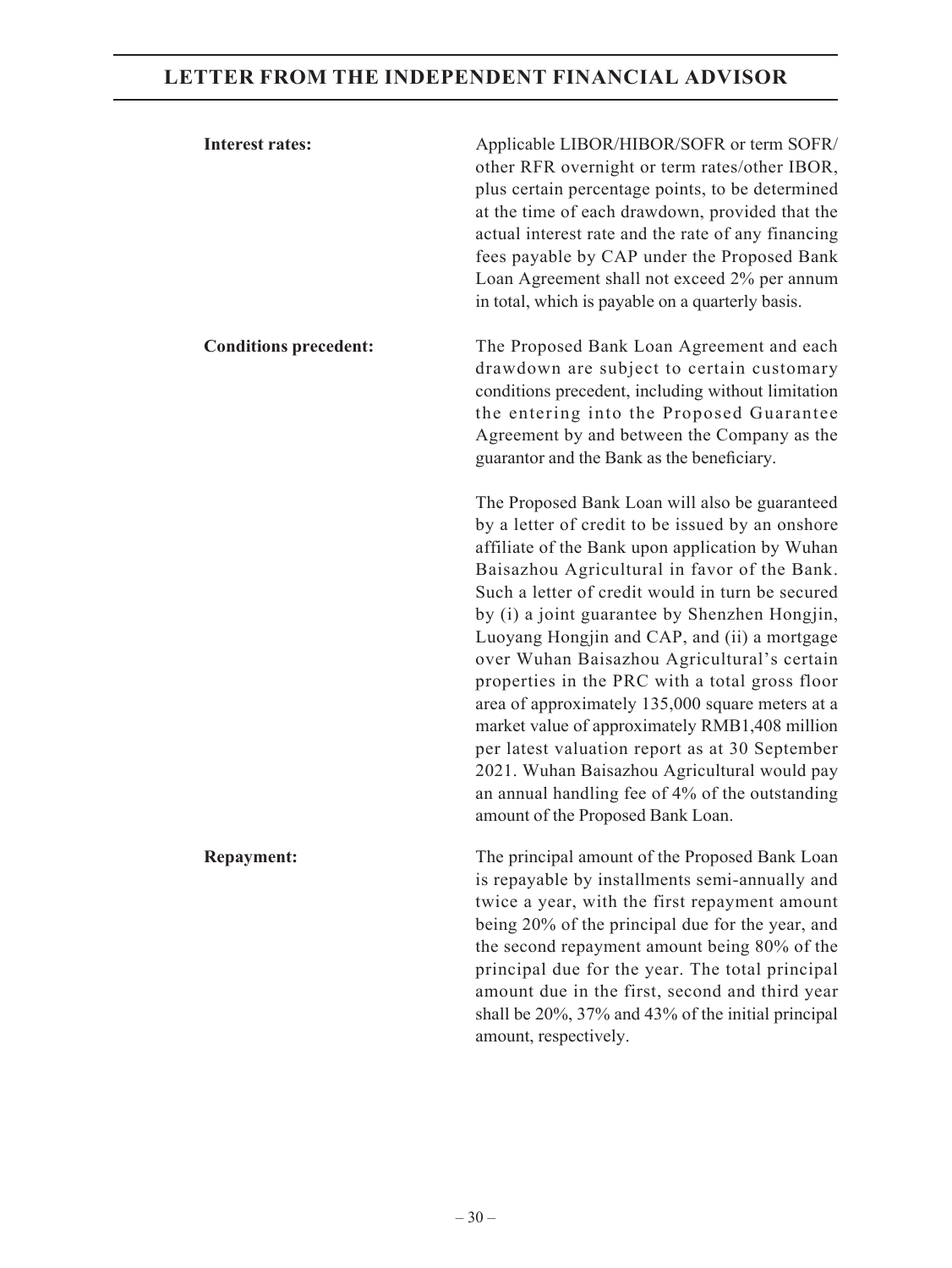## *The Revolving Loan Facility Agreement*

On 3 May 2022, CAP, Double Leads and Winning Rich entered into the Revolving Loan Facility Agreement, pursuant to which each of Double Leads and Winning Rich agreed to grant the Revolving Loan Facility in an aggregate principal amount of HK\$576 million to CAP for a term of five years ending 2 May 2027 for the purpose of refinancing the Existing Loan, which will be due on 25 September 2022.

The principal terms of the Revolving Loan Facility Agreement are summarized as follows:

| Date:                                                  | 3 May 2022                                                                                                                                                                                                                                                                                                                                                                                              |  |  |
|--------------------------------------------------------|---------------------------------------------------------------------------------------------------------------------------------------------------------------------------------------------------------------------------------------------------------------------------------------------------------------------------------------------------------------------------------------------------------|--|--|
| <b>Parties:</b>                                        | (1)<br>CAP as the borrower;                                                                                                                                                                                                                                                                                                                                                                             |  |  |
|                                                        | (2)<br>Double Leads as the lender; and                                                                                                                                                                                                                                                                                                                                                                  |  |  |
|                                                        | (3)<br>Winning Rich as the lender                                                                                                                                                                                                                                                                                                                                                                       |  |  |
| <b>Available amount and</b><br>commitment composition: | HK\$576 million, of which HK\$70 million and<br>HK\$506 million will be provided by Double<br>Leads and Winning Rich, respectively                                                                                                                                                                                                                                                                      |  |  |
| Term:                                                  | Five $(5)$ years                                                                                                                                                                                                                                                                                                                                                                                        |  |  |
| <b>Purpose:</b>                                        | Refinancing the outstanding indebtedness of CAP<br>owed to Double Leads and Winning Rich under<br>the Existing Loan Agreement                                                                                                                                                                                                                                                                           |  |  |
| <b>Interest:</b>                                       | 10% per annum on the outstanding indebtedness<br>and payable on a semi-annual basis commencing<br>from the date of the Revolving Loan Facility<br>Agreement or on such other date as agreed by<br>CAP, Double Leads and Winning Rich                                                                                                                                                                    |  |  |
| <b>Repayment:</b>                                      | The full principal amount and all outstanding<br>interest thereon (if any) shall be repaid not later<br>than the repayment date (being 2 May 2027).<br>CAP may repay any part of the loan which is<br>a multiple of HK\$500,000 at any time on any<br>Business Day without penalty either in one lump<br>sum or by instalments (each being not less than<br>HK\$500,000) with a three-day prior notice. |  |  |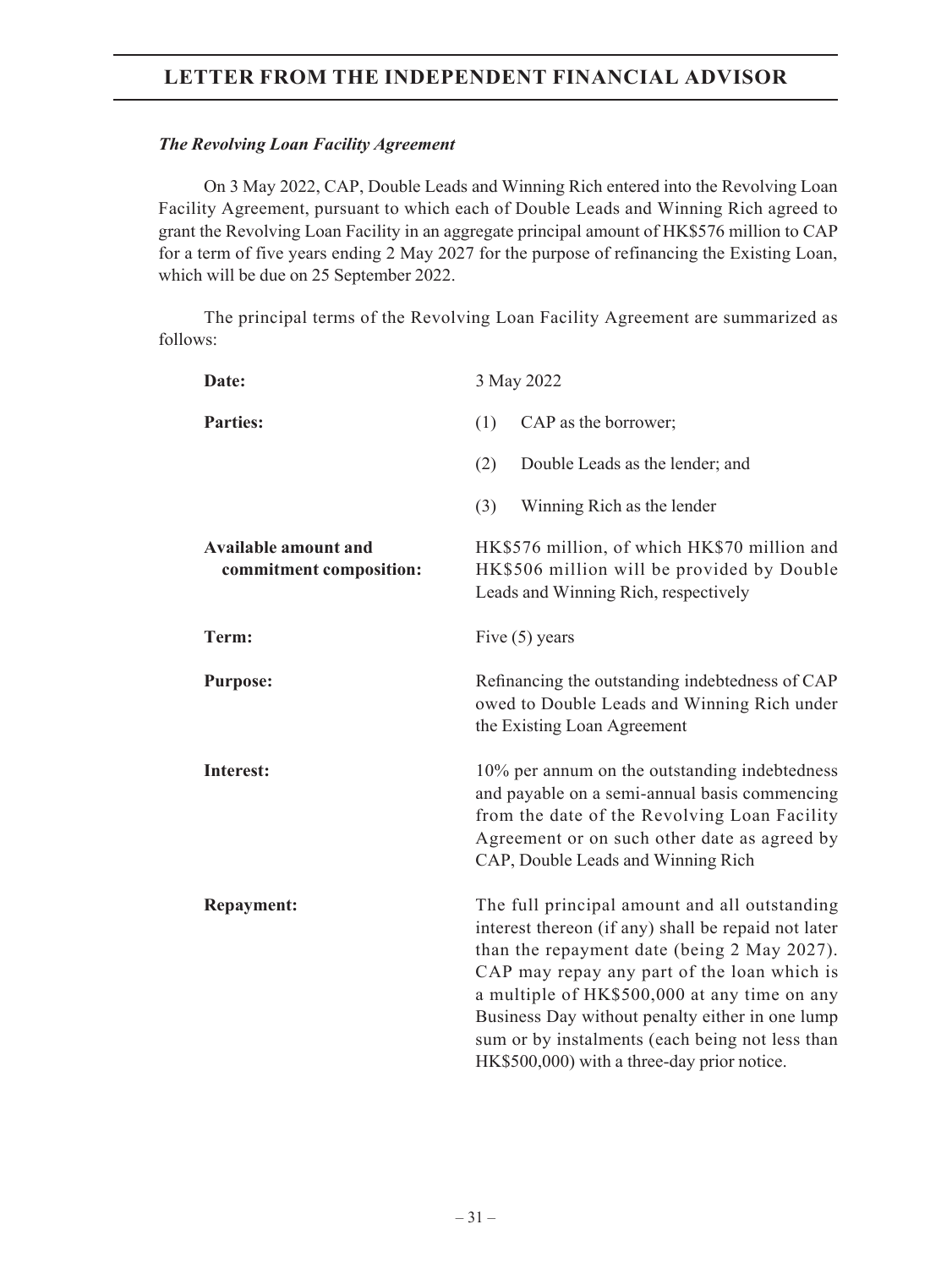| <b>Conditions precedent:</b>    | The grant of the Revolving Loan Facility is<br>conditional upon (i) the Independent Shareholders<br>having passed the ordinary resolution(s) at a<br>general meeting of the Company to approve the<br>grant of the Revolving Loan Facility by Winning<br>Rich; and (ii) the WOG Independent Shareholders<br>having passed the ordinary resolution(s) at a<br>general meeting of WOG to approve the grant of<br>the Revolving Loan Facility.                                                                      |
|---------------------------------|------------------------------------------------------------------------------------------------------------------------------------------------------------------------------------------------------------------------------------------------------------------------------------------------------------------------------------------------------------------------------------------------------------------------------------------------------------------------------------------------------------------|
| <b>Re-borrowing:</b>            | CAP may during the term re-borrow in whole<br>or in part of the amount that has been repaid in<br>accordance with the terms and conditions of the<br>Revolving Loan Facility Agreement provided<br>that, among others, the amount re-borrowed does<br>not exceed the available amount of HK\$576<br>million and in compliance with the commitment<br>composition. For avoidance of doubt, the<br>maximum outstanding amount of the Revolving<br>Loan Facility will be capped at HK\$576 million at<br>all times. |
| <b>Assignment and transfer:</b> | Double Leads and Winning Rich may respectively<br>assign any or all of their rights or transfer by<br>novation any or all of their rights and obligations<br>(whether in full or a part thereof, and whether<br>in one time or through several times) under the<br>Revolving Loan Facility Agreement to another<br>subsidiary or subsidiaries of WOG or the<br>Company (where applicable). The consent of CAP<br>is not required for such assignment or transfer.                                                |

## **5. Our assessment of the provision of the Proposed Guarantee and the grant of the Revolving Loan Facility**

#### *The provision of the Proposed Guarantee*

As discussed in the above section headed "Reasons for and benefits of the provision of the Proposed Guarantee and the grant of the Revolving Loan Facility by Winning Rich" of this letter, the provision of the Proposed Guarantee is a prerequisite for the Bank to grant a loan under the Proposed Bank Loan Agreement. To our understanding, it is a common practice among financial institutions in the PRC to require an irrevocable guarantee from the controlling shareholder of a borrower and/or collateral(s) from the borrowers and/or its related company(ies), especially if such financial institution were to provide favorable lending terms. Hence, this requirement is typical in the market and has no implications on CAP's creditworthiness.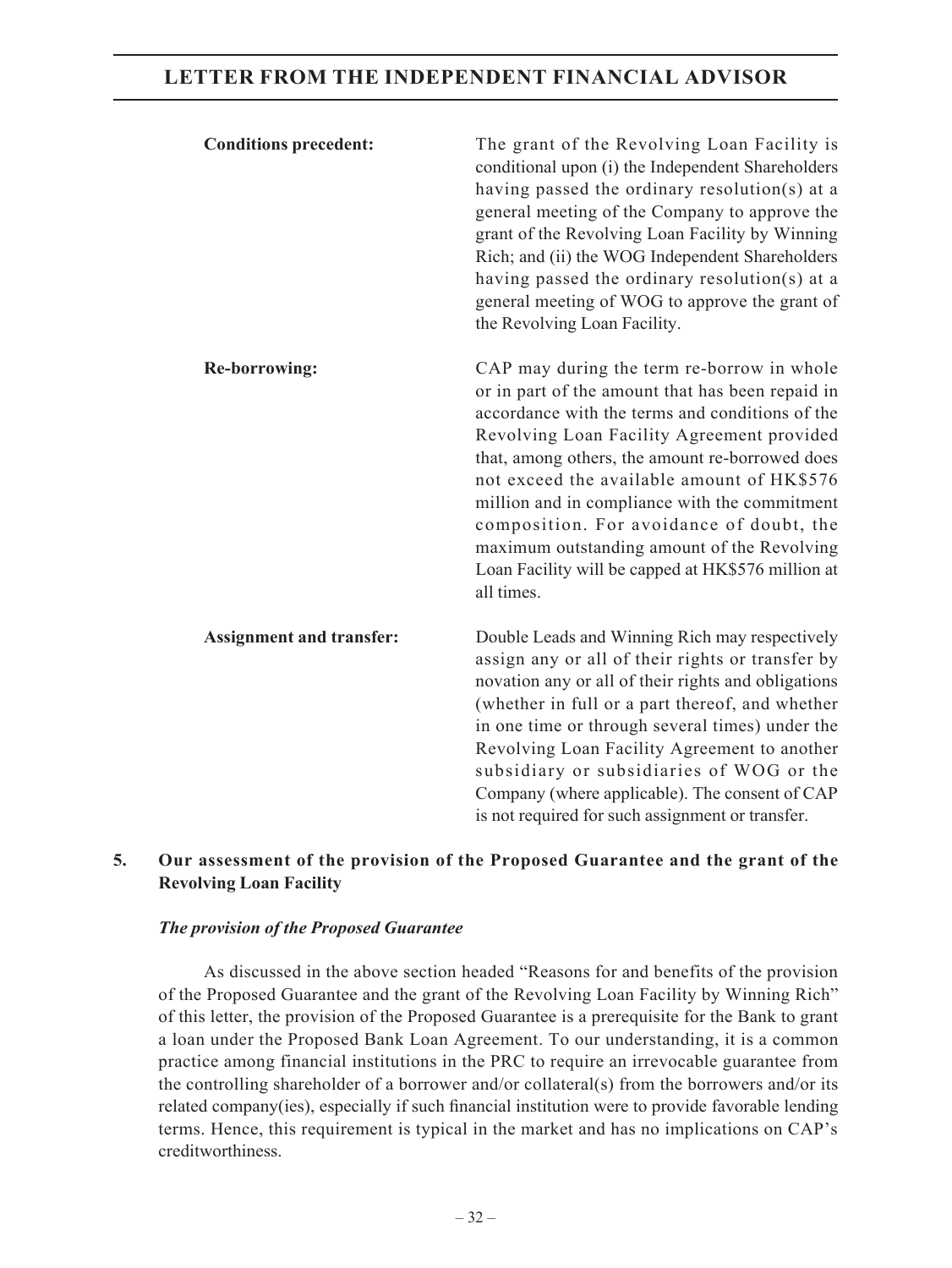In addition, as discussed above, the Bank assessed CAP's creditworthiness and repayment ability when assessing CAP's loan application and was satisfied with its findings. Also considering the fact that CAP is a majority-owned subsidiary of the Company, we are of the view that the risk exposure in respect of the provision of the Proposed Guarantee by the Company is manageable, in that not only CAP comes from a good credit history but that as the controlling shareholder of CAP, the Company would be able to foresee any future financial difficulties of CAP which might prevent CAP from fulfilling its repayment obligations under the Proposed Bank Loan, and hence take precautionary measures before there are any default risks.

Given that by entering into the Proposed Bank Loan Agreement with the Bank, CAP would be able to free up capital for its business operation and ventures, the provision of the Proposed Guarantee by the Company is fair and reasonable as it would allow the Company to not only support the funding needs of CAP, but also benefits the overall Group's financial performance at a minimal risk.

## *The grant of the Revolving Loan Facility*

When considering the fairness and reasonableness of the terms of the Revolving Loan Facility Agreement, we have taken into account the following factors:

*(a) Principal amount*

As stated in the Board Letter, the aggregate principal amount of HK\$710 million under the Existing Loan had been partially repaid and reduced to HK\$576 million as of the Latest Practicable Date, of which HK\$70 million and HK\$506 million were owed to Double Leads and Winning Rich, respectively.

As discussed above, in view of CAP's fulfilment of its repayment obligations under the Existing Loan, Winning Rich has decided to grant the Revolving Loan Facility to CAP in an aggregate amount equivalent to the outstanding principal amount of the Existing Loan, i.e., HK\$576 million, for a term of five years ending 2 May 2027.

Given that the aggregate principal amount of the Revolving Loan Facility equals the outstanding principal amount of the Existing Loan of HK\$576 million, the grant of the Revolving Loan Facility by Winning Rich is in essence an extension (or renewal) of the Existing Loan which would require no additional funding to CAP by either Double Leads or Winning Rich. It follows that, the grant of the Revolving Loan Facility by Winning Rich is expected to have very little or no impact on the Group's gearing position.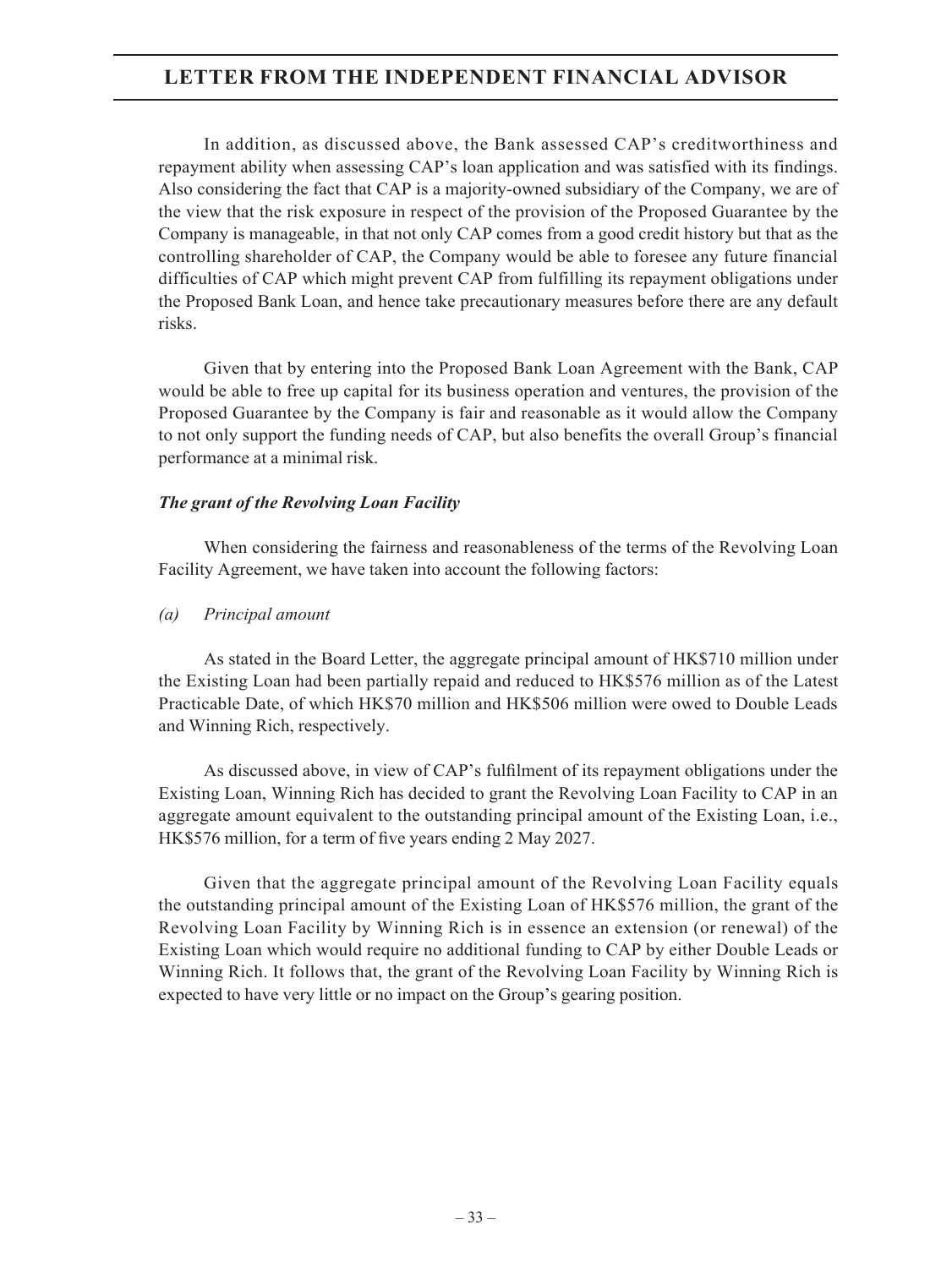## *(b) Interest rate*

As discussed in the above section headed "Reasons for and benefits of the provision of the Proposed Guarantee and the grant of the Revolving Loan Facility by Winning Rich" of this letter, the interest rate of 10.0% per annum of the Revolving Loan Facility is the same as that of the Existing Loan. As such, the grant of the Revolving Loan Facility by Winning Rich would allow the Company to continue taking advantage of the same interest rate on the Existing Loan.

Meanwhile, according to the 2021 Annual Report, we noted that for the year ended 31 March 2021, the effective interest rates of the Group's loan receivables ranged from 1.0% to 12.0% per annum, with a term ranging from 1 year to 6 years. While we noted that such terms mainly represent those of loans provided by the CAP Group to its independent third parties or shareholders of its subsidiaries, the interest rate of the Revolving Loan Facility is nonetheless not only within the abovementioned range but at the higher end. Accordingly, the interest rate of the Revolving Loan Facility is fair and reasonable at the Group's level.

To provide the Independent Shareholders with additional reference, we have conducted a further comparable transaction analysis when assessing the fairness and reasonableness of the terms of the Revolving Loan Facility Agreement. In view that the Revolving Loan Facility is partly provided by Winning Rich to CAP, we have reviewed similar transactions involving (i) the provision of a loan or financial assistance to a connected person; and (ii) the receipt of a loan or financial assistance from a connected listed company or its subsidiaries, with a fixed interest rate and a term more than 12 months (i.e. non-current loan) announced by companies listed on the Stock Exchange during the period from 1 January 2022, up to and including the date of the Revolving Loan Facility Agreement (the "**Review Period**"), being a period of approximately four months. On a best effort basis and to the best of our knowledge, 5 transactions (the "**Market Comparables**") which meet the aforementioned criteria have been found, which represent an exhaustive list of comparables to the said transaction. We consider the Market Comparables as fair and representative samples and can serve as additional reference for the subject transaction given that (i) they all involved the provision of loan or financial assistance by a listed issuer on the Stock Exchange to a connected person or the receipt of a loan or financial assistance from a connected listed company or its subsidiaries; and (ii) their principal terms, including but not limited to, the term to maturity and interest rate per annum, are comparable to those of the Revolving Loan Facility.

Meanwhile, given the sufficient amount of Market Comparables for our analysis and our view that they are representative of similar historical transactions, we consider the 4-month duration of the Review Period is fair and reasonable.

Nonetheless, given that each company in the Market Comparables has a different financial position and hence a different credit rating, and that the size and the repayment period of a loan often have an impact on the interest rate thereof, the below comparable analysis is provided as an additional reference only.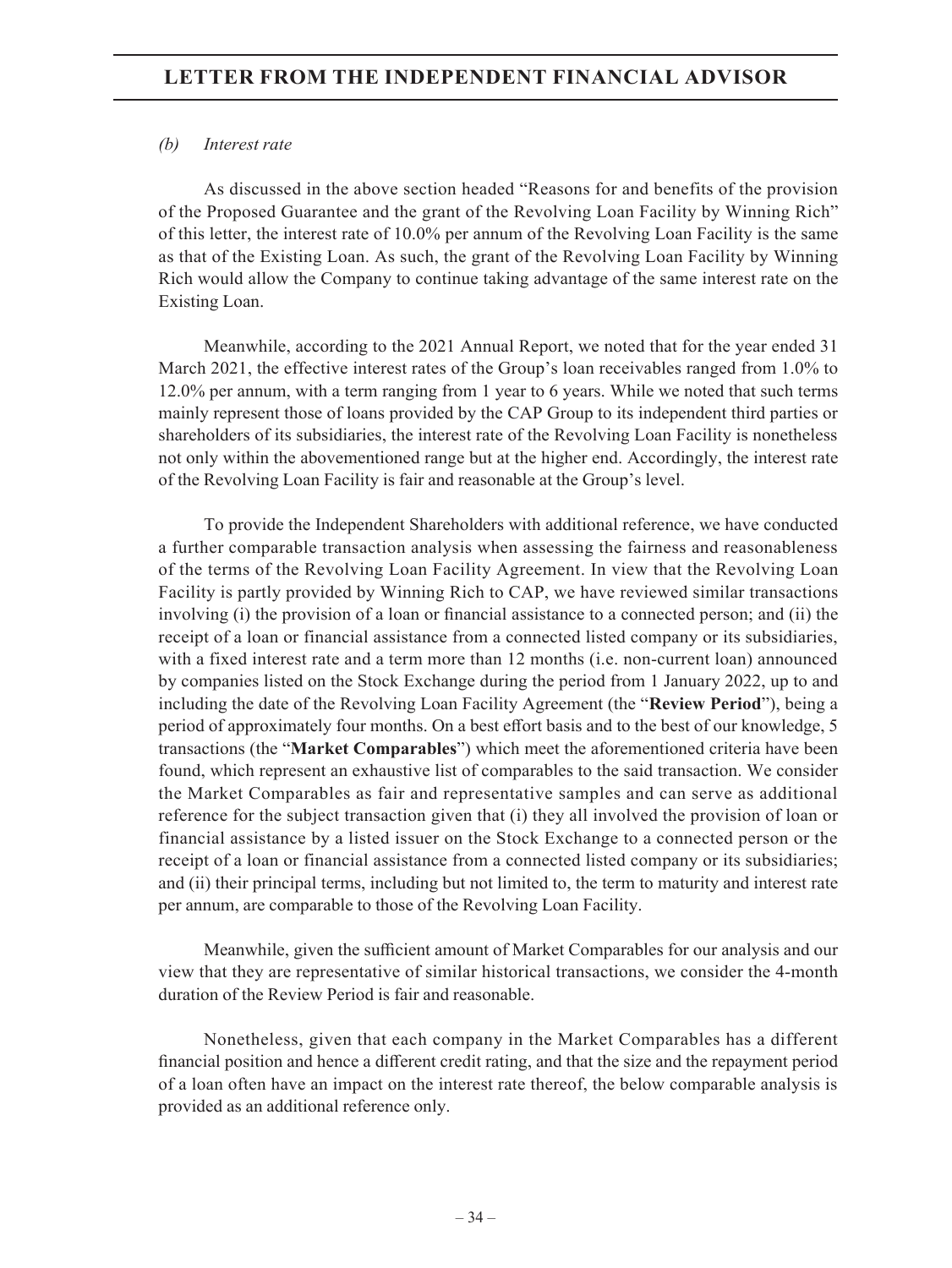| No.            | Announcement<br>date | Company<br>name<br>(Stock code)                                             | <b>Size of loan</b><br>(HK\$' million)                              | Term/<br><b>Revolving</b> | <b>Interest</b><br>rate per<br>annum<br>(%) | maturity<br>(months) | Term to Collateral/<br>Guarantee |
|----------------|----------------------|-----------------------------------------------------------------------------|---------------------------------------------------------------------|---------------------------|---------------------------------------------|----------------------|----------------------------------|
| $\mathbf{1}$   | $20$ -Jan- $22$      | <b>Gemdale Properties</b><br>and Investment<br>Corporation<br>Limited (535) | Approximately<br>HK\$1,444.6<br>million<br>(RMB1,234.7)<br>million) | Term                      | 4.8%                                        | 36                   | N <sub>o</sub>                   |
| $\overline{2}$ | $31$ -Jan-22         | 51 Credit Card Inc.<br>(2051)                                               | Approximately<br>HK\$58.5 million<br>(RMB50.0)<br>million)          | Term                      | 5.8%                                        | 36                   | N <sub>o</sub>                   |
| 3              | 11-Feb-22            | China Star<br>Entertainment<br>Limited $(326)$                              | HK\$500.0 million                                                   | Term                      | 5.0%                                        | 69                   | Yes                              |
| $\overline{4}$ | 22-Apr-22            | China Pipe Group<br>Limited (380)                                           | HK\$78.5 million                                                    | Term                      | 5.5%                                        | 36                   | Yes                              |
| 5              | 28-Apr-22            | 51 Credit Card Inc.<br>(2051)                                               | Approximately<br>HK\$9.4 million<br>(RMB8.0 million)                | Term                      | 5.8%                                        | 36                   | N <sub>o</sub>                   |
|                |                      | Maximum                                                                     | HK\$1,444.6 million                                                 |                           | 5.8%                                        | 69                   |                                  |
|                |                      | Average                                                                     | HK\$418.2 million                                                   |                           | 5.4%                                        | 43                   |                                  |
|                |                      | Minimum                                                                     | HK\$9.4 million                                                     |                           | 4.8%                                        | 36                   |                                  |
|                |                      | The Revolving Loan HK\$576.0 million                                        |                                                                     |                           | $10.0\%$                                    | 60 months            |                                  |
|                |                      | <b>Facility</b>                                                             |                                                                     |                           |                                             | (i.e. 5 years)       |                                  |

#### **Table 4: Summarized terms of the Market Comparables**

*Source: website of the Stock Exchange*

*Notes:*

1. For illustrative purposes only, amounts denominated in RMB have been translated into HK\$ at the rate of  $RMB1 = HK$1.17$ .

As shown in the table above, the interest rate per annum of the Market Comparables ranges from 4.8% to 5.8%, with an average of approximately 5.4%. Hence, the interest rate of 10.0% under the Revolving Facility Loan Agreement is higher than the range thereof. In other words, compared with the Market Comparables, the interest rate of the Revolving Loan Facility is more favorable to Winning Rich.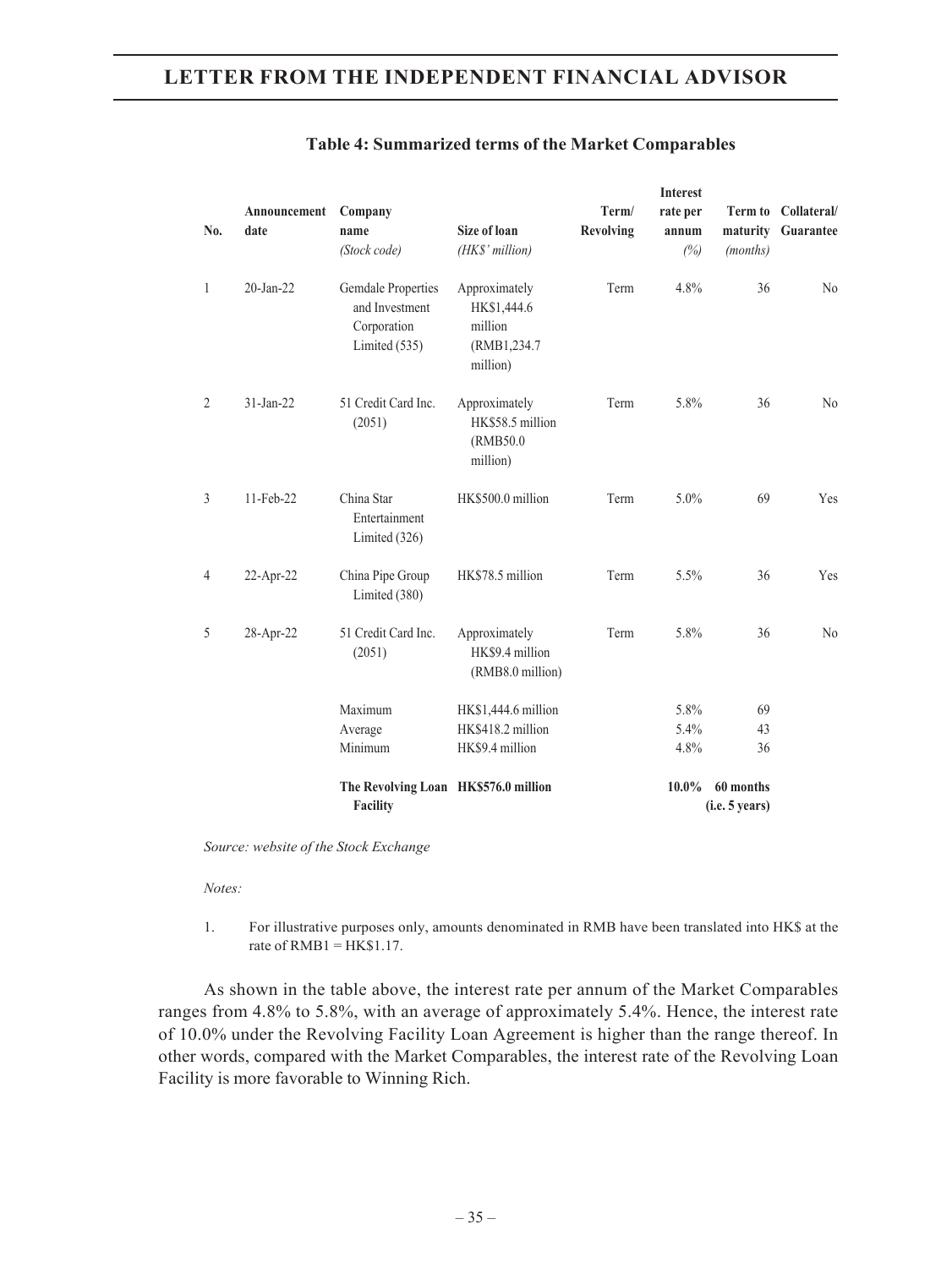## *(c) Collateral/ Guarantee*

As illustrated in the table above, only 2 out of the 5 Market Comparables were secured by a collateral or guarantee while the remaining 3 of them were unsecured. As such, it is not uncommon in the market that a loan/financial assistance arrangement between connected persons is unsecured.

From our review of the table above, we also noted that there is no direct correlation between the presence of a collateral/guarantee and the interest rate of the Market Comparables (i.e. a collateral/guarantee does not guarantee a lower interest rate). As such, we are of the view that such term on collateral/guarantee should be analysed independently and on a case-on-case basis with reference to the individual circumstances in each transaction.

In considering whether it is fair and reasonable to not have collateral/guarantee on the Revolving Loan Facility, we have therefore focused on understanding the basis for such term. From our discussion with the Company's management, we have learned that such term was arrived at after arm-length negotiation between Winning Rich and CAP, mostly through mirroring the terms of the Existing Loan, which we consider as fair and reasonable.

## *(d) Financial effect*

Since no additional funding to CAP by Winning Rich is required pursuant to the Revolving Loan Facility Agreement, the grant of the Revolving Loan Facility by Winning Rich would not have any impact on the cash flow or cash position of either Winning Rich or the Group.

## *Our view*

Having considered the above, we are of the view that: (i) the terms of the Proposed Guarantee Agreement and the provision of the Proposed Guarantee pursuant thereto; and (ii) the terms of the Revolving Loan Facility Agreement of Winning Rich and the grant of the Revolving Loan Facility by Winning Rich pursuant thereto, though not in the ordinary and usual course of business of the Group, are on normal commercial terms and fair and reasonable so far as the Independent Shareholders are concerned, and that they are in the interests of the Company and the Shareholders as a whole.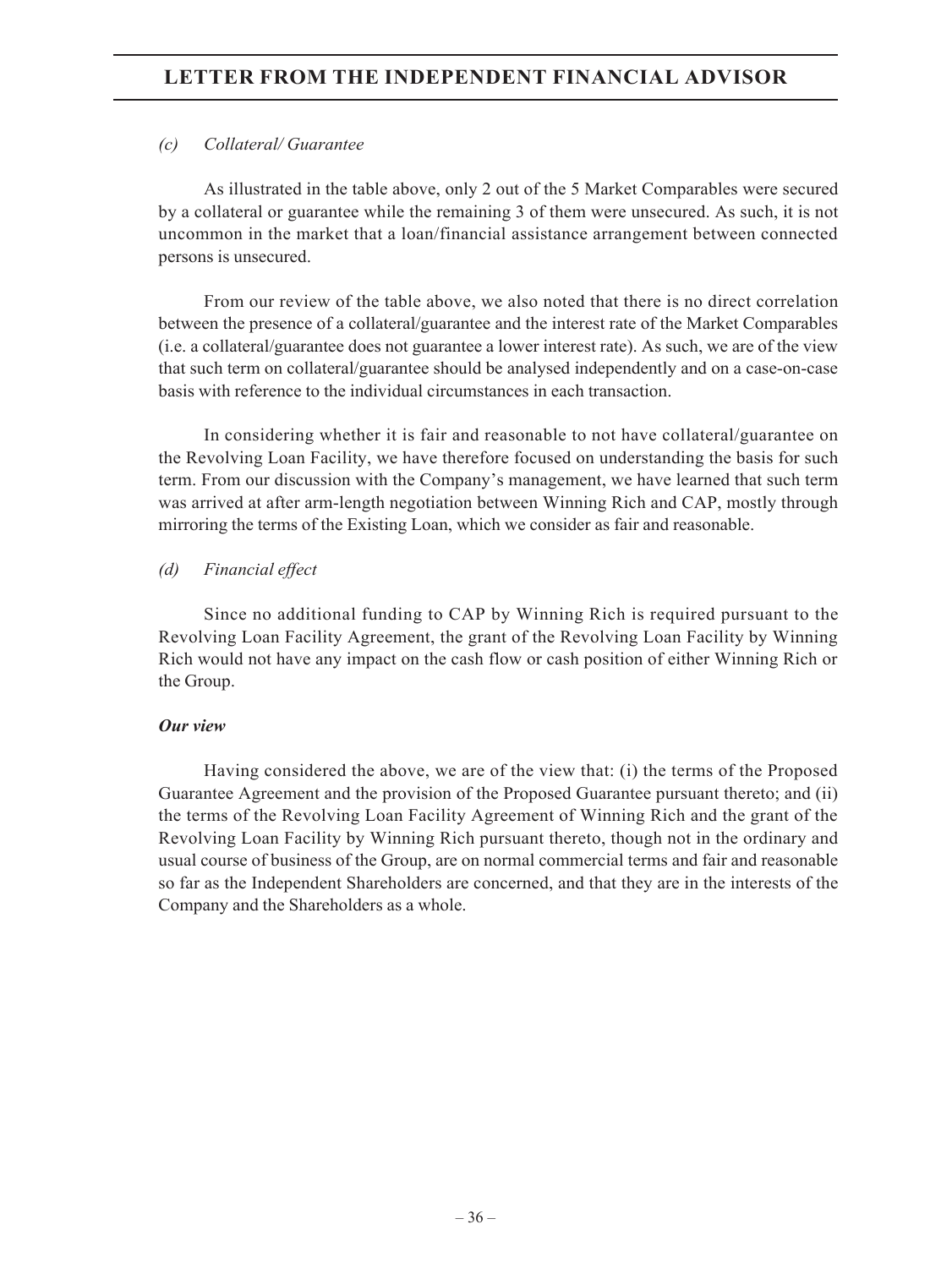## **RECOMMENDATION**

Having considered the principal factors and reasons above, we are of the opinion that, while the provision of the Proposed Guarantee and the grant of the Revolving Loan Facility by Winning Rich are not in the ordinary and usual course of business of the Group, they are on normal commercial terms and fair and reasonable so far as the Independent Shareholders are concerned, and are in the interests of the Company and the Shareholders as a whole. Accordingly, we advise the Independent Board Committee to recommend the Independent Shareholders to vote in favour of the resolution(s) to be proposed at the SGM to approve the provision of the Proposed Guarantee and the grant of the Revolving Loan Facility by Winning Rich. We also recommend the Independent Shareholders to vote in favour of the resolution(s) to be proposed at the SGM to approve the provision of the Proposed Guarantee and the grant of the Revolving Loan Facility by Winning Rich.

> Yours faithfully, For and on behalf of **Pelican Financial Limited Charles Li\*** *Managing Director*

*\* Mr. Charles Li is a responsible person registered under the SFO to carry out Type 6 (advising on corporate finance) regulated activity for Pelican Financial Limited and has over 30 years of experience in the accounting and financial services industry.*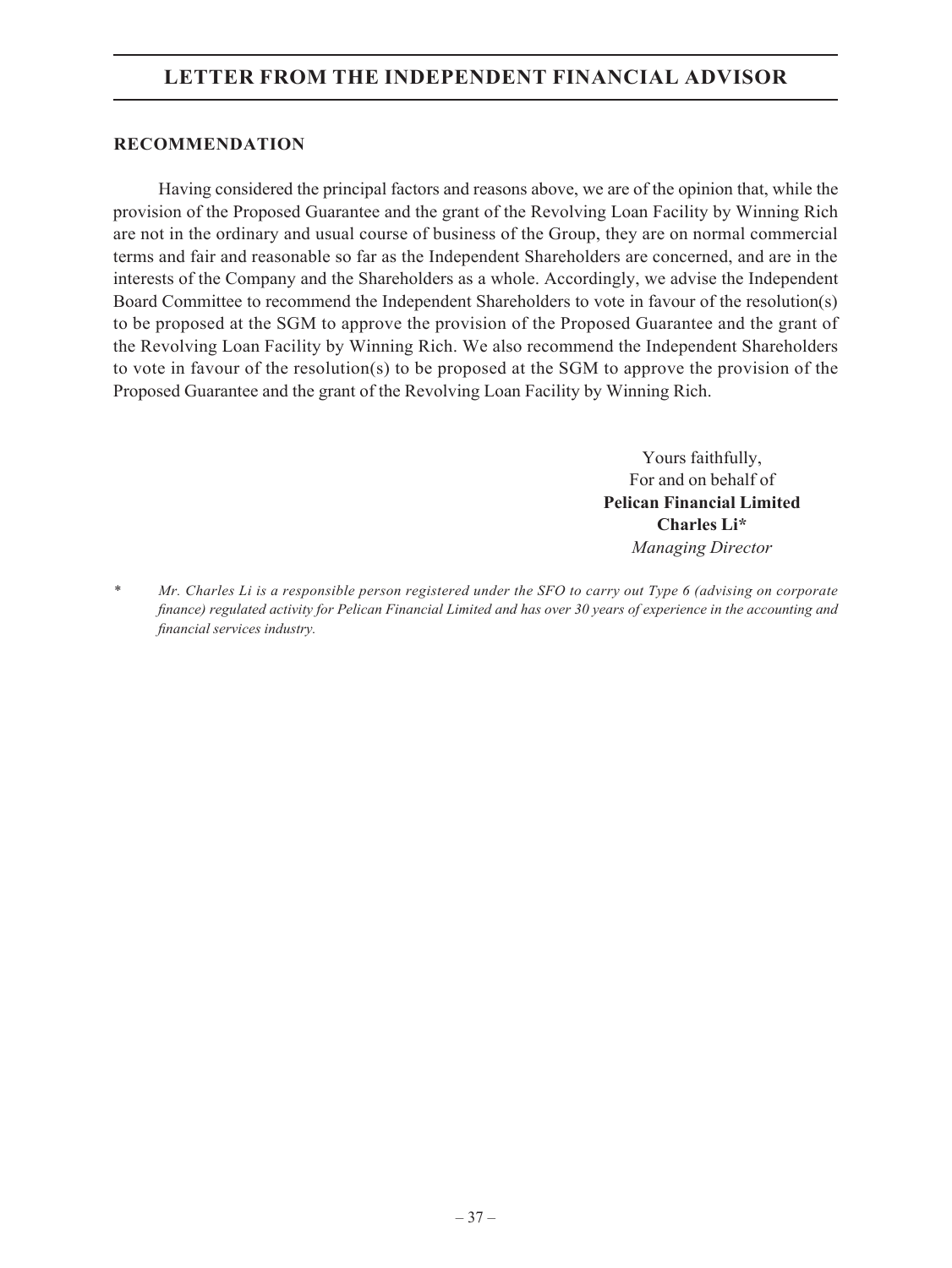## **1. RESPONSIBILITY STATEMENT**

This circular, for which the Directors collectively and individually accept full responsibility for the information contained herein, includes particulars given in compliance with the Listing Rules for the purpose of giving information with regard to the Group. The Directors, having made all reasonable enquiries, confirm that to the best of their knowledge and belief the information contained in this circular is accurate and complete in all material respects and not misleading or deceptive, and there are no other matters the omission of which would make any statement herein or this circular misleading.

## **2. DISCLOSURE OF INTERESTS**

## **(a) Interests of Directors**

As at the Latest Practicable Date, the interests and short positions of the Directors and chief executive of the Company and/or any of their respective associates in the Shares, underlying Shares or debentures of the Company or any of its associated corporations (within the meaning of Part XV of the SFO), as recorded in the register required to be kept by the Company pursuant to Section 352 of the SFO, or as otherwise notified to the Company and the Stock Exchange pursuant to Part XV of the SFO or the Model Code under the Listing Rules, were as follows:

|                 |                          |                          |                                                        |                   |              | Approximate   |
|-----------------|--------------------------|--------------------------|--------------------------------------------------------|-------------------|--------------|---------------|
|                 |                          |                          |                                                        |                   |              | percentage of |
|                 |                          |                          | Number of Shares held, capacity and nature of interest |                   |              | the Company's |
| Name of         | Personal                 | Family                   | Corporate                                              | <b>Other</b>      |              | total issued  |
| <b>Director</b> | <i>interest</i>          | interest                 | interest                                               | interest          | <b>Total</b> | share capital |
|                 |                          |                          |                                                        |                   |              | (Note $a$ )   |
|                 |                          |                          |                                                        |                   |              | $\%$          |
|                 |                          |                          |                                                        |                   |              |               |
| Mr. Tang        | $\overline{\phantom{a}}$ | $\overline{\phantom{m}}$ | 810,322,940                                            | $\qquad \qquad -$ | 810,322,940  | 65.79         |
|                 |                          |                          | (Note b)                                               |                   |              |               |

#### *Long positions in the Shares:*

#### *Notes:*

- (a) The percentages were disclosed pursuant to the relevant disclosure forms filed under the SFO as at the Latest Practicable Date.
- (b) 810,322,940 Shares were held by Rich Time Strategy Limited ("**Rich Time**"), a wholly-owned subsidiary of Wang On Enterprises (BVI) Limited ("**WOE**"), which is in turn directly whollyowned by WOG in which Mr. Tang together with his associates were taken to have approximately 48.69% interest.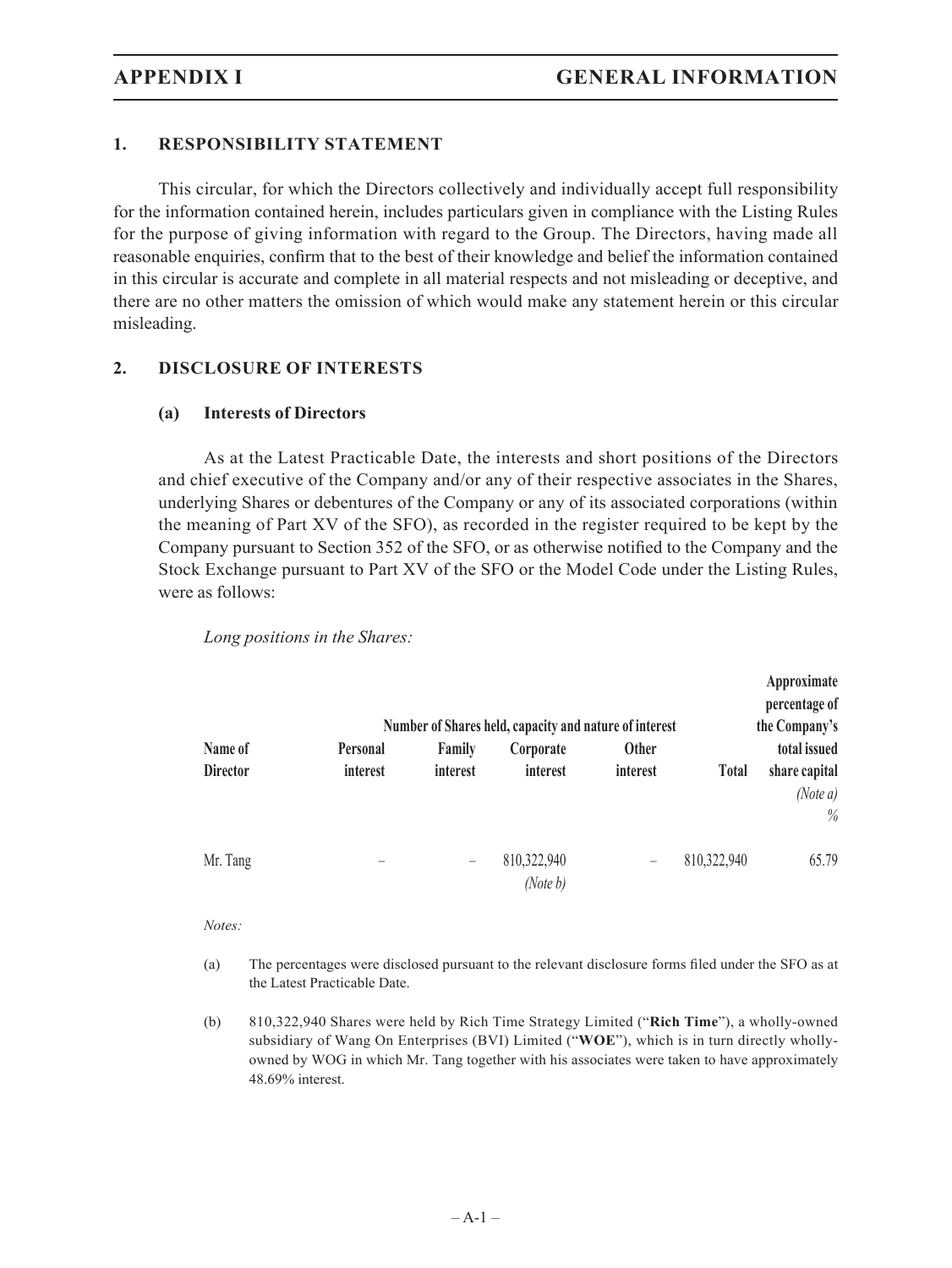| Name of<br><b>Director</b> | Name of associated<br>corporation | Nature of<br>interest                                   | <b>Total number of</b><br>shares involved | Approximate percentage of<br>associated corporation's<br>total issued<br>share capital<br>$\%$ |
|----------------------------|-----------------------------------|---------------------------------------------------------|-------------------------------------------|------------------------------------------------------------------------------------------------|
|                            |                                   |                                                         |                                           | (Note a)                                                                                       |
| Mr. Tang                   | <b>WOG</b>                        | Personal interest                                       | 28,026,339                                | 0.17                                                                                           |
|                            |                                   | Family interest<br>(interests of<br>spouse)<br>(Note b) | 28,026,300                                | 0.17                                                                                           |
|                            |                                   | Interest of<br>controlled<br>corporation                | 2,734,664,306<br>(Note c)                 | 17.11                                                                                          |
|                            |                                   | Other interest                                          | 4,989,928,827<br>(Note d)                 | 31.23                                                                                          |
|                            |                                   | Total                                                   | 7,780,645,772                             | 48.69                                                                                          |
|                            | CAP                               | Interest of<br>controlled<br>corporation                | 7,320,095,747<br>(Notee)                  | 73.54                                                                                          |
|                            | <b>WOP</b>                        | Interest of<br>controlled<br>corporation                | 11,400,000,000<br>(Note f)                | 75.00                                                                                          |

*Interest in the shares and underlying shares of associated corporations of the Company:*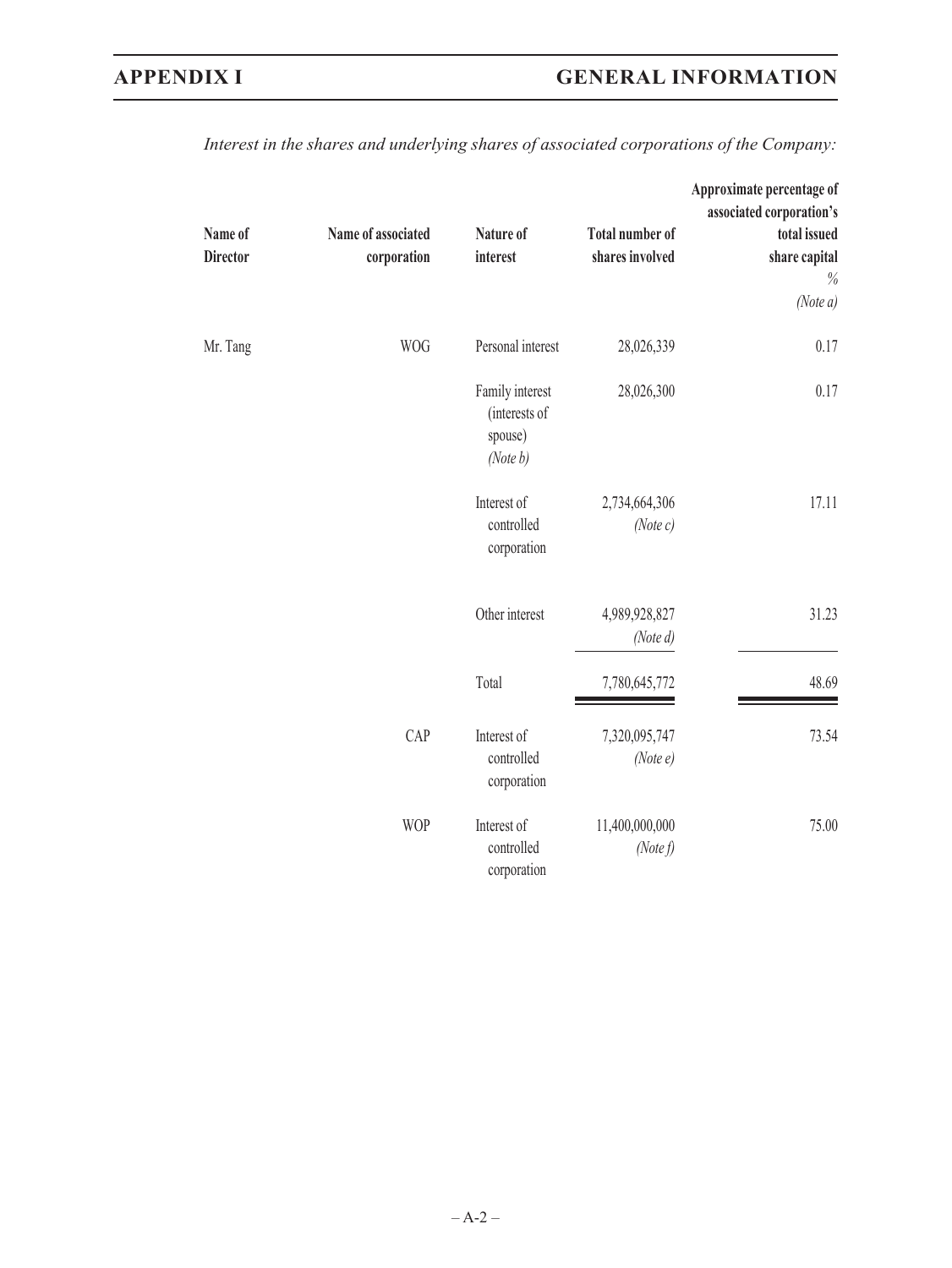*Notes:*

- (a) The percentages were disclosed pursuant to the relevant disclosure forms filed under the SFO as at the Latest Practicable Date.
- (b) Mr. Tang was taken to be interested in 28,026,300 shares of WOG in which his spouse, Ms. Yau, was interested.
- (c) 486,915,306 shares of WOG were held by Caister Limited (a company wholly-owned by Mr. Tang), 531,000,000 shares were held by Billion Trader Limited (a direct wholly-owned subsidiary of Loyal Fame International Limited ("**Loyal Fame**"), which is a direct wholly-owned subsidiary of Easy One Financial Group Limited ("**Easy One**"), which is directly wholly-owned by Caister Limited, which is in turn wholly-owned by Mr. Tang), and 432,475,200 and 1,284,273,800 shares were held by Suntech Investments Limited ("**Suntech Investments**") and Hearty Limited respectively (both direct wholly-owned subsidiaries of Total Smart Investments Limited ("**Total Smart**"), which is directly wholly-owned by the Company, which is owned as to approximately 65.79% by Rich Time, which is in turn wholly-owned by WOE, which is in turn directly wholly-owned by WOG in which Mr. Tang together with his associates were taken to have approximately 48.69% interest.
- (d) Mr. Tang was taken to be interested in 4,989,928,827 shares of WOG by virtue of being the founder of a discretionary trust, namely Tang's Family Trust.
- (e) Pursuant to the disclosure of interests form published on the website of the Stock Exchange, amongst the 7,320,095,747 shares of CAP, 2,007,700,062 shares were held by Onger Investments Limited ("**Onger Investments**") and 5,312,395,685 shares were held by Goal Success Investments Limited ("**Goal Success**"). Onger Investments is directly wholly-owned by Loyal Fame, a direct wholly-owned subsidiary of Easy One, which is directly wholly-owned by Caister Limited, which is in turn wholly-owned by Mr. Tang. Goal Success is directly wholly-owned by Biomore Investments Limited, a direct wholly-owned subsidiary of Total Smart, which is directly wholly-owned by the Company. The Company is owned as to approximately 65.79% by Rich Time which is whollyowned by WOE, which is in turn directly wholly-owned by WOG in which Mr. Tang together with his associates were taken to have approximately 48.69% interest.
- (f) 11,400,000,000 shares of WOP were held by Earnest Spot Limited, a direct wholly-owned subsidiary of WOE, which is in turn directly wholly-owned by WOG in which Mr. Tang together with his associates were taken to have approximately 48.69% interest.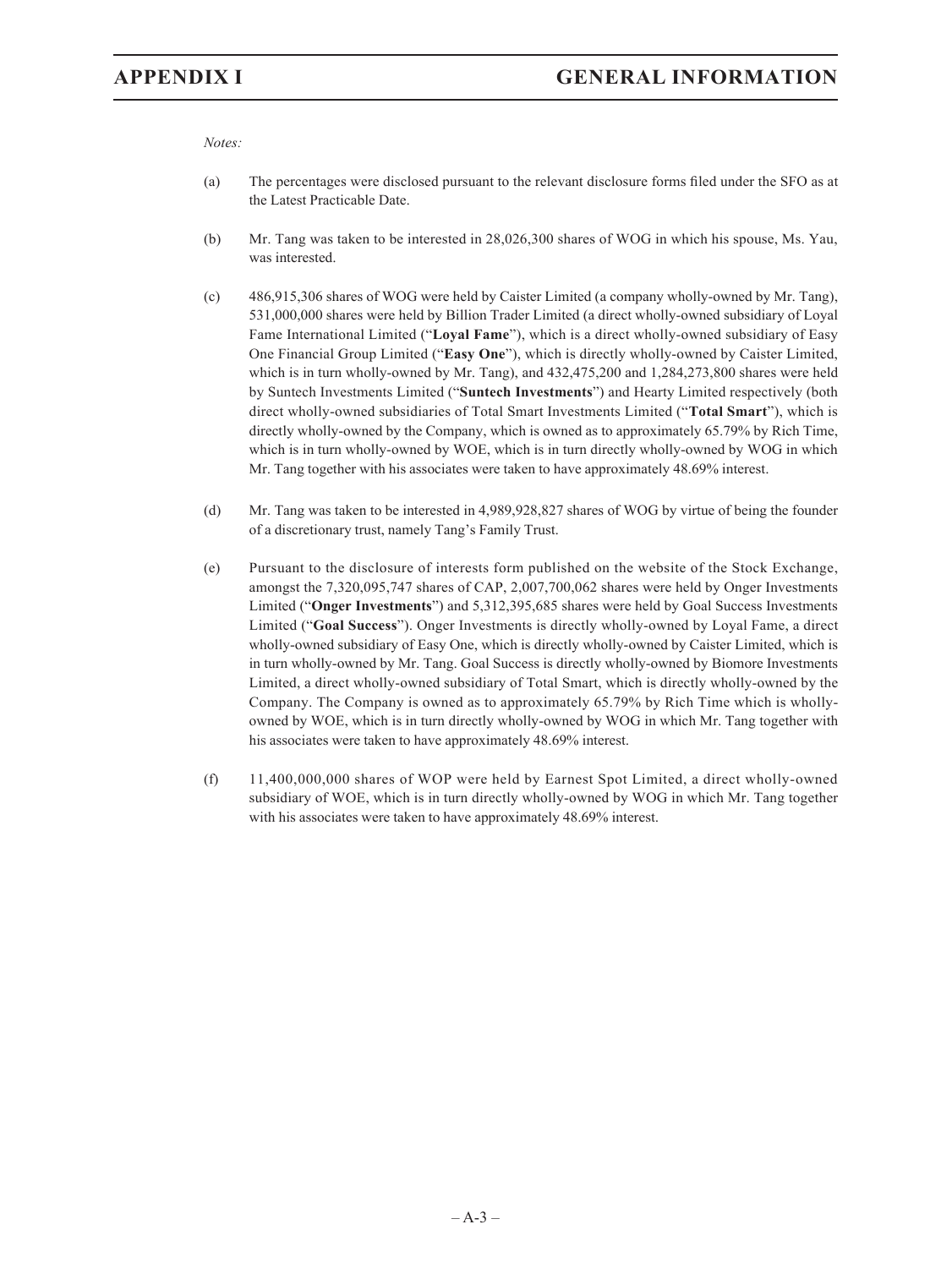## **(b) Persons who have interests or short positions in the Shares or underlying Shares which are discloseable under Divisions 2 and 3 of Part XV of the SFO**

Save as disclosed in this Appendix, as at the Latest Practicable Date, no person had, or were deemed or taken to have interests or short positions in the Shares or underlying Shares which would fall to be disclosed to the Company and the Stock Exchange under the provisions of Divisions 2 and 3 of Part XV of the SFO:

| <b>Name of Shareholders</b><br>(Note a) | Capacity                                | Number of<br><b>Shares</b> | Approximate<br>percentage of the<br>Company's total<br>issued share<br>capital<br>(Note $b$ )<br>$\%$ |
|-----------------------------------------|-----------------------------------------|----------------------------|-------------------------------------------------------------------------------------------------------|
| Rich Time (Note c)                      | Interest of controlled<br>corporation   | 810,322,940                | 65.79                                                                                                 |
| WOE (Note c)                            | Interest of controlled<br>corporation   | 810,322,940                | 65.79                                                                                                 |
| WOG (Notes c and d)                     | Interest of controlled<br>corporation   | 810,322,940                | 65.79                                                                                                 |
| Ms. Yau Yuk Yin (Note e)                | Family interest<br>(interest of spouse) | 810,322,940                | 65.79                                                                                                 |

*Long positions in the Shares*

#### *Notes:*

- (a) For details of Mr. Tang's interests, please refer to the section headed "Disclosure of Interests Interests of Directors" in this Appendix.
- (b) The percentages were disclosed pursuant to the relevant disclosure forms filed under the SFO as at the Latest Practicable Date.
- (c) Mr. Tang was interested in 810,322,940 Shares held by Rich Time, a wholly-owned subsidiary of WOE, which is in turn directly wholly-owned by WOG in which Mr. Tang together with his associates were taken to have approximately 48.69% interest. Therefore such Shares held by Rich Time are the same Shares as disclosed under other interest of Mr. Tang in paragraph 2(a) above in this appendix.
- (d) Mr. Tang is the chairman and an executive director of WOG.
- (e) Ms. Yau Yuk Yin is taken to be interested in the Shares in which her spouse, Mr. Tang is interested.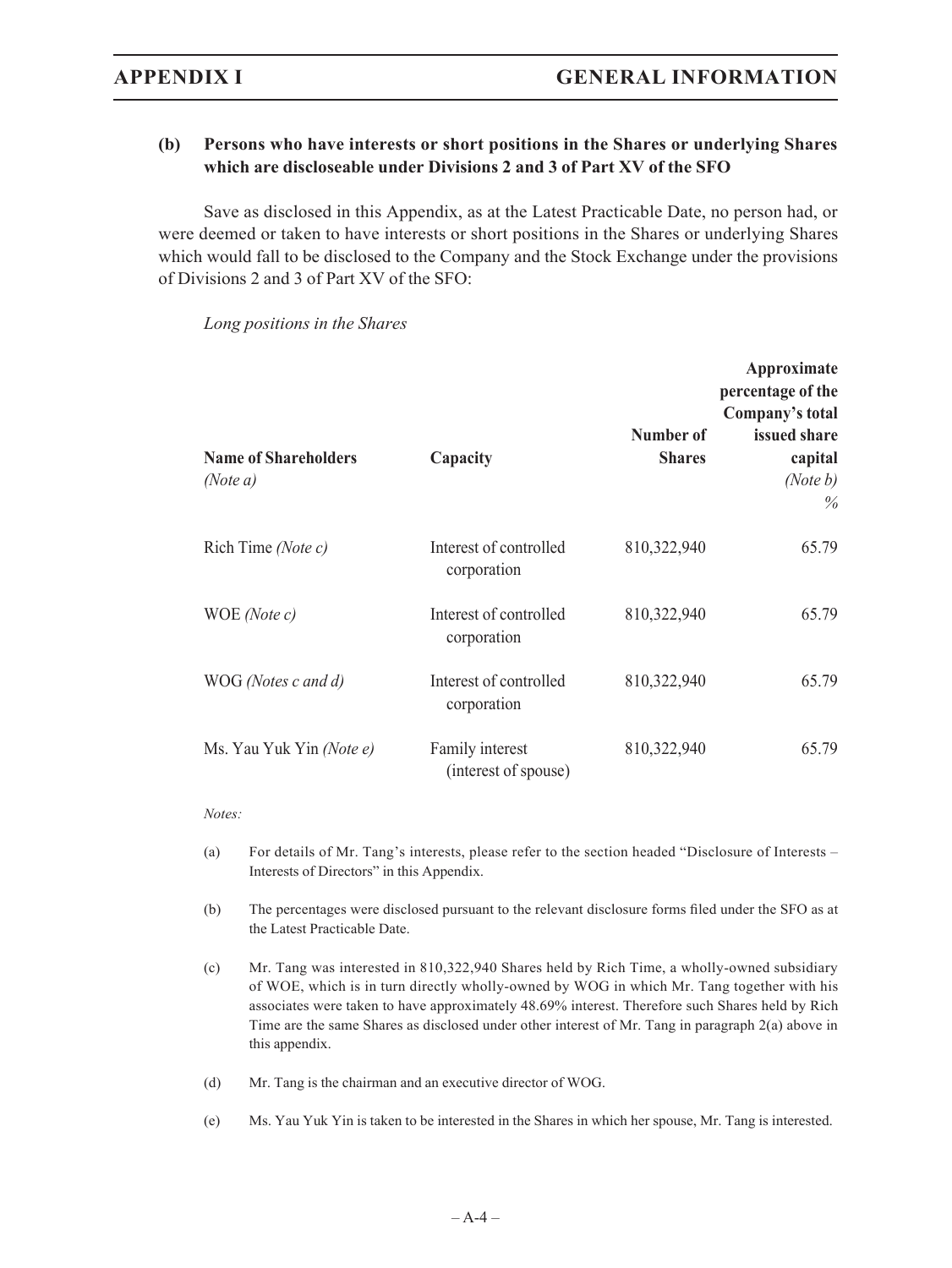## **3. COMPETING INTERESTS OF DIRECTORS AND CLOSE ASSOCIATES**

As at the Latest Practicable Date, to the best knowledge and belief of the Directors after having made all reasonable enquiries, none of the Directors and their respective close associates were considered to have any interests in businesses which competed or were likely to compete, either directly or indirectly, with the businesses of the Group that need to be disclosed pursuant to Rule 8.10 of the Listing Rules.

## **4. DIRECTORS' INTERESTS IN THE GROUP'S ASSETS AND CONTRACTS**

As at the Latest Practicable Date, none of the Directors or their respective associates had any interest, direct or indirect, in any assets which have been, since 31 March 2021, being the date on which the latest published audited financial statements of the Company were made up, acquired or disposed of by or leased to any member of the Group, or are proposed to be acquired or disposed of by or leased to any member of the Group.

As at the Latest Practicable Date, none of the Directors was materially interested in any subsisting contract or arrangement which is significant in relation to the business of the Group.

## **5. DIRECTORS' SERVICE CONTRACTS**

As at the Latest Practicable Date, none of the Directors has a service contract with any member of the Group which was not determinable by the Group within one year without payment of compensation (other than statutory compensation).

#### **6. MATERIAL ADVERSE CHANGE**

As at the Latest Practicable Date, the Directors confirmed that there was no material adverse change in the financial or trading position of the Group since 31 March 2021, being the date to which the latest published audited consolidated financial statements of the Group were made up.

#### **7. EXPERT AND CONSENT**

The following is the qualification of the expert who has given opinion and advice, which is contained in this circular:

| <b>Name</b>               | <b>Qualification</b>                                    |
|---------------------------|---------------------------------------------------------|
| Pelican Financial Limited | a corporation licensed to carry out Type 6 (advising on |
|                           | corporate finance) regulated activity under the SFO     |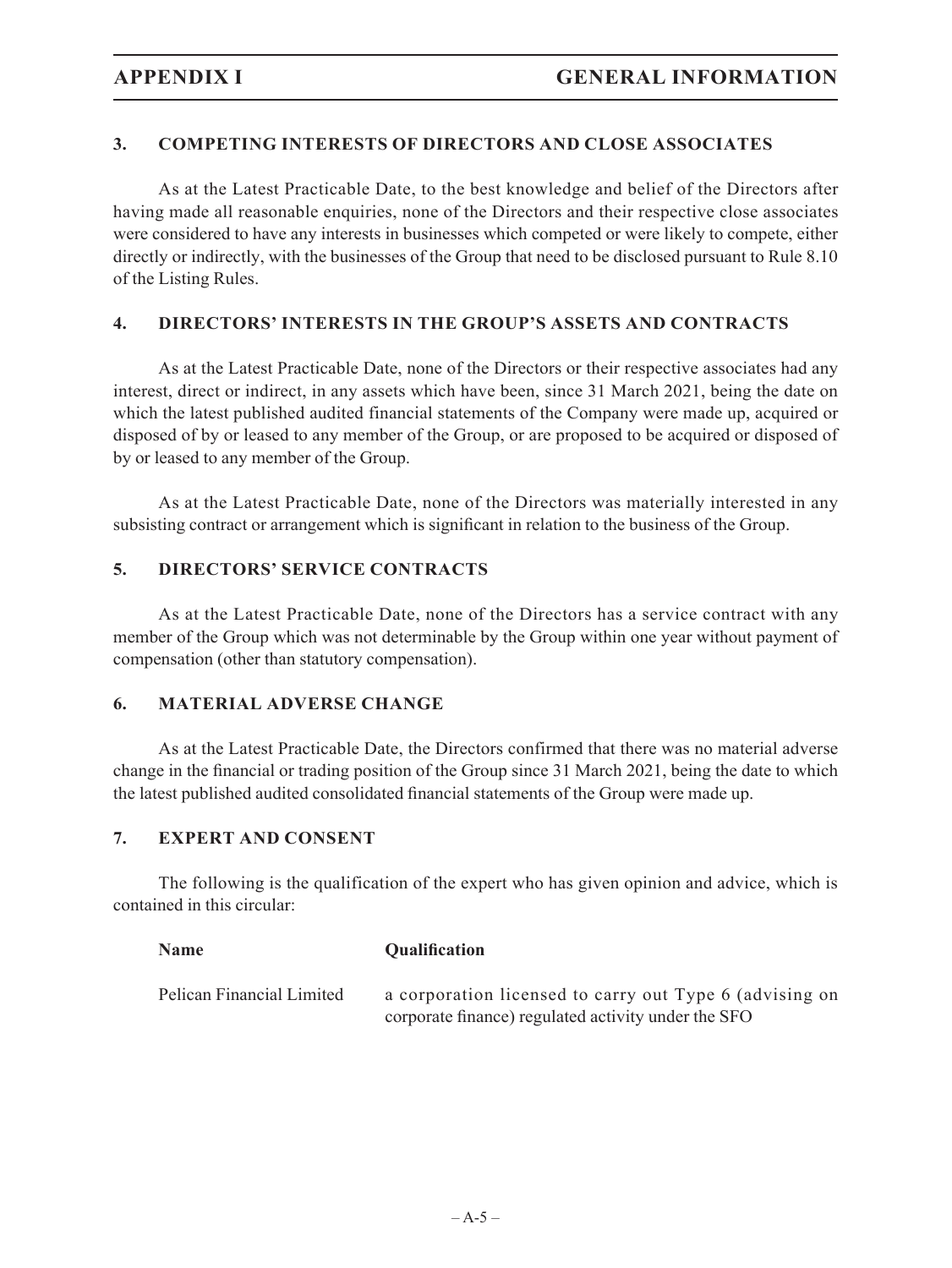As at the Latest Practicable Date, the expert referred to above (i) had no shareholding in any member of the Group and did not have any right, whether legally enforceable or not, to subscribe for or to nominate persons to subscribe for securities in any member of the Group; (ii) had no direct or indirect interest in any assets which had been, since 31 March 2021 (the date to which the latest published audited consolidated financial statements of the Group were made up), acquired, disposed of by, or leased to any member of the Group, or were proposed to be acquired, disposed of by, or leased to any member of the Group; and (iii) has given and has not withdrawn its written consent to the issue of this circular with the inclusion of its letter and the reference to its name included herein in the form and context in which it appears. The letter of the Independent Financial Advisor is given as of the date of this circular for incorporation herein.

## **8. GENERAL**

- (a) The registered office of the Company is at Clarendon House, 2 Church Street, Hamilton HM 11, Bermuda. The head office and principal place of business of the Company in Hong Kong is at Suite 3101, 31/F., Skyline Tower, 39 Wang Kwong Road, Kowloon Bay, Kowloon, Hong Kong.
- (b) The company secretary of the Company is Mr. Cheung Chin Wa Angus. He is a fellow member of both The Chartered Governance Institute and The Hong Kong Chartered Governance Institute.
- (c) The share registrar and transfer office of the Company in Hong Kong is Tricor Secretaries Limited, Level 54, Hopewell Centre, 183 Queen's Road East, Hong Kong.
- (d) The English texts of this circular and the accompanying form of proxy shall prevail over their Chinese texts in case of inconsistencies.

## **9. DOCUMENTS ON DISPLAY**

Copies of the Revolving Loan Facility Agreement of Winning Rich and the Proposed Guarantee Agreement are available for inspection on the Stock Exchange's website at www. hkexnews.hk and on the Company's website at www.wyth.net from the date of this circular up to and including 22 June 2022.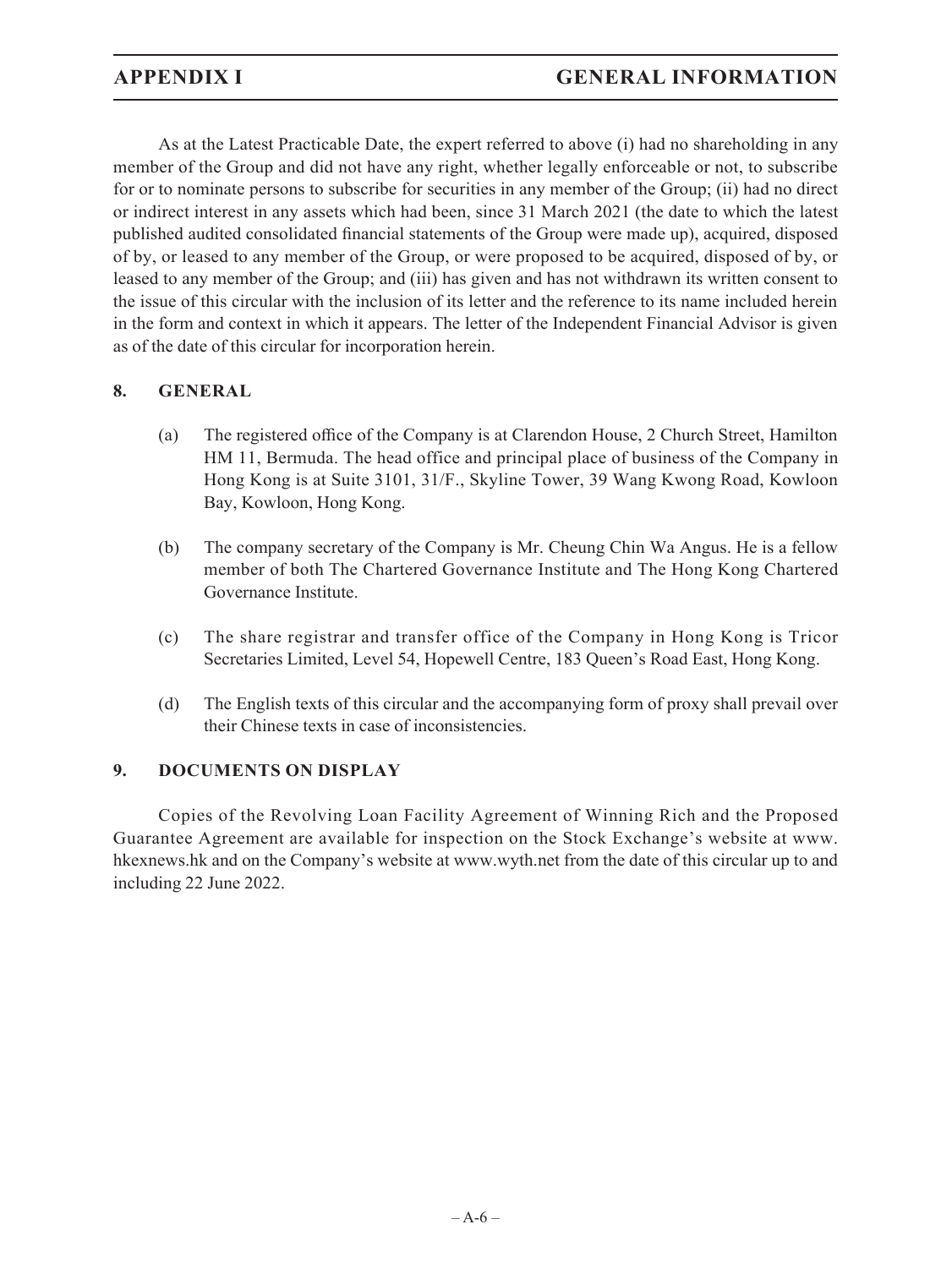## **NOTICE OF THE SGM**



# **WAI YUEN TONG MEDICINE HOLDINGS LIMITED**

**(位元堂藥業控股有限公司\* )**

*(Incorporated in Bermuda with limited liability)* **(Stock Code: 897)**

## **NOTICE OF SPECIAL GENERAL MEETING**

**NOTICE IS HEREBY GIVEN** that a special general meeting (the "**SGM**") of Wai Yuen Tong Medicine Holdings Limited (the "**Company**") will be held at 19th Floor, Alexandra House, 18 Chater Road, Central, Hong Kong on Wednesday, 22 June 2022 at 3:30 p.m. for the purpose of considering and, if thought fit, passing the following resolutions as an ordinary resolutions of the Company:

#### **ORDINARY RESOLUTIONS**

## (1) "**THAT**:

- (a) the Proposed Guarantee Agreement (as defined in the circular of the Company dated 7 June 2022 of which this notice forms part (the "**Circular**")) (a copy of which has been produced in this meeting and marked "A" and initialled by the chairman of the meeting for identification purpose) and the transactions contemplated thereunder and the implementation thereof be and are hereby approved, confirmed and ratified; and
- (b) any one director of the Company (the "**Director**") be and is hereby authorised to enter into the Proposed Guarantee Agreement on behalf of the Company and do all such acts and things as the Director in his/her sole and absolute discretion deems necessary, desirable or expedient to implement, give effect to and/or complete the Proposed Guarantee Agreement (as defined in the Circular) and the transactions contemplated thereunder."
- (2) "**THAT**:
	- (a) the Revolving Loan Facility Agreement (as defined in the Circular) of Winning Rich (a copy of which has been produced in this meeting and marked "B" and initialled by the chairman of the meeting for identification purpose) and the transactions contemplated thereunder and the implementation thereof be and are hereby approved, confirmed and ratified; and

*\* for identification purpose only*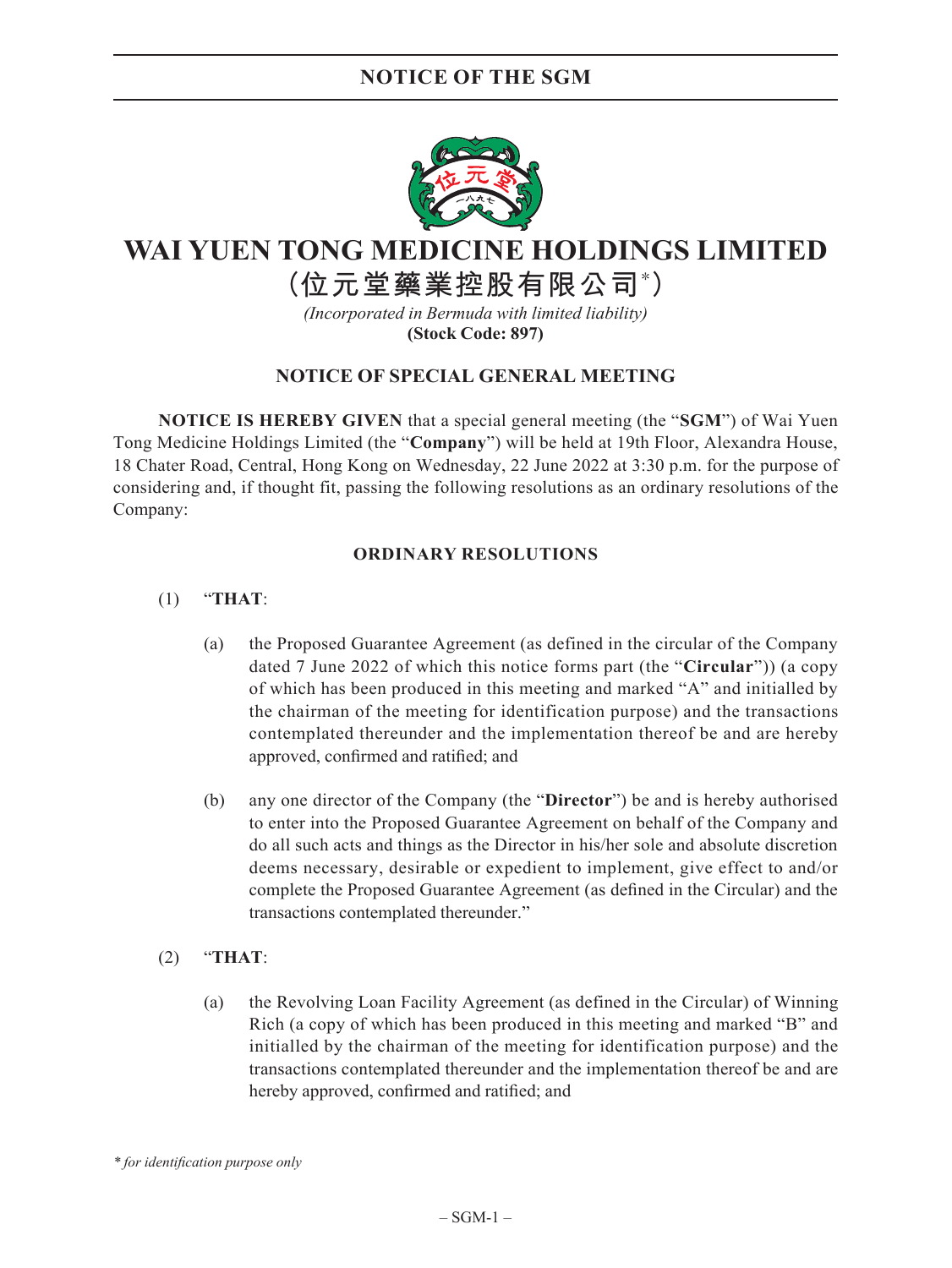## **NOTICE OF THE SGM**

(b) any Director be and is hereby authorised to do all such acts and things as the Director in his/her sole and absolute discretion deems necessary, desirable or expedient to implement, give effect to and/or complete the Revolving Loan Facility Agreement (as defined in the Circular) of Winning Rich and the transactions contemplated thereunder."

## By Order of the Board **WAI YUEN TONG MEDICINE HOLDINGS LIMITED (位元堂藥業控股有限公司\*) Cheung Chin Wa Angus** *Company Secretary*

Hong Kong, 7 June 2022

Clarendon House *in Hong Kong:* Bermuda Kowloon Bay

*Registered office: Head office and principal place of business:* 2 Church Street Suite 3101, 31/F., Skyline Tower Hamilton HM 11 39 Wang Kwong Road Kowloon Hong Kong

#### *Notes:*

- 1. A form of proxy for use at the SGM is enclosed.
- 2. The register of members of the Company will be closed from Friday, 17 June 2022 to Wednesday, 22 June 2022 (both days inclusive) during which period no transfer of share(s) will be effected. In order to determine the eligibility to attend and vote at the SGM or any adjourned meeting thereof (as the case may be), all transfer of share(s), accompanied by the relevant share certificate(s) with the properly completed transfer form(s) either overleaf or separately, must be lodged with the branch share registrar and transfer office of the Company in Hong Kong, Tricor Secretaries Limited, Level 54, Hopewell Centre, 183 Queen's Road East, Hong Kong for registration not later than 4:30 p.m. on Thursday, 16 June 2022.
- 3. A member entitled to attend and vote at the SGM convened by the above notice is entitled to appoint one proxy or, if such member is a holder of more than one share of the Company, more than one proxy to attend and to vote in his stead. A proxy need not be a member of the Company.
- 4. In order to be valid, a form of proxy, together with any power of attorney or other authority, if any, under which it is signed, or a certified copy of such power or authority, must be deposited at the Company's branch share registrar and transfer office in Hong Kong, Tricor Secretaries Limited, Level 54, Hopewell Centre, 183 Queen's Road East, Hong Kong, as soon as practicable and in any event not later than 48 hours before the time appointed for holding the SGM or any adjournment thereof (as the case may be).
- 5. Completion and delivery of the form of proxy will not preclude members from attending and voting at the SGM or any adjournment thereof (as the case may be) should they so wish and in such event, the instrument appointing a proxy shall be deemed to be revoked.